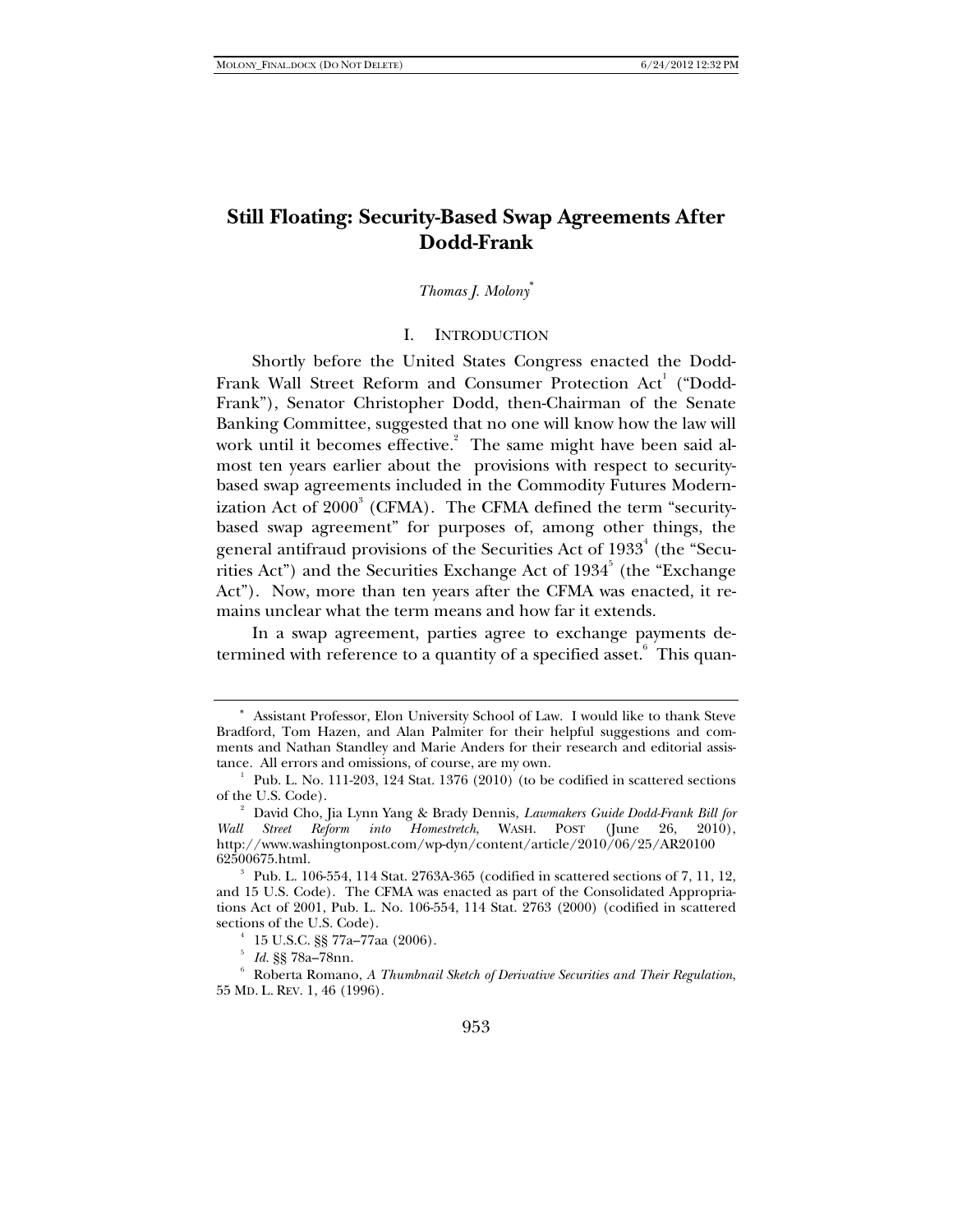tity is referred to as the "notional" amount, and the notional amount itself typically is not exchanged.<sup>7</sup>

Swaps take many different forms, vary in complexity, and are used for different purposes.<sup>8</sup> Perhaps the simplest form is an interest rate swap. In an interest rate swap, the parties agree to exchange payments calculated by multiplying interest rates by a notional amount equal to an amount of money.

Borrowers often use interest rate swaps to hedge against the risk of changes in interest rates. For example, a borrower who is obligated on a \$1 million loan that bears interest at a variable rate per annum equal to the London Interbank Offered Rate  $(LIBOR)^{10}$  is subject to changes in LIBOR. If LIBOR averages four percent during a year, the borrower's annual financing cost is \$40,000. If LIBOR averages eight percent, the borrower pays \$80,000. To eliminate the risk of changes in LIBOR, the borrower might enter into a floating-tofixed interest rate swap. Under the swap, the borrower would agree to make periodic payments determined by multiplying a "fixed rate" of, perhaps, six percent per annum by a notional amount equal to \$1 million, the outstanding principal under the loan. In exchange, the other party—known as the counterparty—would agree to make periodic payments determined by multiplying a "floating rate" of LIBOR by the notional amount.<sup>11</sup> By entering into the swap, the borrower fixes its annual net financing cost at \$60,000. If LIBOR averages four percent during a year, the borrower's net financing cost is  $$60,000.<sup>12</sup>$ 

is produced for ten currencies with 15 maturities quoted for each ranging from overnight to 12 months—thus producing 150 rates each business day. [LIBOR] is a benchmark giving an indication of the average rate at which a leading bank can obtain unsecured funding . . . for a given period, in a given currency.

<sup>7</sup>  *Id.*

<sup>8</sup>  *See* PHILIP MCBRIDE JOHNSON & THOMAS LEE HAZEN, DERIVATIVES REGULATION § 1.02[8], at 56 (2004) (indicating that swaps generally are used to hedge risks, but also may be used for "purely speculative purposes").

*See id.* (noting that swaps are used as hedges against "the risk of adverse changes in interest rates"). 10 The London InterBank Offered Rate

*The Basics*, BBA LIBOR, http://bbalibor.bladonmore.com/bbalibor-explained/the-

 $11$  Typically, the periodic payments are netted against each other, with the party owing the higher amount paying the other party the difference between the two

<sup>&</sup>lt;sup>12</sup> The borrower's total payments would be  $$100,000$ — $$40,000$  in interest to the lender and a \$60,000 fixed rate payment to the swap counterparty. Offsetting those payments would be a \$40,000 floating rate payment from the counterparty.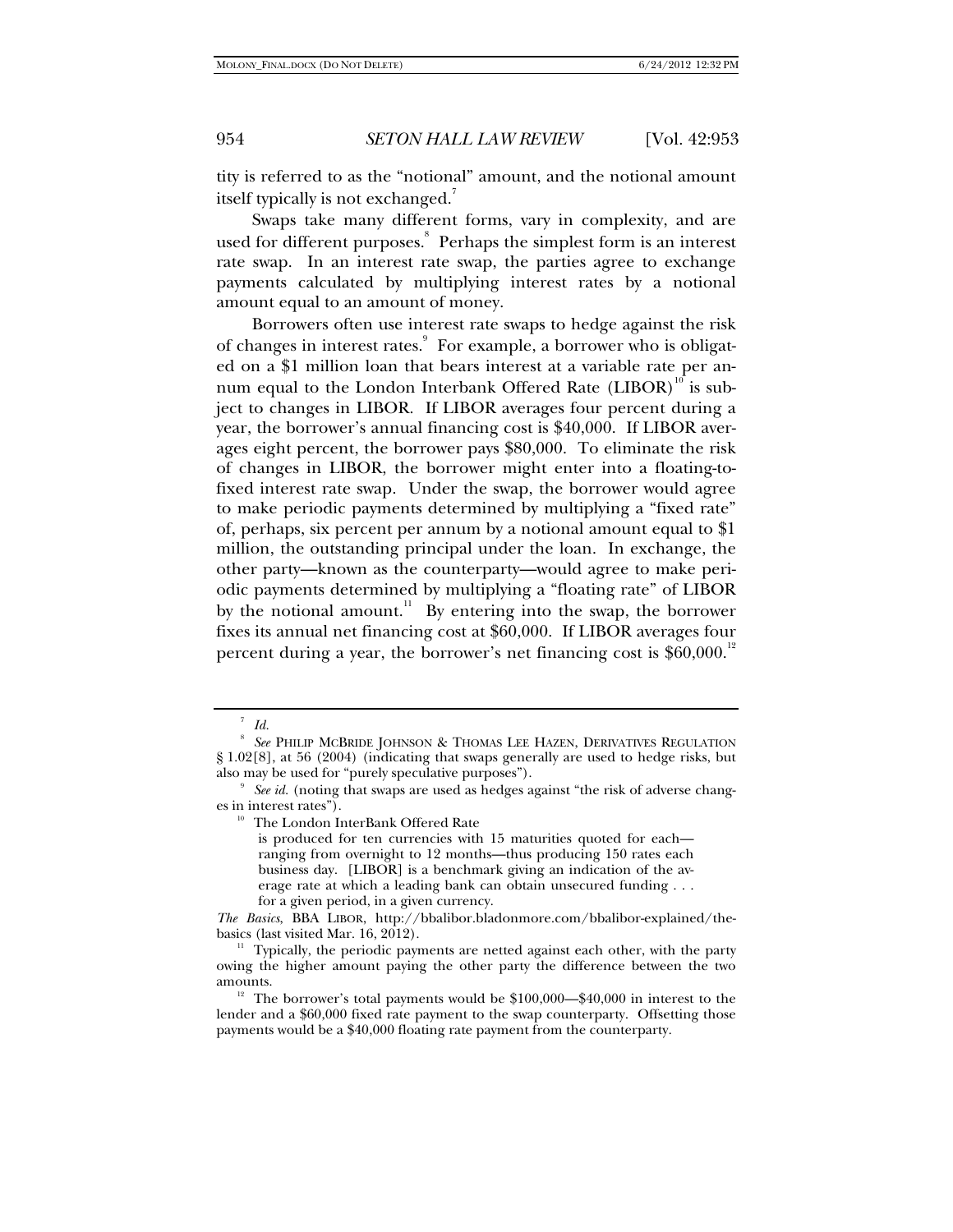If LIBOR averages eight percent, the borrower's net financing cost is the same.<sup>13</sup>

A swap is a type of derivative, which means that it derives its value from some other asset.<sup>14</sup> Before the CFMA was enacted, the extent to which swaps and other derivatives were subject to federal securities laws was uncertain. The CFMA attempted to eliminate this uncertainty with respect to certain over-the-counter derivatives $15$ —those that are both between sophisticated parties and subject to individual negotiation—by excluding them from the definition of "security" for purposes of the Securities Act and the Exchange Act and thereby making the onerous registration and information reporting requirements of those laws inapplicable to them.<sup>16</sup> At the same time, however, the CFMA made a specific type or category of over-the-counter derivatives—security-based swap agreements—subject to existing antifraud provisions of the Securities Act and the Exchange Act.<sup>17</sup>

The CFMA defined the term "security-based swap agreement" as "a swap agreement . . . of which a material term is based on the price, yield, value, or volatility of any security or any group or index of securities, or any interest therein.<sup>"18</sup> Since the CFMA was enacted, very few courts have interpreted the term, and it was not until 2008 that the Securities and Exchange Commission (SEC) brought its first antifraud enforcement action with respect to a security-based swap agreement.<sup>19</sup> In *SEC v. Langford*, the SEC alleged that the former

<sup>&</sup>lt;sup>13</sup> The borrower's total payments would be  $$140,000$ — $$80,000$  in interest to the lender and a \$60,000 fixed rate payment to the swap counterparty. Offsetting those payments would be an \$80,000 floating rate payment from the counterparty.

<sup>&</sup>lt;sup>14</sup> See Romano, *supra* note 6, at 2 (noting that a derivative's value is based on another asset); *Over-The-Counter Derivatives: Modernizing Oversight to Increase Transparency and Reduce Risks: Hearings Before the Subcomm. on Securities, Insurance, and Investment of the S. Comm. on Banking, Housing, and Urban Affairs*, 110th Cong. 45 (2009) [hereinafter *Schapiro Testimony*] (statement of Hon. Mary L. Schapiro, Chairman, U.S. Sec. & Exch. Comm'n), *available at*

http://www.sec.gov/news/testimony/2009/ts062209mls.htm (indicating that a de-<br>rivative is based on the value of a "reference" asset or event).

<sup>&</sup>lt;sup>15</sup> An over-the-counter derivative is one that "is not traded on a regulated ex-<br>change." *Schapiro Testimony*, *supra* note 14, at 45.

<sup>&</sup>lt;sup>16</sup> CFMA, Pub. L. 106-554, §§ 302(a), 303(a), 114 Stat. 2763, 2763A-451 to 2763A-453 (codified at 15 U.S.C. §§ 77b-1, 78c-1 (2006)).

<sup>&</sup>lt;sup>17</sup> Id. §§ 302(b), 303(d), 114 Stat. at 2763A-452, 2763A-454 (codified at 15 U.S.C. §§ 77q(a), 78j(b) (2006)).

<sup>&</sup>lt;sup>18</sup> *Id.* § 301(a), 114 Stat. at 2763A-451 (codified at 15 U.S.C. § 78c note) (adding Gramm-Leach-Bliley Act section 206B), *repealed by* Dodd-Frank Act, Pub. L. No. 111- 203, § 762(a), 124 Stat. 1376, 1759 (2010)).<br><sup>19</sup> Litigation Release No. 20545, 2008 WL 1902075 (Apr. 30, 2008) [hereinafter

Langford Release] (describing the initiation of the *Langford* enforcement action).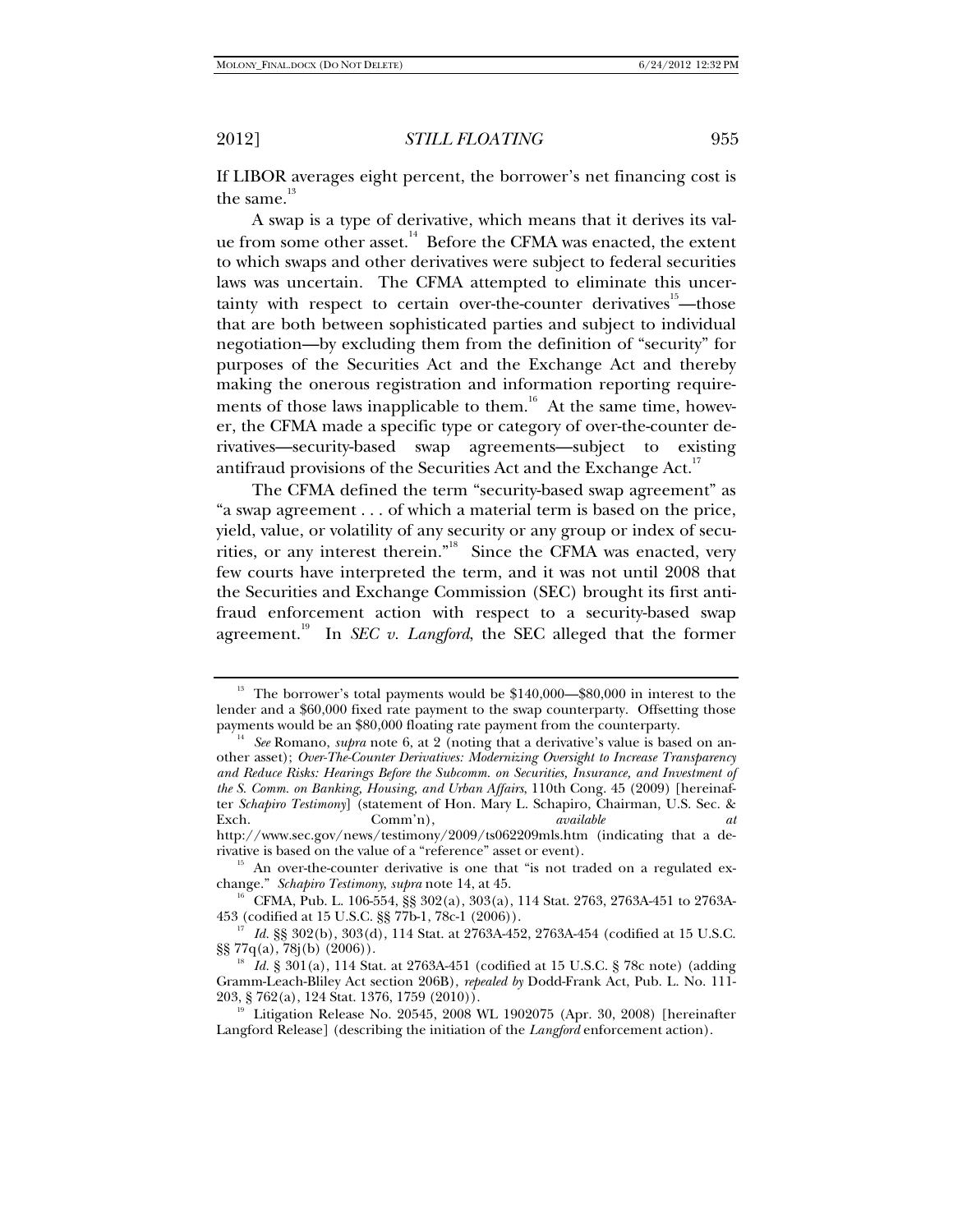president of the Jefferson County, Alabama, commission and two of his friends, one a broker-dealer and one a lobbyist, violated Securities Act section 17(a) and Exchange Act section 10(b) and Rule 10b-5 in connection with interest rate swaps (valued at approximately \$3.5 billion in total) entered into with respect to various series of bonds issued by Jefferson County.<sup>20</sup> In 2009, the SEC brought a related enforcement action against two managing directors of J.P. Morgan Securities, Inc. In *SEC v. LeCroy*, the SEC alleged that the J.P. Morgan managing directors violated Securities Act section 17(a) and Exchange Act section 10(b) and Rule 10b-5 with respect to three of the Jefferson County interest rate swaps (valued at approximately \$2 billion in total) at issue in *Langford*. 21 *Langford* and *LeCroy* bring to the fore the question of how far the term "security-based swap agreement" extends and, more specifically, whether it is so broad that it may include a simple interest rate swap.

The over-the-counter derivatives market is enormous. Since December 2008, the market value of over-the-counter derivative contracts has exceeded \$20 *trillion*. 22 During that time, the market value of interest rate swaps alone has exceeded \$12.5 *trillion*.<sup>23</sup> Enacted in response to the financial crisis that began at the end of the last decade, Dodd-Frank brings sweeping regulation to this huge segment of the economy that the CFMA largely left unregulated. The reform Act divides the over-the-counter derivatives market into two segments, putting the SEC in charge of one and the Commodity Futures Trading Commission (CFTC) in charge of the other.<sup>24</sup> The category over which the CFTC has general jurisdiction includes security-based swap agreements, though the term is more narrowly defined. The SEC, however, continues to have the same antifraud jurisdiction over security-based swap agreements that it had previously.<sup>25</sup> Therefore, the interpretation of the term remains important in defining the reach of the federal securities antifraud provisions.

<sup>20</sup> Complaint ¶¶ 1–5, 11–12, SEC v. Langford, No. CV-08-B-0761-S (N.D. Ala. Apr. 30, 2008) [hereinafter *Langford* Complaint], *available at*

<sup>&</sup>lt;sup>21</sup> Complaint  $\P\P$  1—14, SEC v. LeCroy, No. CV-09-B-2238-S (N.D. Ala. Nov. 4, 2009) [hereinafter *LeCroy* Complaint], *available at* 2009) [hereinafter *LeCroy* Complaint], *available at*

 $n^{22}$  BANK FOR INT'L SETTLEMENTS, BIS QUARTERLY REVIEW, JUNE 2011 app. at A131 tbl.19 (2011) (on file with the Seton Hall Law Review). 23 *Id.*

<sup>&</sup>lt;sup>24</sup> See infra Part IV (describing the jurisdiction of the SEC and the CFTC under Dodd-Frank). 25 *See infra* Part IV (discussing the effect of Dodd-Frank).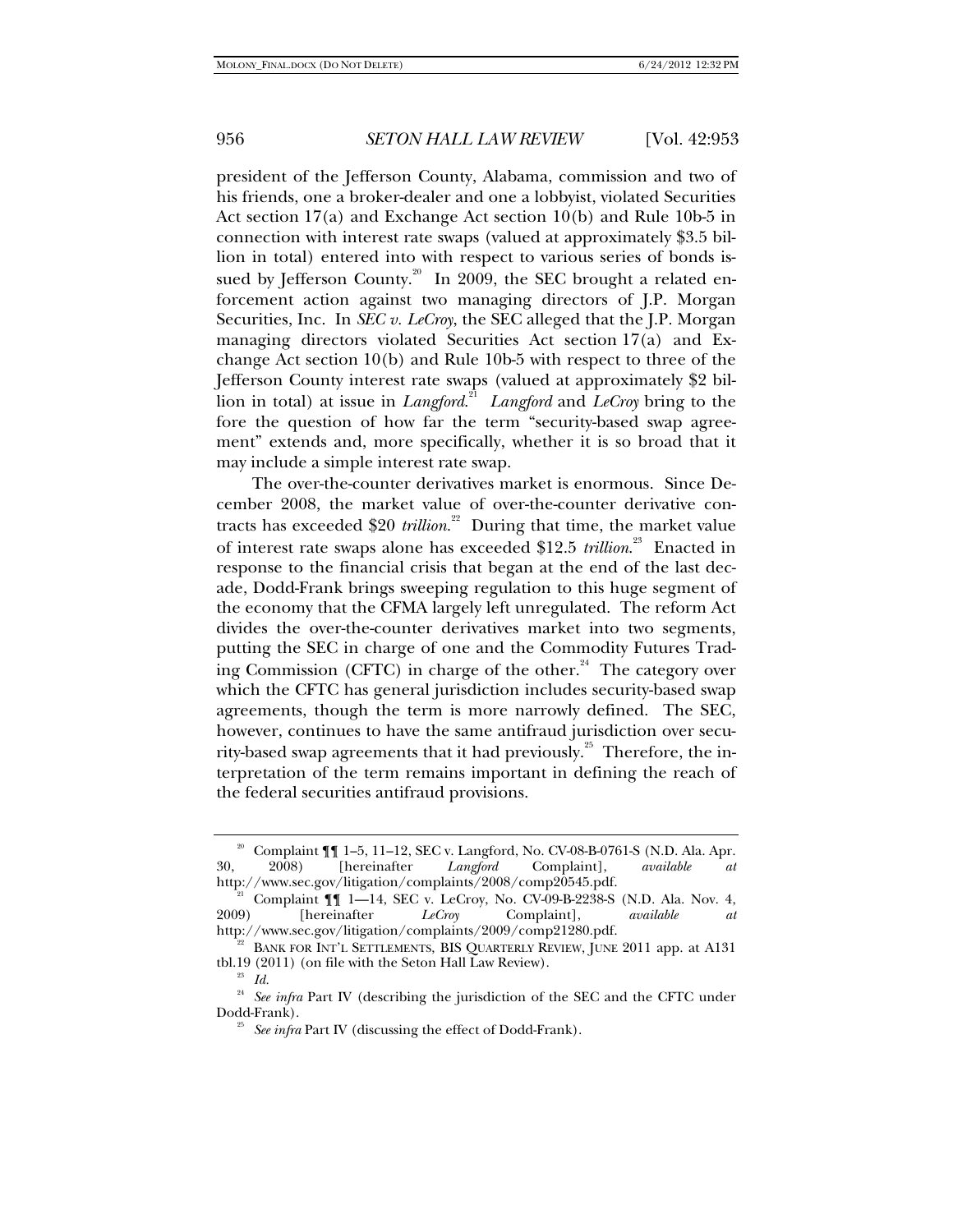This Article examines the historical interpretation of the term "security-based swap agreement," its application in *Langford* and *LeCroy*, and the continuing viability of applying antifraud provisions of the Securities Act and the Exchange Act to security-based swap agreements post-Dodd-Frank. It concludes that Congress should eliminate application of antifraud provisions in the federal securities laws to security-based swap agreements because continued application is unnecessary and undesirable after Dodd-Frank.

Part II of this Article discusses the extent to which the securities laws applied to swaps prior to Dodd-Frank and includes a review and critique of the handful of opinions that have considered the scope of the term "security-based swap agreement" as defined before Dodd-Frank. Part III considers whether the interest rate swaps at issue in *Langford* and *LeCroy* were security-based swap agreements under the pre-Dodd-Frank definition. It offers a reasonable argument that they were based on the statutory text, but suggests that such a result makes little sense from a policy perspective. Part IV describes generally the jurisdictional division between the SEC and the CFTC under Dodd-Frank and how security-based swap agreements fit within the new regime. Part V explores reasons to do away with the "security-based swap agreement" concept in the federal securities laws while considering the possible benefits of retaining it. Finally, Part VI concludes that Congress should eliminate the "security-based swap agreement" concept from the Securities Act and the Exchange Act because the applicable provisions went largely unused pre-Dodd-Frank and likely will be even more inconsequential post-reform, an appropriate allocation of securities antifraud jurisdiction can be achieved without the term, the term has been poorly interpreted and is overly broad, and the term results in redundancy and confusion in the new regulatory scheme.

# II. TREATMENT OF SWAPS UNDER THE SECURITIES LAWS PRIOR TO DODD-FRANK

#### *A. Commodity Futures Modernization Act of 2000*

Section 17(a) of the Securities Act and section 10(b) of the Exchange Act are two of the primary antifraud provisions of the federal securities laws. Rule 10b-5 was promulgated under section 10(b) in 1942 and, since then, has served as a "powerful antifraud weapon."<sup>26</sup> Securities Act section 17(a) prohibits fraud "in the offer or sale of any

<sup>&</sup>lt;sup>26</sup> THOMAS LEE HAZEN, THE LAW OF SECURITIES REGULATION § 12.3[2], at 442 (2009).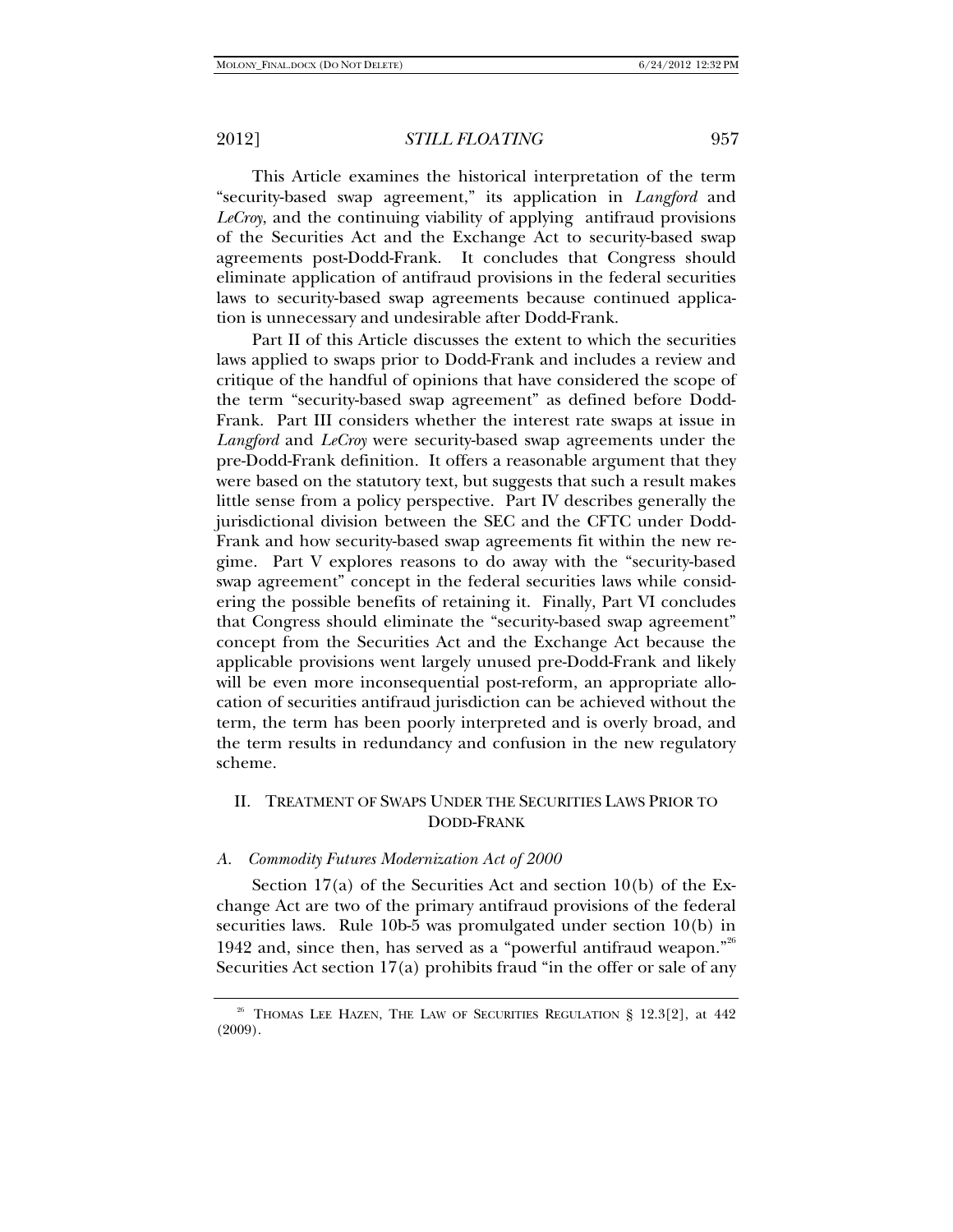*securities*,"<sup>27</sup> and Exchange Act section 10(b) and Rule 10b-5 prohibit fraud "in connection with the purchase or sale of any *security*."28 Prior to the CFMA, if a transaction did not involve a security, it was not subject to section  $17(a)$ , section  $10(b)$ , or Rule 10b-5.

Until the CFMA was enacted, whether a swap could be a security was an open question. A single 1996 opinion by the United States District Court for the Southern District of Ohio had concluded that two specific interest rate swaps were not securities, $\frac{29}{3}$  but not surpris-

In reaching its decision, the *Proctor*  $\mathcal{F}$  *Gamble* court noted that it was not bound by the SEC's decision in two related administrative proceedings that a "Treasury-Linked Swap," a swap quite similar to the 5s/30s swap in *Proctor & Gamble*, was a security. *Id.* at 1281 (citing *In re* Vazquez, Securities Act Release No. 33-7269, Exchange Act Release No. 34-36906, 1996 WL 86528 (Feb. 29, 1996); *In re* BT Sec. Corp., Securities Act Release No. 33-7124, Exchange Act Release No. 34-35136, 1994 WL 710743 (Dec. 22, 1994)). In *BT Securities* and *Vazquez*, the SEC observed that the "Treasury-Linked Swap" was not truly a swap, but in substance was a cash-settled option based on the price and yields of treasury securities. *Vazquez*, 1996 WL 86528, at \*4 n.4; *BT Securities*, 1994 WL 710743, at \*9 n.6. According to the SEC, as an option based on securities, the swap was also a security. *BT Securities*, 1994 WL 710743, at \*9 n. 6.

 In 2002, the United States Court of Appeals for the Second Circuit concluded that *Proctor & Gamble was incorrect in finding that, for an option to be a security, the in*strument must contain a right to exercise and take possession of a security. Caiola v. Citibank, N.A., 295 F.3d 312, 326 (2d Cir. 2002). To the contrary, the Second Circuit observed that the definition of "security" under the Exchange Act includes a cash-settled option on a security. *Id.* at 325. The *Caiola* opinion, which determined that a cash-settled option on a security is itself a security, does not necessarily indicate that the 5s/30s swap in *Proctor & Gamble* was also a security. The Second Circuit in *Caiola* observed that the definition of "security" in Exchange Act section 3(a)(10) does not "distinguish between options documented as swaps as opposed to options

 $27$  15 U.S.C. § 77q(a) (2006) (emphasis added).

<sup>&</sup>lt;sup>28</sup> *Id.* § 78j(b) (emphasis added); 17 C.F.R. § 240.10b-5(c) (2011) (emphasis added).

Proctor & Gamble Co. v. Bankers Trust Co., 925 F. Supp. 1270, 1283 (S.D. Ohio 1996). Both swaps at issue in *Proctor & Gamble* were leveraged interest rate swaps. Under one of the swaps, which the district court referred to as the "5s/30s swap," Bankers Trust agreed to pay a fixed rate equal to 5.30%, and in return, Proctor & Gamble agreed to pay a floating rate equal to the prevailing commercial paper rate minus seventy-five basis points plus, after the first six months, a spread determined in reference to the yields and prices of certain treasury securities. *Id.* at 1276. In concluding that the 5s/30s swap was not a security under the Securities Act or the Exchange Act, the court specifically determined that it (i) was not an investment contract because it did not involve a "common enterprise" or the entrepreneurial efforts of others as required by *SEC v. Howey*, 328 U.S. 293 (1946), and was not an "instrument commonly known as a security" for the same reasons; (ii) was not a note or evidence of indebtedness because there was no exchange of principal and the facts with respect to the swap did not meet the requirements of the "family resemblance" test set out by the Supreme Court in *Reves v. Ernst & Young*, 494 U.S. 56 (1990); and (iii) was not an option because, even though it was based on a security, it did not give either party the right to take possession of a security. *Proctor & Gamble*, 925 F. Supp. at 1278–80, 1282–83, 1293.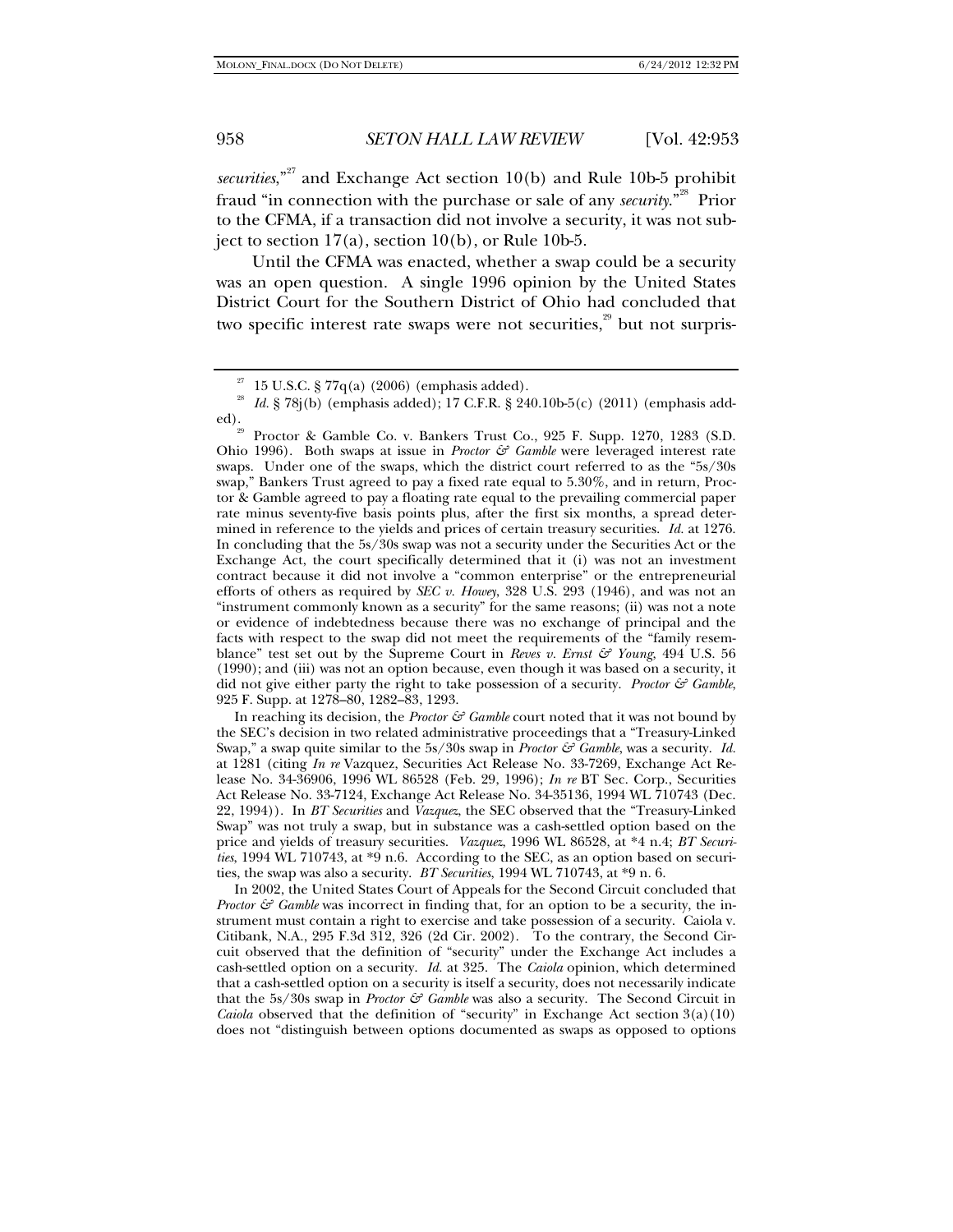ingly, that decision alone could not quell the uncertainty surrounding the treatment of swaps under the federal securities laws. Viewing the uncertainty as detrimental to the marketplace, $\frac{30}{30}$  Congress enacted the CFMA in 2000.

The CFMA resolved the uncertainty through amendments to the Gramm-Leach-Bliley Act<sup>31</sup> (GLBA), the Securities Act, and the Exchange Act. The CFMA amended the GLBA to add section 206A, which defined the term "swap agreement" broadly to include, among other things,

any agreement, contract, or transaction between eligible contract participants . . . , the material terms of which (other than price and quantity) are subject to individual negotiation, and that . . . provides on an executory basis for the exchange, on a fixed or contingent basis, of one or more payments based on the value or level of one or more interest or other rates, currencies, commodities, securities, instruments of indebtedness, indices, quantitative measures, or other financial or economic interests or property of any kind, or any interest therein or based on the value thereof, and that transfers, as between the parties to the transaction, in whole or in part, the financial risk associated with a future change in any such value or level without also conveying a current or future direct or indirect ownership interest in an asset . . . or liability that incorporates the financial risk so transferred, including any such agreement, contract, or transaction commonly known as an interest rate swap, including a rate floor, rate cap, rate collar, cross-currency rate swap, basis swap, currency swap, equity index swap, equity swap, debt index swap, debt swap, credit spread,

documented in some other fashion," but indicated that it was not addressing whether

an "interest rate swap" with "option-like features" is a security. *Id.* at 326.<br><sup>30</sup> One of the goals of the CFMA was to provide certainty that swap agreements generally were not subject to securities laws or commodities laws. *See* CFMA, Pub. L. No. 106-554, § 2(6), 114 Stat. 2763A-365, 2763A-366 (codified at 7 U.S.C. § 1 note (2006)) (stating that one of the purposes of the Act was the "reduc[tion of] systemic risk by enhancing legal certainty in the markets for certain futures and derivatives transactions"); *see also* 146 CONG. REC. 27,176 (2000) (statement of Sen. Gramm) ("It is important to note that nothing in the title should be read to imply that swap agreements are either securities or futures contracts."); 146 CONG. REC. 27,077 (2000) (statement of Rep. Dingell) ("[One of t]he fundamental purposes of [the CFMA is] . . . to provide legal certainty for the over-the counter derivatives market."). Congress placed the definition of "swap agreement" in the Gramm-Leach-Bliley Act because it is "a neutral statute . . . that is not specifically part of a banking, securities, or commodities law." 146 CONG. REC. 27, 176 (2000) (statement of Sen. Gramm).

 $31$  Gramm-Leach-Bliley Act, 15 U.S.C. § 78c note (2006).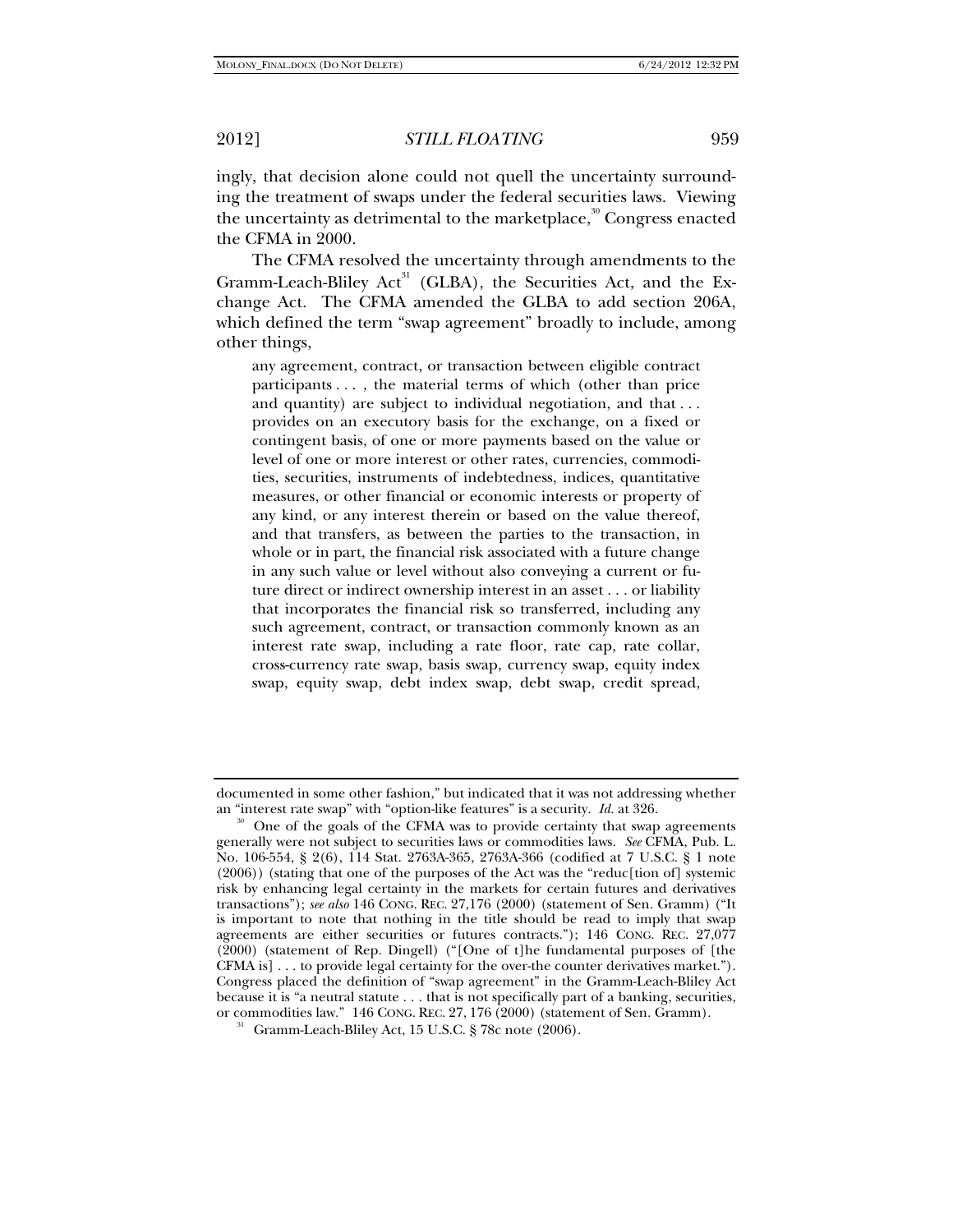credit default swap, credit swap, weather swap, or commodity swap  $\dots$ 

The CFMA then divided swap agreements into two types—"securitybased swap agreements" and "non-security-based swap agreements" through the addition of sections 206B and 206C to the GLBA. The term "security-based swap agreement" was defined as "a swap agreement . . . of which a material term is based on the price, yield, value, or volatility of any security or any group or index of securities, or any interest therein;<sup>33</sup> the term "non-security-based swap agreement" meant everything else.<sup>34</sup> Finally, the CFMA added Section 2A to the Securities Act and section 3A to the Exchange Act, both of which provided that the definition of "security" included neither type of swap agreement.<sup>35</sup>

The combined effect of the CFMA amendments to the GLBA, the Securities Act, and the Exchange Act was to remove all swap agreements from the registration and reporting requirements of the Securities Act and the Exchange Act.<sup>36</sup> The CFMA, however, did not

33 CFMA § 301(a), 114 Stat. at 2763A-451 (codified at 15 U.S.C. § 78c note (2006)) (adding Gramm-Leach-Bliley Act section 206B), *repealed by* Dodd-Frank Act, Pub. L. No. 111-203, § 762(a), 124 Stat. at 1376, 1759 (2010). 34 *See id.* (adding Gramm-Leach-Bliley Act § 206C), *repealed by* Dodd-Frank Act §

762(a), 124 Stat. at 1376, 1759 ("[T]he term 'nonsecurity-based swap agreement' means any swap agreement . . . that is not a security-based swap agreement.").<br><sup>35</sup> See 15 U.S.C. § 77b-1(b)(1) (2006) ("[T]he definition of 'security'. . . does not

<sup>32</sup> CFMA § 301(a), 114 Stat. at 2763A-449 to 2763A-450 (codified at 15 U.S.C. § 78c note (2006)) (adding Gramm-Leach-Bliley Act section 206A). The CFMA housed the definition of "eligible contract participant" in section 1a(12) of the Commodity Exchange Act. *Id.* § 101, 114 Stat. at 2763A-368 to 2763A-371 (codified at 7 U.S.C. § 1a(12) (2006)). Under Section 1a(12), eligible contract participants include sophisticated persons and entities such as financial institutions; regulated insurance companies; regulated investment companies; certain commodity pools; corporations, partnerships, proprietorships, organizations, trusts, and other entities that have a minimum of total assets; certain employee benefit plans; governmental entities and political subdivisions, instrumentalities, agencies, and departments thereof that own and invest on a discretionary basis a minimum amount of investments; certain brokers and dealers; and individuals with a minimum of total assets. *Id.*

include any security-based swap agreement."); *id.* § 78c-1(b)(1) (same); *id.* § 77b-1(b)(1) ( "[T]he definition of 'security' . . . does not include any non-security-based swap agreement"); *id.* § 78c-1(a) (same). Solution (see The CFMA amendments to the Securities Act and the Exchange Act did not

necessarily establish that all swaps were not securities. The definition of "swap agreement" in GLBA section 206A includes several exceptions. *See* Gramm-Leach-Bliley Act § 206A(b), 15 U.S.C. § 78c note (2006) (listing exclusions from the term "swap agreement"). Moreover, if a party to a swap was not an eligible contract participant or the material terms were not subject to individual negotiation, the swap was not considered a swap agreement under GLBA, and therefore Securities Act section 2A and Exchange Act section 3A *would not exclude* the swap from the definition of se-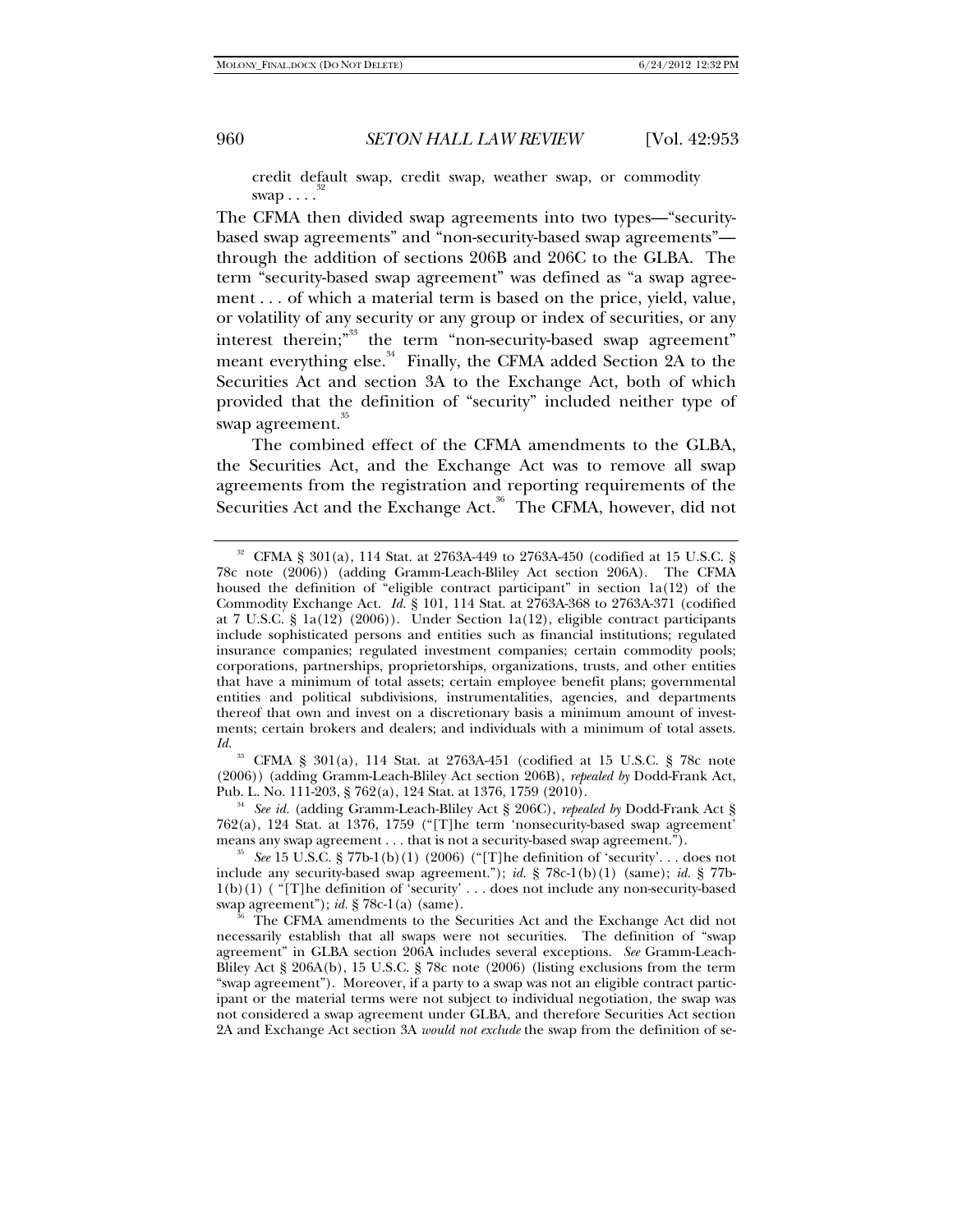exclude swap agreements so broadly from the reach of the antifraud provisions of those laws. Although Securities Act §§ 2A(b)(2) and (3) and Exchange Act §§ 3A(b)(2) and (3) generally prohibited the SEC from taking "prophylactic measures against fraud, manipulation, or insider trading with respect to any security-based swap agreements," the CFMA amended the antifraud provisions in section 17(a) of the Securities Act and section 10(b) of the Exchange Act to include security-based swap agreements within their scope.<sup>37</sup>

#### *B. Opinions Addressing Security-Based Swap Agreements*

The pre-Dodd-Frank definition of "security-based swap agreement" consists of five components.<sup>38</sup> For an agreement, contract, or transaction to be a security-based swap agreement:

- the agreement, contract, or transaction must be a *swap agreement*;
- the swap agreement must have a term that relates to a *price, yield, value, or volatility*;
- the term must be *based on* the price, yield, value, or volatility;
- the price, yield, value, or volatility must be of *a security, a group or index of securities, or an interest in a security or group or index of securities*; and
- the term must be *material*.<sup>39</sup>

 $(2012)$ .<br><sup>38</sup> The post-Dodd-Frank definition includes the same five components, but excludes any "security-based swap" from the definition. *See infra* notes 199–202 and accompanying text (describing how Dodd-Frank amended the definition of "securitybased swap agreement"). The term "security-based swap" is a new term added by Dodd-Frank. *See infra* note 196 and accompanying text (discussing the term "security-based swap").

curity under Securities Act section 2(a)(1) and Exchange Act section 3(a)(10). *See* §

<sup>&</sup>lt;sup>37</sup> CFMA §§ 302(b), 303(d), 114 Stat. at 2763A-452, 2763A-454 (codified at 15 U.S.C. §§ 77 $q(a)$ , 78 $(2006)$ . The CFMA also made security-based swap agreements subject to the antimanipulation provisions of the Exchange Act sections  $9(a)$ , 15(c)(1), 16(a) and (b), 20(d), and 21A(a)(1). *Id.* § 303(b)–(c), (e)–(k), 114 Stat. at 2763A-453 to 2763A-454, 2763A-454 to 2763A-456 (codified at 15 U.S.C. §§ 78i, 78o, 78p, 78t, 78u-1 (2006)). It amended Exchange Act section 10(b) to provide that security-based swap agreements were subject to rules under section 10(b) , including Rule 10b-5, and to judicial precedents under Securities Act section 17(a) and Exchange Act sections  $9(a)$ ,  $10(b)$ ,  $15(c)(1)$ ,  $16(a)$  and (b),  $20(d)$ , and  $21A(a)(1)$ . *Id.* § 302 (codified at 15 U.S.C. § 78j (2006)). No specific amendment to the text of Rule 10b-5 therefore was required, and the SEC, accordingly, has never amended Rule 10b-5 to reference security-based swap agreements. *See* 17 C.F.R. § 240.10b-5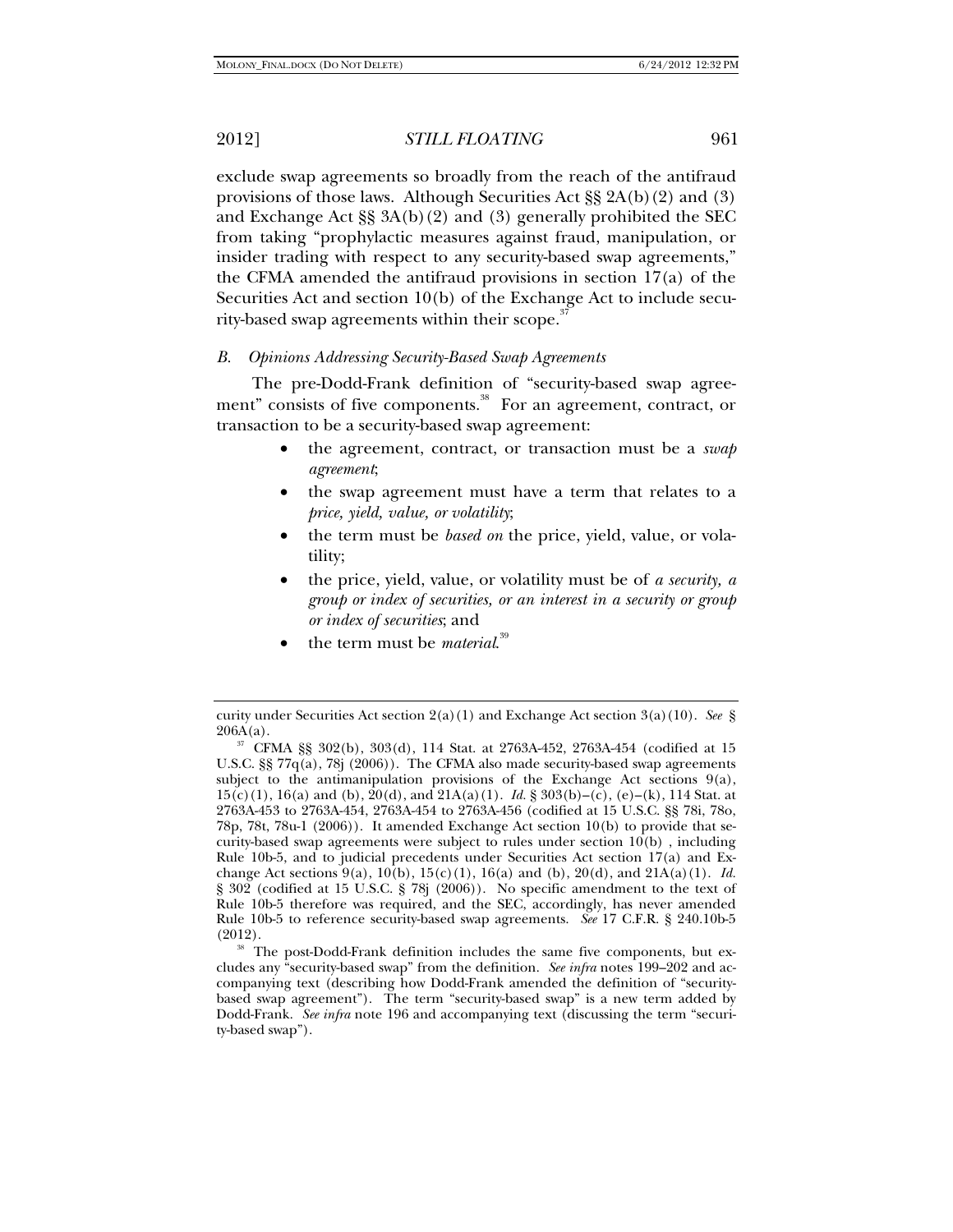Since the CFMA was enacted, very few opinions have been issued in cases involving swaps described as security-based swap agreements and only one of those opinions— the 2010 opinion of the United States District Court for the Southern District of New York in *SEC v. Rorech*<sup>40</sup>—has given studied attention to the definition of the term. *Rorech* offered important guidance as to two components of the definition—when a term is *based on* price, yield, value, or volatility and when a term is *material*.

Unfortunately, opinions in other cases involving security-based swap agreements have done little to develop the contours of the definition. These other opinions fit into one of two categories. In one category are the opinions in *St. Matthew's Baptist Church v. Wachovia Bank, National Ass'n*41 and *School District of the City of Erie v. J.P. Morgan*  Chase Bank,<sup>42</sup> which summarily excluded LIBOR-based interest rate swaps from the definition merely because LIBOR is not determined in reference to any security. In the other category are the opinions in *Caiola v. Citibank, N.A.*, which merely made conclusory statements that the swaps at issue were security-based swap agreements,<sup>43</sup> and the opinions in *Elliott Assocs. v. Porsche Automobil Holding SE*,<sup>44</sup> SEC v. Wyly,<sup>45</sup> and *SEC* v. *Goldman Sachs*  $\mathcal{G}^{\sigma}$  Co.,<sup>46</sup> which did not address whether the swaps involved met the definition.<sup>4</sup>

#### 1. *Rorech*

In *Rorech*, the SEC alleged that Jon-Paul Rorech and Renato Negrin had engaged in illegal insider trading with respect to two credit default swaps  $(CDSs)$ .<sup>48</sup> Each of the  $CDSs$ <sup>49</sup> referenced VNU

<sup>39</sup> *See* Gramm-Leach-Bliley Act § 206B, 15 U.S.C. § 78c note (2006), *repealed by* Dodd-Frank Act, Pub. L. No. 111-203, § 762(a), 124 Stat. at 1376, 1759 (2010) (amending 15 U.S.C. § 78c note) (defining the term "security-based swap agree-

<sup>&</sup>lt;sup>40</sup> 720 F. Supp. 2d 367 (S.D.N.Y. 2010).

<sup>41</sup> No. Civ.A. 04-4540(FLW), 2005 WL 1199045 (D.N.J. May 18, 2005).

 $^{42}\,$  No. 08 CV 07688LAP, 08 CV 07982, 2009 WL 234128 (S.D.N.Y. Jan. 30, 2009).

 $^{43}$  295 F.3d 312, 316 (2d Cir. 2002); Caiola v. Citibank, N.A, 137 F. Supp. 2d 362 (S.D.N.Y. 2001),  $revd$  295 F.3d 312.

<sup>759</sup> F. Supp. 2d 469 (2010).

<sup>45</sup> No. 10 Civ. 5760 (SAS), 2011 WL 1226381 (S.D.N.Y. Mar. 31, 2011).

<sup>46</sup> No. 10 Civ. 3229(BSJ)(MHD), 2011 WL 2305988 (S.D.N.Y. June 10, 2011).

<sup>47</sup> The opinions that have been issued in *LeCroy* and *Langford*, likewise, do not address whether the swaps at issue meet the definition of "security-based swap agreement." Those opinions are described in Part III  $\text{intra}$ .

<sup>&</sup>lt;sup>48</sup> SEC v. Rorech, 720 F. Supp. 2d 367, 370, 404–05 (S.D.N.Y. 2010).

<sup>49</sup> The District Court in *Rorech* explained how a typical CDS works: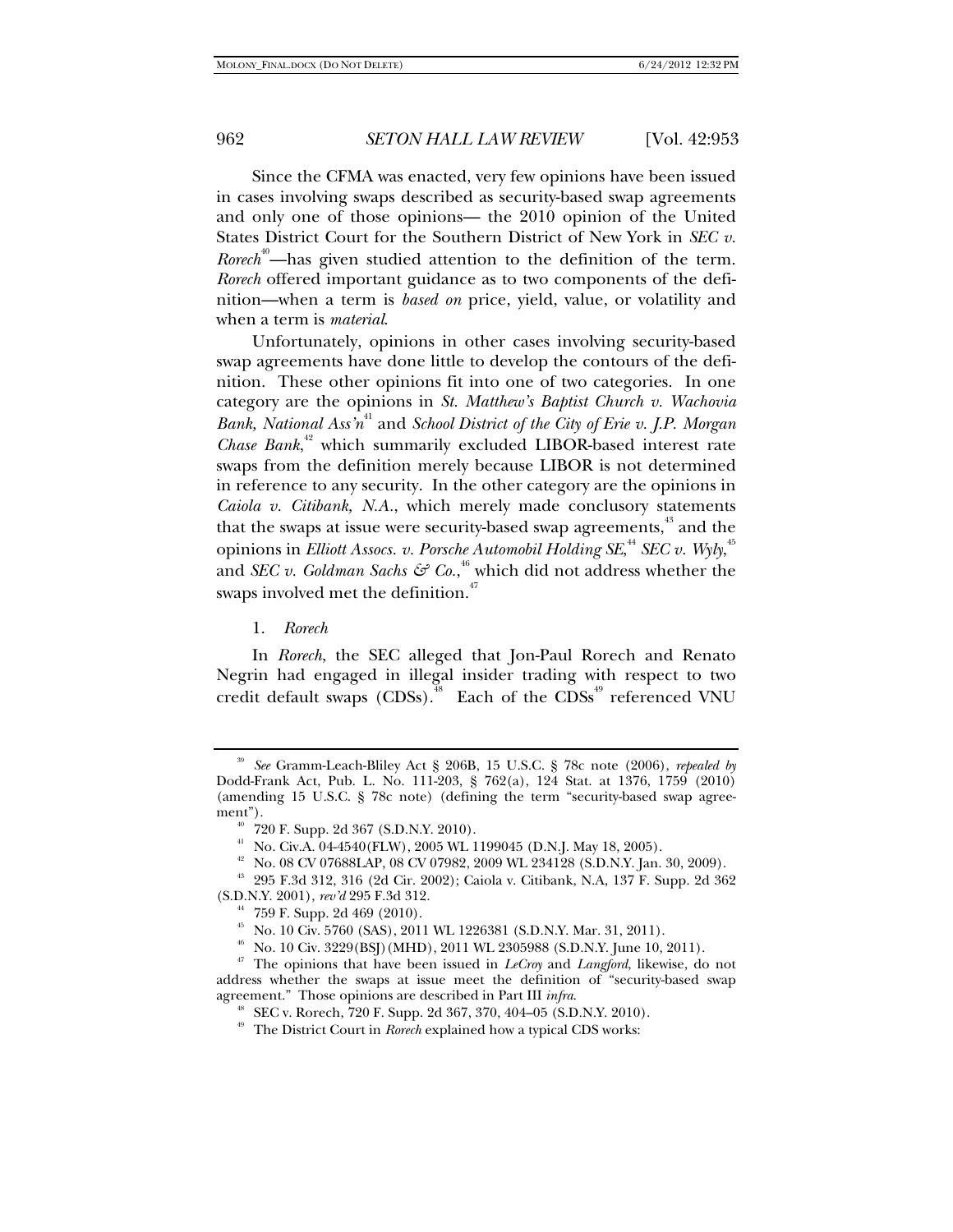N.V., a Dutch company, and a particular VNU bond.<sup>50</sup> Each also had a notional amount of \$10 million and required the buyer to pay a price, or "spread," of 383 basis points  $(3.83\%)$  on a quarterly basis.<sup>51</sup> The swaps further provided that, upon the occurrence of certain credit events with respect to VNU, the swap seller would pay the notional amount to the swap buyer and the swap buyer would deliver the referenced VNU bond to the swap seller.<sup>52</sup>

The SEC argued that the CDSs were security-based swap agreements subject to the antifraud provisions of Exchange Act section 10(b) and Rule 10b-5 because their price was based on the price, yield, value, or volatility of VNU bonds, which were securities.<sup>53</sup> The defendants, though willing to acknowledge that the price of the swaps might be *related to* the price, yield, value, or volatility of the VNU bonds, denied that the price was *based on* the price, yield, value or volatility of the VNU bonds.<sup>54</sup> The defendants argued that the term "based on" requires a "direct, or exclusive dependence" and that factors unrelated to the VNU bonds were incorporated in pricing the swaps—factors such as general market conditions and the market's determination of the risk that VNU would not meet its obligations.<sup>35</sup> The defendants also argued that the material terms of the CDSs were not "based on" the price, yield, value, or volatility of the VNU bonds because the swap contracts themselves did not "explicitly refer to the

- 
- <sup>50</sup> *Id.* at 371, 387. 51 *Id.* at 387. 52 *Id.* at 370–71, 387. 53 *Id.* at 405. 54 *Rorech*, 720 F. Supp. 2d at 405 55 *Id.* at 405.
- 

While there are different types of CDSs, the CDSs that are at issue in this case are contracts that provide protection against the credit risk of a particular company. The seller of a CDS agrees to pay the buyer a specific sum of money, called the notional amount, if a credit event, such as bankruptcy, occurs in the referenced company. If a credit event occurs, the buyer generally must provide to the seller any of certain debt instruments that are deliverable pursuant to the CDS contract. In exchange for this risk protection from the CDS-seller, the CDS-buyer agrees to make periodic premium payments during the course of the contract. The CDS-buyer can use the CDS to provide protection, like insurance, against the possibility that the debt instruments the buyer holds will seriously deteriorate in value because of a credit event in the referenced company. The CDS-buyer could also buy the CDS without owning the underlying referenced security, a "naked CDS," in the expectation that it would increase in value based on any one of a number of factors including the likelihood that a credit event will occur in the referenced company.

*Id.* at 370–71.<br><sup>50</sup> *Id.* at 371, 387.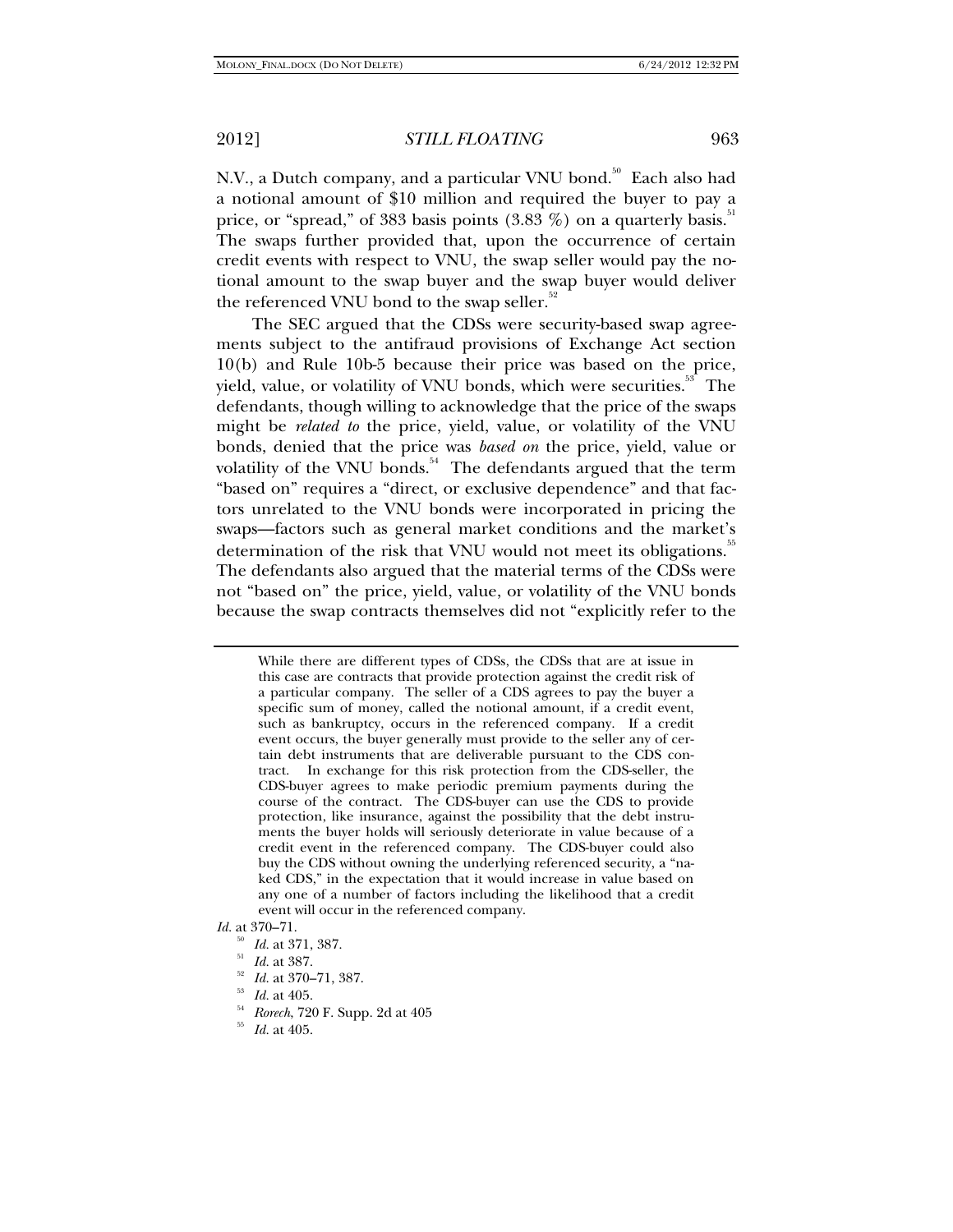price or value of any security."<sup>56</sup> The defendants observed that the price of each CDS was simply stated in basis points.<sup>57</sup>

Although the district court ultimately entered judgment in favor of the defendants because the SEC failed to offer sufficient evidence to support insider trading,<sup>58</sup> the court agreed with the SEC that the swaps were security-based swap agreements.<sup>59</sup> The court concluded that, to be "based on" the price, yield, value, or volatility of the VNU bonds, the price of the VNU swaps need not have been exclusively connected to one of those elements.<sup>60</sup> Noting that the GLBA did not define the term "based on," the court applied the ordinary meaning of the term, stating that "it means to use as the fundamental part or ingredient of, or principal component of, something.<sup>"61</sup> According to the court, applying the ordinary meaning was appropriate in light of the term's context within the GLBA and its place within the securities antifraud regime. $62$  The court asserted, moreover, that the legislative history of the GLBA indicated that Congress intended to sweep broadly to bring "novel financial instruments" within the scope of the Exchange Act's antifraud provisions and that requiring an explicit reference to a security in a swap agreement would be inconsistent with that intent.<sup>63</sup>

Looking to the ordinary meaning of "based on," the district court concluded that the CDSs at issue in the case were security-based swap agreements for two reasons. First, the spread (or yield), price, and value of VNU bonds deliverable under the CDSs were a "fundamental" consideration of the buyer in evaluating the price to pay for the swaps.<sup>64</sup> Second, the documents governing each CDS included a provision under which cash settlement of the swap was to be calculated using the price of VNU obligations deliverable under the swap.<sup>6</sup> The court determined that this provision was material because the amount to be delivered at settlement "was plainly part of, if not all of,

- <sup>56</sup> Id.<br><sup>58</sup> Id. at 415–17.<br><sup>59</sup> Id. at 408.<br><sup>60</sup> Rorech, 720 F. Supp. 2d at 405.<br><sup>61</sup> Id. at 406.<br><sup>62</sup> Id. at 406–07.<br><sup>64</sup> Id. at 407.<br><sup>64</sup> Id. at 408.
- 
- 
- 
-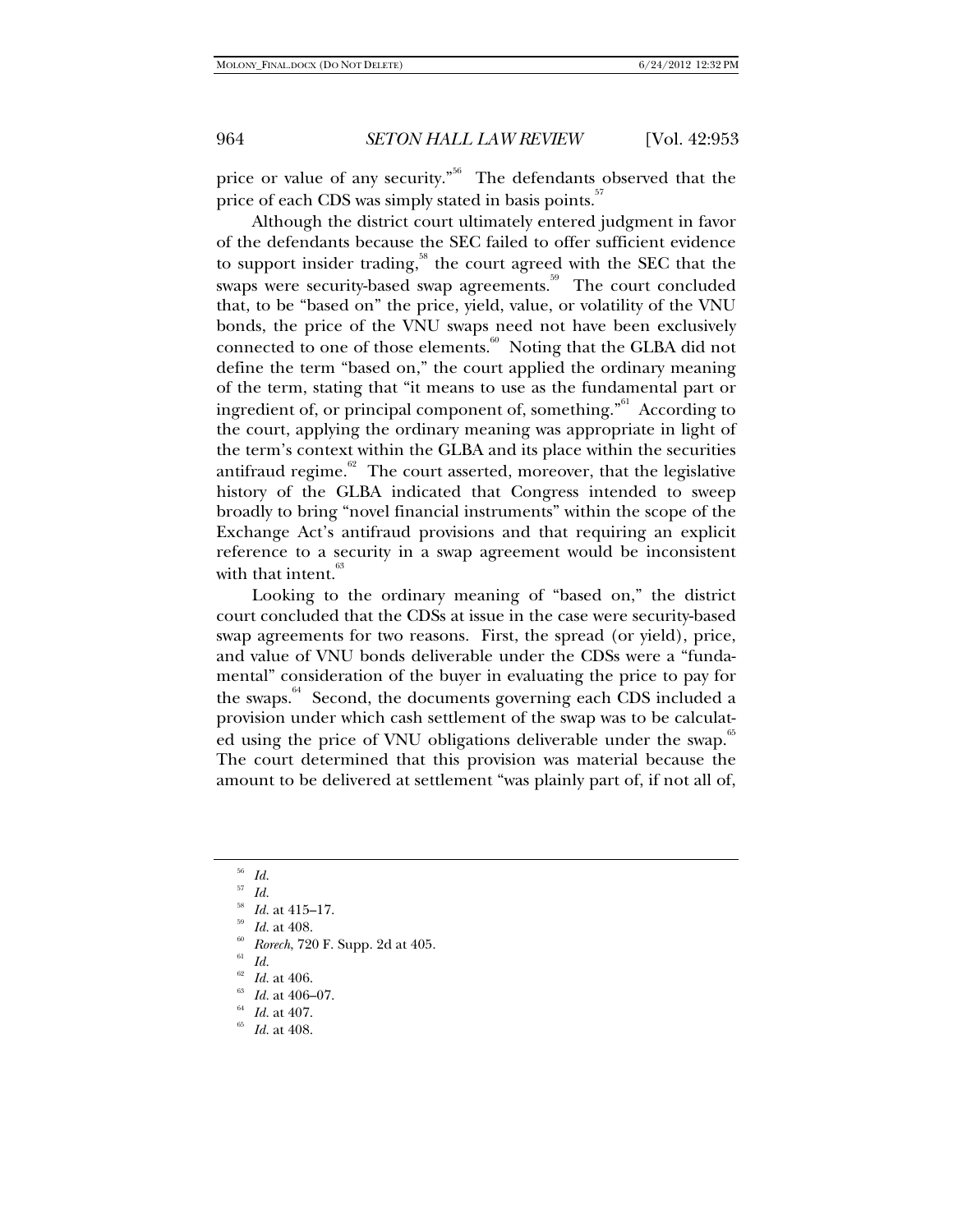the consideration for which the CDS-buyer agreed to make premium payments."<sup>66</sup>

*Rorech* provides valuable guidance as to how to determine whether a term is *material* and what it means for a term to be *based on* price, yield, value, or volatility. Regarding materiality, *Rorech* simply indicates that "[t]he material terms of a contract are those that must be sufficiently definite to allow the contract to be enforceable. Examples . . . include subject matter, price, payment terms, quantity, timing, compensation, and duration. $\frac{67}{100}$  With respect to the meaning of "based on," *Rorech* makes two significant points. First, for a term to be "based on" price, yield, value, or volatility means only that the price, yield, value, or volatility must be a principal or fundamental part of the term.<sup>68</sup> A direct or exclusive relationship is not required.<sup>19</sup> Second, a swap agreement itself need not specifically reference price, yield, value, or volatility. It is sufficient that price, yield, value, or volatility be used in evaluating the relevant term.<sup>70</sup>

*Rorech*'s parameters for the term "based on" are reasonable in light of the legislative history of the CFMA. As the opinion noted, the legislative history, albeit  $\operatorname{slim}^{\pi_1}$  suggests that Congress intended the term "security-based swap agreement" to be flexible enough to address new types of instruments.<sup>72</sup> A narrow interpretation of "based" on" would deprive it of that flexibility.

bonds).<br><sup>71</sup> Caiola v. Citibank, N.A. 137 F. Supp. 2d 362, 371 (S.D.N.Y. 2001) ("The legislative history of the CFMA concerning security-based swap agreements is sparse . . . .").

<sup>72</sup> See, e.g., 146 CONG. REC. 27,309 (2000) (statement of Sen. Sarbanes) ("Title III [of the CFMA] applies anti-fraud and anti-manipulation provisions of the Federal securities laws to securities-based swap agreements . . . . This will enhance protection for investors and for the financial markets, and will permit the SEC to respond as necessary to developments in these markets."); 146 CONG. REC. 27,078 (2000) (statement of Rep. Dingell) ("One of the most important provisions of the [CFMA] . . . gives the SEC antifraud authority over securities-based swap agreements . . . . This permits the SEC to use its tested methods to enhance the protection in [the swap] markets and to respond as necessary to developments in the future."); *see also Rorech*, 720 F. Supp. 2d at 406 ("Administration officials and congressional members expressed support for making it clear that the SEC's traditional anti-fraud and insider trading enforcement authority applied to novel financial instruments.").

<sup>&</sup>lt;sup>66</sup> *Rorech*, 720 F. Supp. 2d at 408.<br><sup>67</sup> *Id.* 68 *Id.* at 407.<br><sup>69</sup> *See id.* at 407 (noting that requiring "a direct, explicit relationship . . . would allow traders to escape the ambit of section 10(b) and Rule 10b-5 through clever drafting"). 70 *See id.* at 407 (noting that, in deciding whether to purchase the CDSs at issue in

*Rorech*, the swap buyer considered the yield, price, and value of the referenced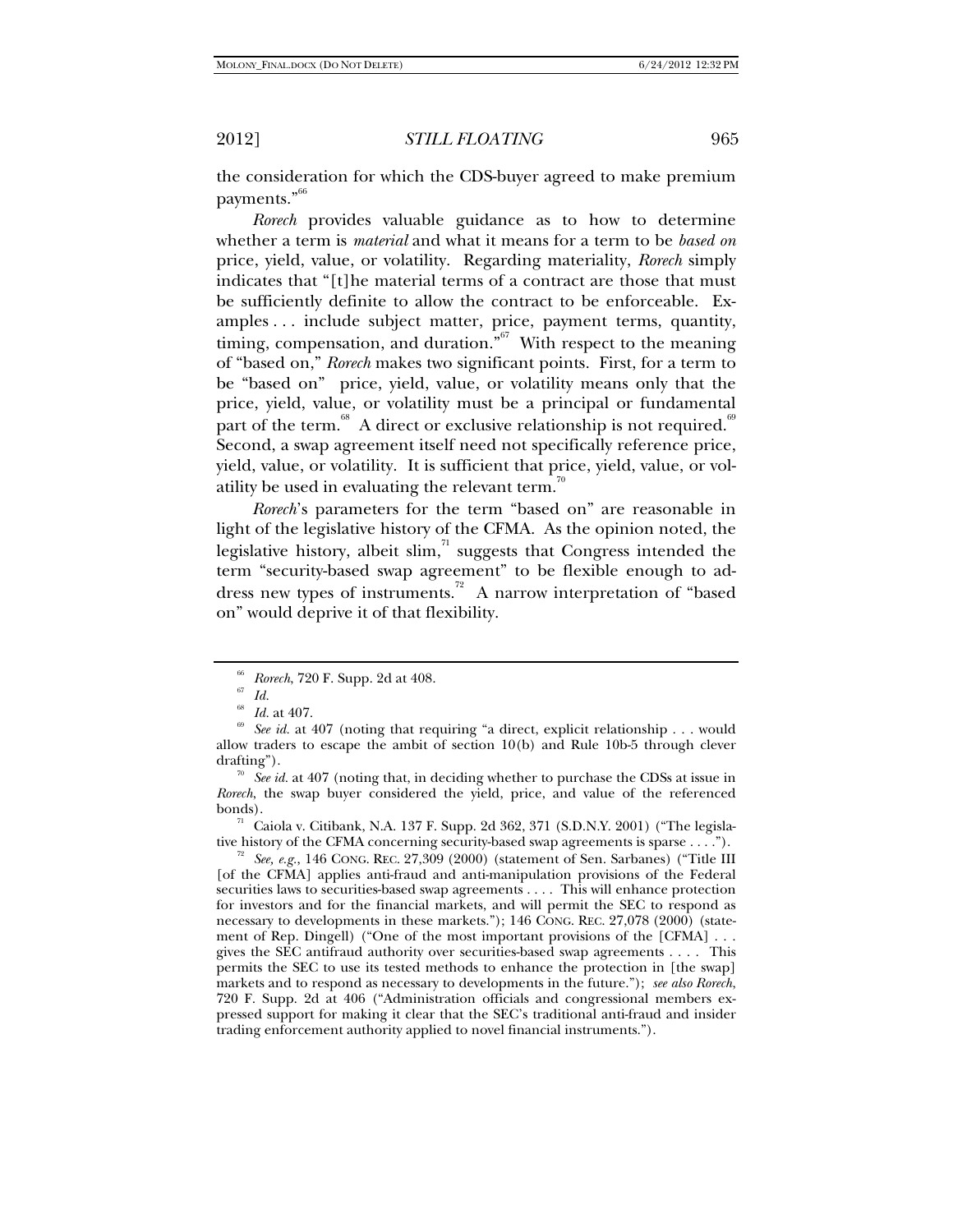Although *Rorech*'s ultimate explanation of the meaning of "based on" seems correct, the court's discussion of how the GLBA statutory scheme supports its conclusion that the CDSs at issue in the case met the "based on" requirement is peculiar. In reaching its conclusion, the court reasoned that Congress must have intended the CDSs at issue in the case to be subject to Exchange Act section 10(b) and Rule 10b-5 because Congress had included in the broad definition of "swap agreement" both interest rate swaps, "which clearly are not 'security based swap agreements," and  $CDSs$ <sup>73</sup> For that and other reasons, according to the court, it was appropriate to conclude that the CDSs at issue were "based on" the price, yield, value, or volatility of the VNU bonds and therefore were security-based swap agreements.<sup>74</sup>

The court's statement that interest rate swaps "clearly" are not security-based swap agreements suggests that the court blindly followed, and extended to all interest rate swaps, the conclusion reached in both *St. Matthew's* and *School District of Erie* that LIBORbased interest rate swaps are not security-based swap agreements.<sup>75</sup> A plain interpretation of the GLBA belies the clarity that *Rorech* declared. Under GLBA section 206A, the definition of "swap agreement" includes interest rate swaps.<sup>76</sup> The definition of "security-based" swap agreement" in GLBA section 206B simply is "a swap agreement (as defined in section 206A of [GLBA]) of which a material term is based on the price, yield, value, or volatility of any security or any group of index of securities, or any interest therein."<sup>77</sup> Taking these two definitions together, then, an interest rate swap "of which a material term is based on the price, yield, value, or volatility of any security or any group of index of securities, or any interest therein" is a security-based swap agreement. If Congress had intended to exclude interest rate swaps from the definition, it could have done so explicitly in the definition of "security-based swap agreement." Congress did not.

<sup>&</sup>lt;sup>73</sup> Rorech, 720 F. Supp. 2d at 406.<br><sup>74</sup> See id. at 408.<br><sup>75</sup> See id. at 406 (citing Sch. Dist. of Erie v. J.P. Morgan Chase Bank, No. 08 CV 07688, 08 CV 07982, 2009 WL 234128, at \*1 (S.D.N.Y. Jan. 30, 2009); St. Matthew's Baptist Church v. Wachovia Bank Nat'l Ass'n, No. Civ.A. 04-4540(FLW), 2005 WL 1199045, at \*12–13 (D.N.J. May 18, 2005)). 76 Gramm-Leach-Bliley Act § 206A(a)(3), 15 U.S.C. § 78c note (2006).

<sup>77</sup> *Id.* § 206B, *repealed by* Dodd-Frank Act, Pub. L. No. 111-203, § 762(a), 124 Stat. 1376, 1759 (2010).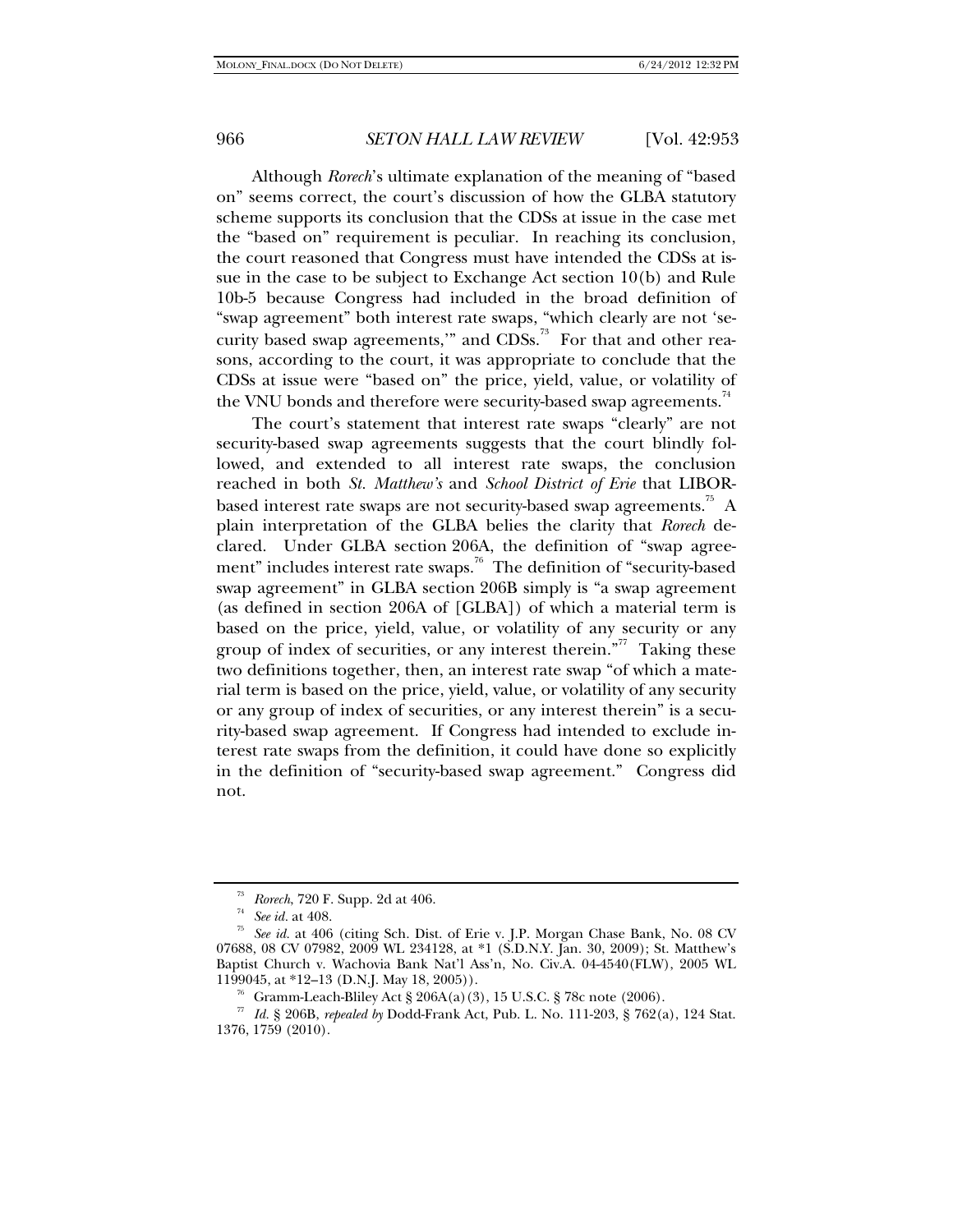#### 2. *St. Matthew's* and *School District of Erie*

About five years before *Rorech*, the United States District Court for the District of New Jersey in *St. Matthew's Baptist Church v. Wachovia Bank National Ass'n* considered the substance of the term "security-based swap agreement" in connection with a private cause of action under Exchange Act section 10(b) and Rule 10b-5.<sup>78</sup> St. Matthew's Baptist Church alleged that Wachovia had violated Exchange Act section 10(b) and Rule 10b-5 with respect to a floating-to-fixed interest rate swap the church had entered into with Wachovia.<sup>79</sup> The church had obtained an approximately \$5 million loan from Wachovia and delivered to Wachovia a note under which the church agreed to pay interest at a rate equal to one-month LIBOR plus  $1.50\%$ .<sup>80</sup> Approximately two months before, in anticipation of the loan, the parties had entered into an interest rate swap with a notional amount equal to the principal amount of the loan.<sup>81</sup> Under the swap, the church agreed to make payments to Wachovia based on a fixed rate equal to 9.13%, and Wachovia agreed to make payments to the church based on a floating rate equal to LIBOR plus  $1.50\%$ .<sup>82</sup>

The church argued that the swap was a security-based swap agreement subject to the antifraud provisions of Exchange Act section 10(b) and Rule 10b-5 because the floating rate under the swap was based on LIBOR.<sup>83</sup> The district court disagreed, taking judicial notice of the British Bankers' Association's explanation that LIBOR is an interest rate and concluding "therefore [that LIBOR is] not an index based on the 'price, yield, value, or volatility of any security or

<sup>78</sup> *St. Matthew's*, 2005 WL 1199045 (D.N.J. May 18, 2005). Although Exchange Act section 10(b) does not expressly provide for a private cause of action and nothing indicates that Congress intended a private cause of action, the United States Supreme Court, following a long line of cases from the lower courts, determined that a private cause of action indeed exists. Blue Chip Stamps v. Manor Drug Stores, 421 U.S. 723, 729–30 (1975). The general consensus is that no similar private cause of action exists under Securities Act section 17(a). *See, e.g.*, Koehler v. Bank of Berm. (N.Y.) Ltd., 209 F.3d 130, 136 (2d Cir. 2000) (citing Finkel v. Stratton Corp., 962 F.2d 169, 174–75 (2d Cir. 1992) (indicating that no private right of action exists under section  $17(a)$ )); Maldonado v. Dominguez,  $137$   $\hat{F}$ .3d 1,  $7$  (1st Cir. 1998) ("In recent years, every circuit to have addressed the issue has refused to recognize a private

right of action . . . .").<br><sup>79</sup> *St. Matthew's*, 2005 WL 1199045, at \*2.<br><sup>80</sup> *Id.* The opinion incorrectly states that the interest rate on the note was onemonth LIBOR plus *150%. Id.* The actual rate was one-month LIBOR plus *150 basis points* or 1.5%. Complaint at 25, St. Matthew's Baptist Church v. Wachovia Bank Nat'l Ass'n, No. Civ.A. 04-4540(FLW),(D.N.J. May 18, 2005).

<sup>&</sup>lt;sup>81</sup> St. Matthew's, 2005 WL 1199045, at \*1.<br><sup>82</sup> Id. at \*13.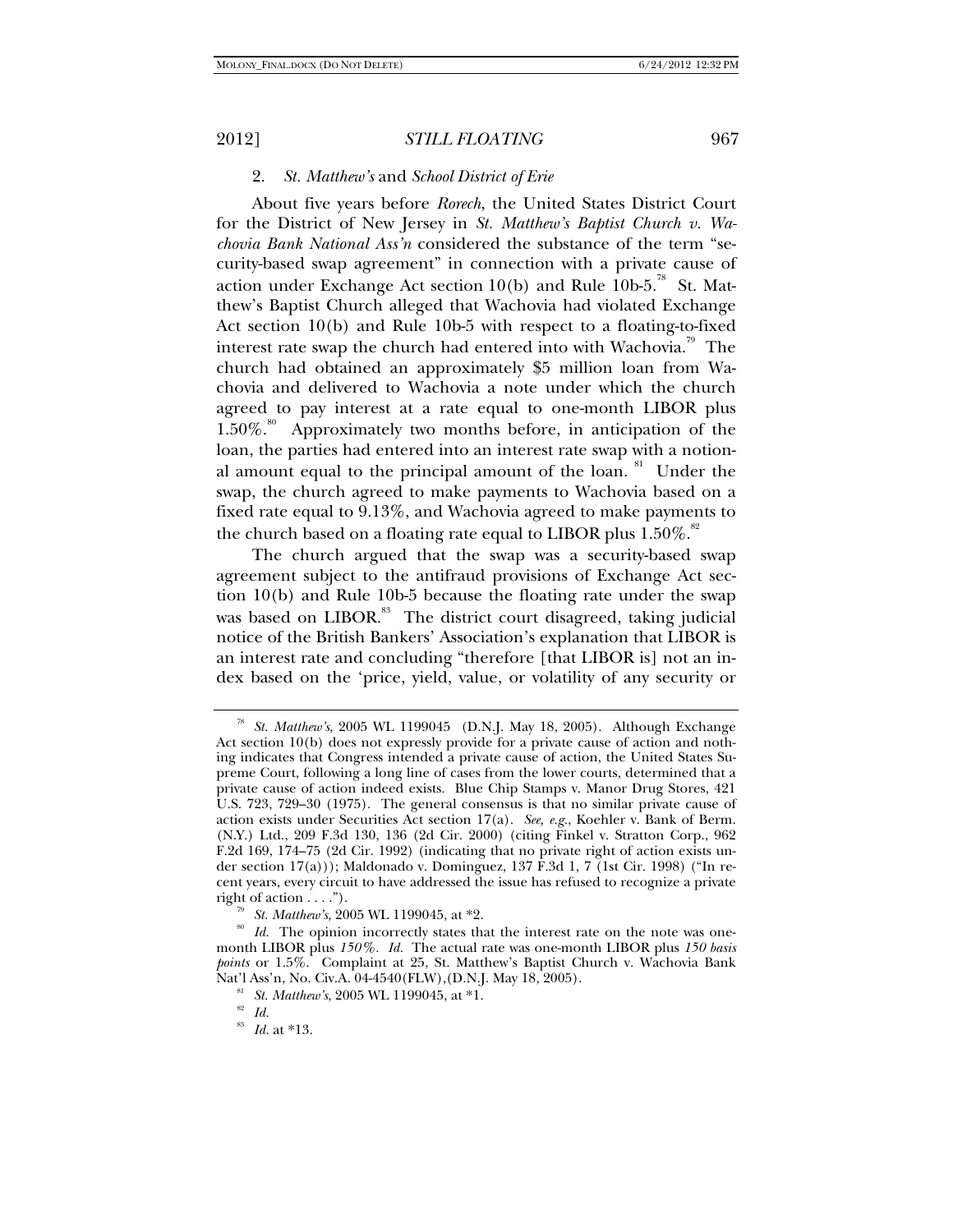any group or index of securities. $^{\cdot\cdot\cdot^{84}}$  As a result, according to the court, the swap was not a security-based swap agreement.<sup>85</sup>

The court in *St. Matthew's* reached the right result, but not necessarily for the right reason. The definition of *swap agreement* in GLBA section 206A specifically includes interest rate swaps. $\frac{8}{5}$  For a floating-to-fixed interest rate swap, both the floating rate and the fixed rate are *material* because each rate represents the "price" paid to receive the other rate.<sup>87</sup> The floating rate under the swap at issue in *St. Matthew's*, LIBOR plus 1.50%, was the very same rate as the interest rate in the note; therefore, one easily could conclude that the floating swap rate was *based on* the interest rate in the note. The interest rate on the note was more than a fundamental part of determining the floating rate—it was the floating rate.

The *St. Matthew's* court incorrectly suggested that the relevant question in the case was whether LIBOR was an *index* based on "the price, yield, value, or volatility of any security or any group or index of securities." The definition of security-based swap agreement, however, requires that a *material term* of the swap agreement be based on "the price, yield, value, or volatility of any security or any group or index of securities or any *interest* therein." Because the floating and fixed rates under the swap were material terms and because the floating rate was based on the interest rate under the note, the questions that the court should have asked were whether the note was a security and whether the identity of the floating rate and the variable interest rate meant that either the floating rate or the fixed rate was based on the price, yield, value or volatility of an interest in the note. In *St. Matthew's*, the former question was an easy one. The note was not a security under *Reves v. Ernst & Young,* $^{\rm ss}$  and for that reason alone, the

<sup>84</sup> *Id.* 

See id. (dismissing the federal securities claims).<br>Gramm-Leach-Bliley Act § 206A(a)(3), 15 U.S.C. § 78c note (2006).

<sup>87</sup> *See* SEC v. Rorech, 720 F. Supp. 2d 367, 408 (S.D.N.Y. 2010) ("The material terms of a contract are those terms that must be sufficiently definite to allow the contract to be enforceable. Examples . . . include subject matter, price, payment terms,

<sup>&</sup>lt;sup>88</sup> 494 U.S. 56 (1990). Although Securities Act section  $2(a)(1)$  and Exchange Act section  $3(a)(10)$  both include "note" in the definition of "security," the United States Supreme Court has determined that not all notes are securities. *Id.* at 63. The note in *St. Matthew's* was issued to refinance a short-term loan for the construction of church facilities. *St. Matthew's*, 2005 WL 1199045, at \*1. Under *Reves*, the *St. Matthew's* note would not be a security because it was issued for construction with respect to a church, it was not distributed, the investing public would not expect a note by a church for a bank loan to be a security, and as a large, sophisticated investor, Wachovia was not the type of investor that the securities laws generally seek to protect.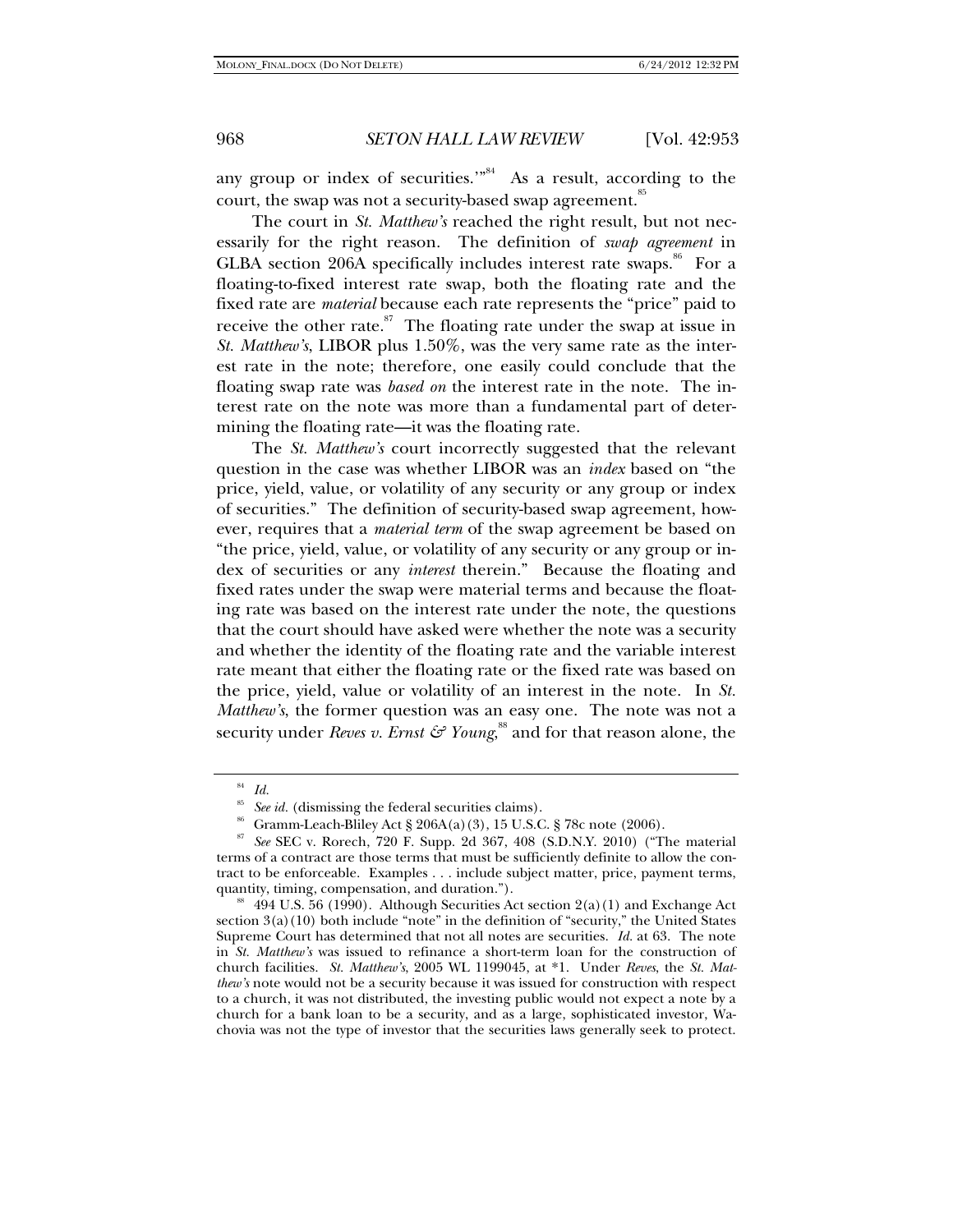swap was not a security-based swap agreement.<sup>89</sup> The court did not need to reach the latter, more difficult, question about which the SEC and the defendants in *Langford* and *LeCroy* have disagreed.

About four years after *St. Matthew's*, the United States District Court for the Southern District of New York in *School District of the City of Erie v. J.P. Morgan Chase Bank* considered whether a LIBOR-based "swaption" was a security-based swap agreement.<sup>90</sup> Butler County General Authority had issued bonds for the benefit of the Erie School District (the "School Bonds").<sup>91</sup> The School Bonds bore interest at fixed interest rates. $92$  A few years after the School Bonds were issued, interest rates dropped, making it desirable for the school district to refinance the bonds.<sup>93</sup> Because of the terms of the bonds and limitations under the tax laws, however, the school district could not refinance merely by issuing new bonds and immediately repaying the

[I]n a swaption, one party [Party A] . . . has the right, but not the obligation, to enter into . . . . [a] swap with the other party [Party B] . . . at a specified fixed rate and floating rate formula, on a specified date or during a specified period in the future. In exchange for that right, [Party A] will pay an option premium to [Party B] on the trade date.

THE HANDBOOK OF MUNICIPAL BONDS 310 (Sylvan G. Feldstein & Frank J. Fabozzi, eds., 2008). As explained in the *School District of Erie* complaint, if Party A is to receive the floating rate under the contract, "[the swaption] is designed to give [Party A] the benefit of the agreed upon [fixed rate] if the market rates are higher . . . ; the converse is true if the holder of the swaption receives the fixed rate under the swap agreement." Complaint ¶ 9, Sch. Dist. of Erie v. J.P. Morgan Chase Bank, No. 08 CV<br>07688-LP (S.D.N.Y. Jan. 30, 2009), 2008 WL 5367780 [hereinafter *Erie* Complaint].

<sup>91</sup> *Erie* Complaint, *supra* note 90,  $\P$  10.<br><sup>92</sup> *See* Brief for Plaintiffs, School District of the City of Erie and Butler County General Authority, in Opposition to Defendant's Motion to Dismiss the Complaint Pursuant to Federal Rule of Civil Procedure 12(b)(6) at 6, Sch. Dist. of Erie v. J.P. Morgan Chase Bank, No. 08 CV 07688 (S.D.N.Y. Jan. 30, 2009), 2008 WL 5593915 [hereinafter School District Brief] (indicating that the School Bonds were fixed rate bonds). Although the opinion and pleadings are not clear on this point, the bonds very likely had multiple maturities and different interest rates associated with each

<sup>93</sup> See Memorandum of Law in Support of Defendant's Motion to Dismiss the Complaint at 5, Sch. Dist. of Erie v. J.P. Morgan Chase Bank, No. 08 CIV 7688LAP (S.D.N.Y. Jan. 30, 2009), 2008 WL 5596124 [hereinafter JP Morgan Motion to Dismiss].

*See Reves*, 494 U.S. at 66–67 (indicating that a note is presumed to be a security and

describing when the presumption is rebutted).<br><sup>89</sup> The plaintiff in *School District of Erie* made this point. Sch. Dist. of Erie v. J.P. Morgan Chase Bank, No. 08 CV 07688LAP, 08 CV 07982, 2009 WL 234128, at \*1 (S.D.N.Y. Jan. 30, 2009).<br><sup>90</sup> *Id.*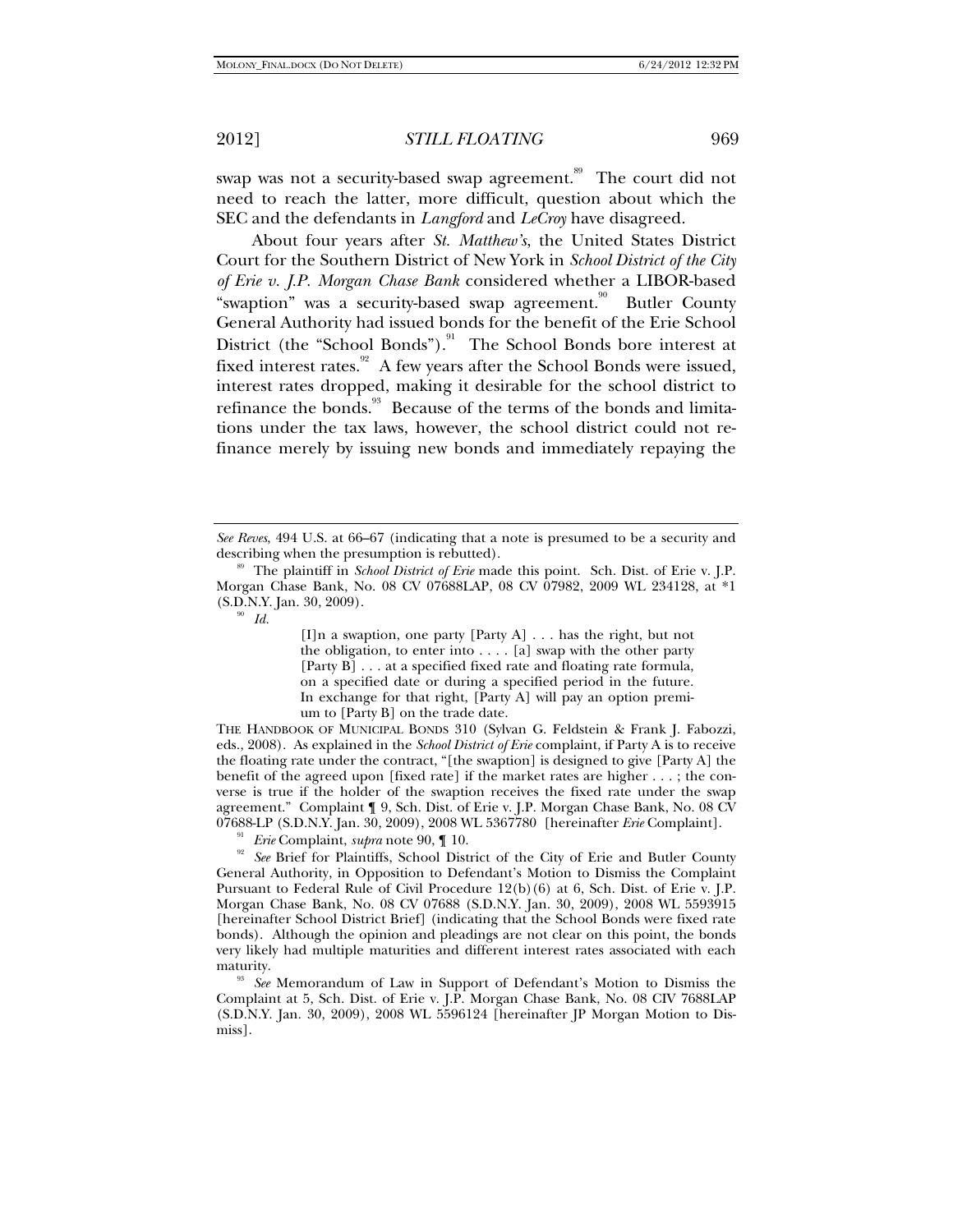old ones.<sup>94</sup> It could, however, achieve a similar economic result through a "synthetic refunding" accomplished by issuing a fixed-tofloating interest rate swaption.<sup>95</sup> Accordingly, in exchange for a payment of \$755,000, the Butler County General Authority, as the school district's agent, issued a swaption to J.P. Morgan Chase Bank ("J.P. Morgan") under which J.P. Morgan had the right at any time between 2011 and 2021 to enter into an interest rate swap with the authority.  $96$ If J.P. Morgan exercised its option, the authority would make periodic payments under the swap based on a fixed rate that had been determined in reference to the fixed interest rates on the School Bonds, and J.P. Morgan would make periodic payments based on a floating rate determined in reference to  $LIBOR$ .<sup>97</sup> About five years after the parties entered into the swaption, the school district filed a lawsuit against J.P. Morgan, claiming violations of Exchange Act section  $10(b)$  and Rule  $10b-5$ .

The District Court dismissed the claims, finding that the swaption did not constitute a security-based swap agreement.<sup>99</sup> In reaching its decision, the court looked to *St. Matthew's*, suggesting that the New Jersey District Court had held broadly that "LIBOR based swaps are not security-based [swap agreements]."<sup>100</sup> The court also cited *In re Snell & LeCroy*, $^{101}$  an SEC administrative proceeding, as "holding  $\dots$  that even if  $\dots$  parties enter [] into an interest rate swap agreement at the same time as [an] underlying bond transaction, the two transactions are not a single transaction with a bond component."<sup>102</sup> The court confusingly indicated that, "similarly," the fixed

<sup>&</sup>lt;sup>94</sup> *Id.* ("[A]pplicable treasury regulations restricted [the school district] from re-<br>financing" the School Bonds immediately).

<sup>&</sup>lt;sup>95</sup> Id. (indicating that the school district could "benefit *immediately*" by entering into the swaption). In simple terms, a "synthetic refunding" is a means by which a borrower can achieve the economic benefit of repaying (or providing for the repayment of) outstanding bonds with proceeds from the issuance of new bonds, but without actually taking those steps. The mechanics of, and economics underlying, a synthetic refunding are beyond the scope of this Article. For a simple explanation, see THE HANDBOOK OF MUNICIPAL BONDS, *supra* note 90, at 310–11.

<sup>&</sup>lt;sup>96</sup> *Erie* Complaint, *supra* note 90, ¶ 32.<br>
<sup>97</sup> *Id.* ¶ 10.<br>
<sup>98</sup> *Id.* ¶ 34–39.<br>
29 Sch. Dist. of Erie v. J.P. Morgan Chase Bank, No. 08 CV 07688LAP, 08 CV 07982, 2009 WL 234128, at \*1 (S.D.N.Y. 2009).

<sup>&</sup>lt;sup>100</sup> *Id.*<br><sup>101</sup> *In re* Snell & LeCroy, Exchange Act Release No. 330, 2007 WL 1297008 (May 3,

<sup>2007) [</sup>hereinafter Snell & LeCroy Release] . 102 *Sch. Dist. of Erie*, 2009 WL 234128, at \*1 (citing Snell & LeCroy Release, *supra* note 101, at \*32–33).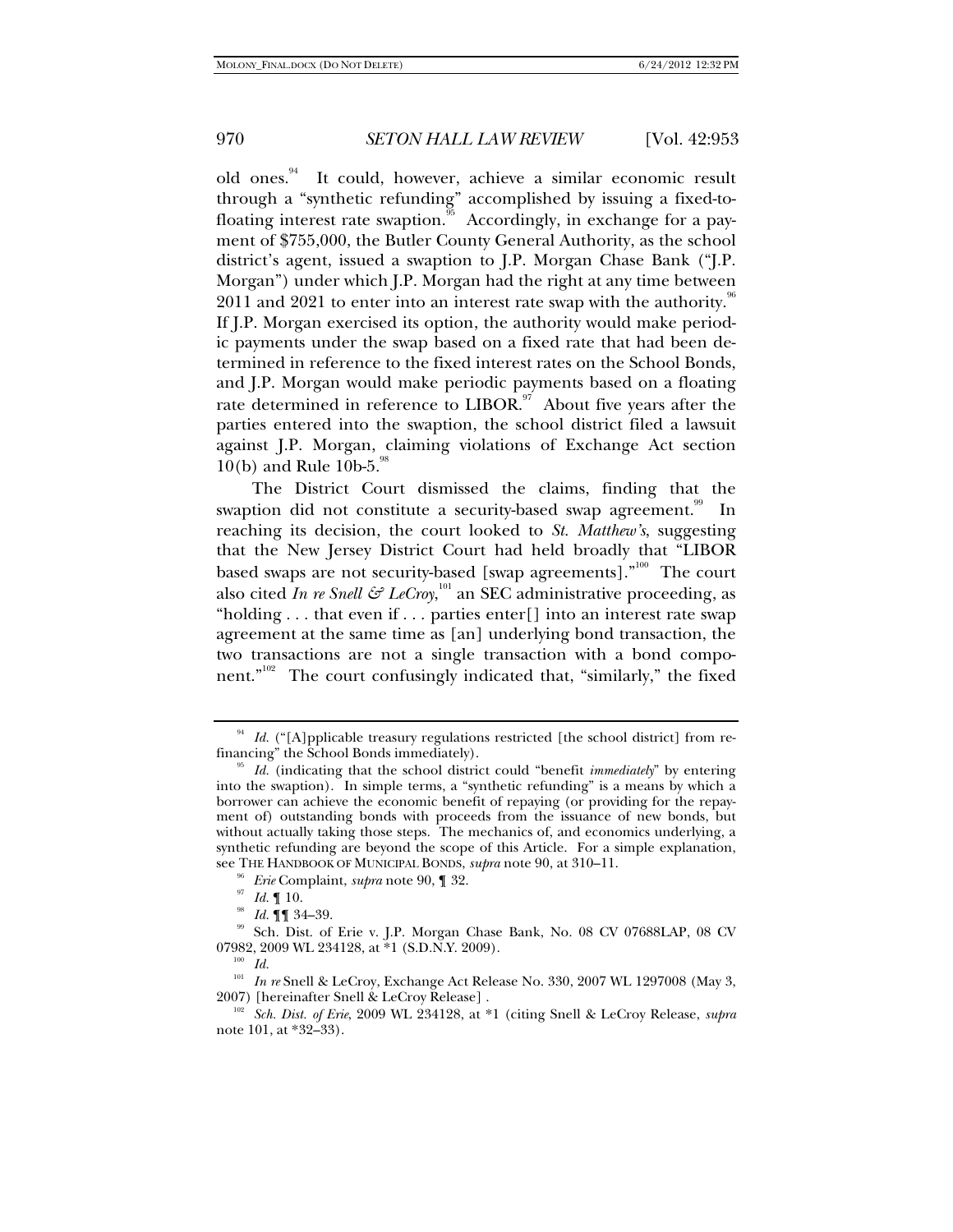rate in the swaption was the interest rate on the School Bonds.<sup>103</sup> Moreover, according to the court, the only material term in the swap was the floating rate, which was based on LIBOR.<sup>104</sup> Therefore, like the court in *St. Matthew's*, the court in *School District of Erie* found that, because LIBOR is an interest rate, a material term of the swaption was not based "on the price, yield, value, or volatility of any security, or any group, or index of securities" and thus was not a security-based swap agreement.<sup>105</sup>

The district court's reasoning in *School District of Erie* is almost incomprehensible.<sup>106</sup> It is hard to understand how the holding in *Snell & LeCroy* is relevant to the *School District of Erie* decision. Perhaps the court was suggesting inartfully that the *Snell & LeCroy* holding informs the meaning of "based on" in the security-based swap agreement definition—that, just as entering into a swap at the same time as a related bond transaction does not create a sufficient nexus for the swap and the bonds to be considered a single transaction, neither does the fact that the fixed rate in the *School District of Erie* swaption was determined using the fixed rates on the School Bonds mean that the fixed rate in the swaption was "based on" the fixed rates on the School Bonds.

If the court indeed was suggesting that *Snell & LeCroy* applied analogously, this suggestion seems off the mark. Whether two separate transactions should be treated as a single transaction—which was the issue in *Snell & LeCroy—*is different from whether a term in a document is *based on* something else. *Snell & LeCroy* dealt with whether interest rate swaps related to certain bonds could be considered "municipal securities business" and therefore subject to Municipal Securities Rulemaking Board (MSRB) jurisdiction.<sup>107</sup> Because the MSRB had jurisdiction over municipal bond transactions, but "no jurisdiction over derivatives in the municipal market," the transactions needed to be collapsed if MSRB jurisdiction were to apply to the swaps.<sup>108</sup> A *Snell & LeCroy*-styled argument in *School District of Erie* 

<sup>103</sup> *Id.* 104 *Id.* 105 *Id.*; *see also* Gramm-Leach-Bliley Act § 206B, 15 U.S.C. § 78c note (2006), *repealed by* Dodd-Frank Act, Pub. L. No. 111-203, § 762(a), 124 Stat. 1376, 1759 (2010) (amending 15 U.S.C. § 78c note) (defining "security-based swap agreement") 106 Understanding the court's reasoning is very difficult because the court did not

issue an "opinion" in the case, but instead had a transcript of the proceedings prepared. *See Sch. Dist. of Erie*, 2009 WL 234128 (representing a transcript of proceedings). 107 Snell & LeCroy Release, *supra* note 101, at \*32. 108 *Id.*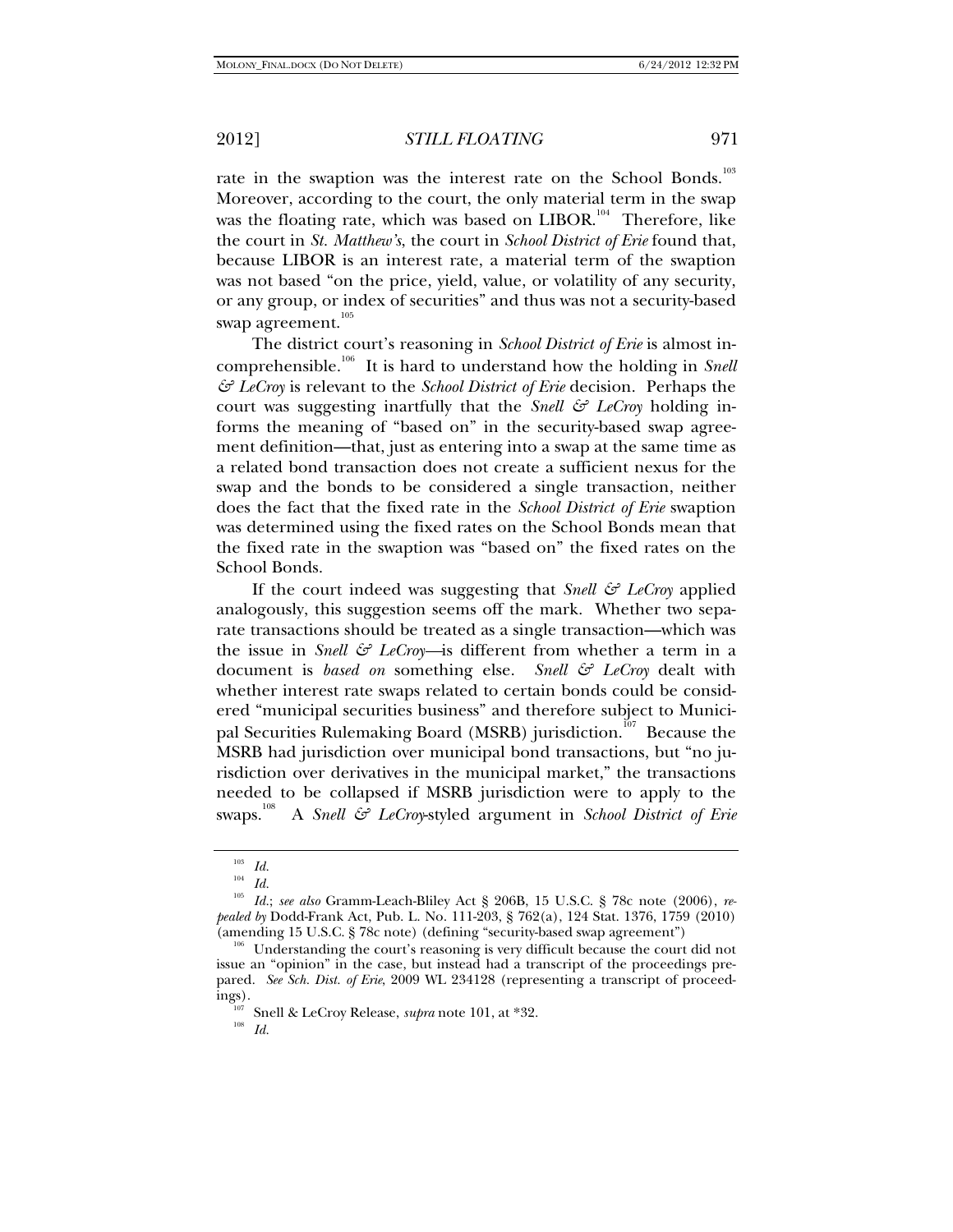would have been that the swaption and the School Bonds together were a single transaction, and because the School Bonds are securities<sup>109</sup> subject to Exchange Act section 10(b) and Rule 10b-5, the swaption also is subject to those provisions. This, however, was not the plaintiffs' argument.<sup>110</sup> In *School District of Erie*, the plaintiffs asserted that the swaption was subject to section 10(b) and Rule 10b-5, not because the swaption and the School Bonds together represented a single security, but because the swaption had a fixed rate based on the interest rates on the School Bonds and therefore was a securitybased swap agreement.<sup>111</sup>

The *School District of Erie* opinion and the related briefs with respect to the defendant's motion to dismiss do not indicate exactly how the fixed rate in the swaption related to the fixed interest rates on the School Bonds, but it is not uncommon for the fixed rate in a synthetic refunding swaption to equal the average interest rate on the outstanding bonds.112 If that was the case in *School District of Erie* and, based on the allegations in the complaint and the plaintiffs' brief in opposition to the defendant's motion to dismiss, it probably was—it seems hard to argue that the fixed rate in the swaption was not based on the interest rates on the bonds. Similar to the swap in *St. Matthew's*, the fixed interest rates on the School Bonds were more

<sup>&</sup>lt;sup>109</sup> There is no question that the bonds were securities. *See* 15 U.S.C. §§  $77b(a)(1)$ ,  $77c(a)(2)$  (2006) (including "bond" in the definition of "security" and specifying that a "security issued . . . by any political subdivision of a State . . ., or by any public instrumentality of one or more States" is an exempted security); *id.* § 78c(a)(10) (including "bond" in the definition of "security"); *id.* § 78c(a)(12)(A)(ii), (a)(29) (defining "securities which are direct obligations of  $\dots$  a State or any political subdivision thereof, or any agency or instrumentality of a State or any political subdivision thereof" as exempted securities); *Erie* Complaint, *supra* note 90, ¶ 2 (stating that the Butler County General Authority, the issuer of the bonds, "is a public instrumentality and body corporate and politic in the Commonwealth of Pennsylva-

<sup>&</sup>lt;sup>110</sup> In fact, the argument would not have made sense in *Erie* because the bonds were issued two or more years before the swaption. *See Erie* Complaint, *supra* note 90, ¶¶ 8, 40 (indicating that the swaps were entered into in 2003 and the bonds were denominated as a 2000 series). 111 *See* School District Brief, *supra* note 92, at 6 (noting that one of the material

terms of the swaption was "the fixed rate of the School [Bonds]"). 112 THE HANDBOOK OF MUNICIPAL BONDS, *supra* note 90, at 310. DEC Associates,

Inc. ("DEC"), a swap advisor that assisted the County of Dare, North Carolina, in 2005, described a swaption with UBS structured in this way. DEC ASSOCS., INC., CNTY. OF DARE, N.C., PRELIMINARY SWAP ANALYSIS (2005), *available* http://www.darenc.com/BOC/2005/Attachments/0516at6.pdf. According to DEC, in the UBS swaption structure, "[i]f UBS exercise[d] the option, . . . the County [would] pay UBS a fixed swap rate equal to the average coupon of the [debt to be refinanced]." *Id.*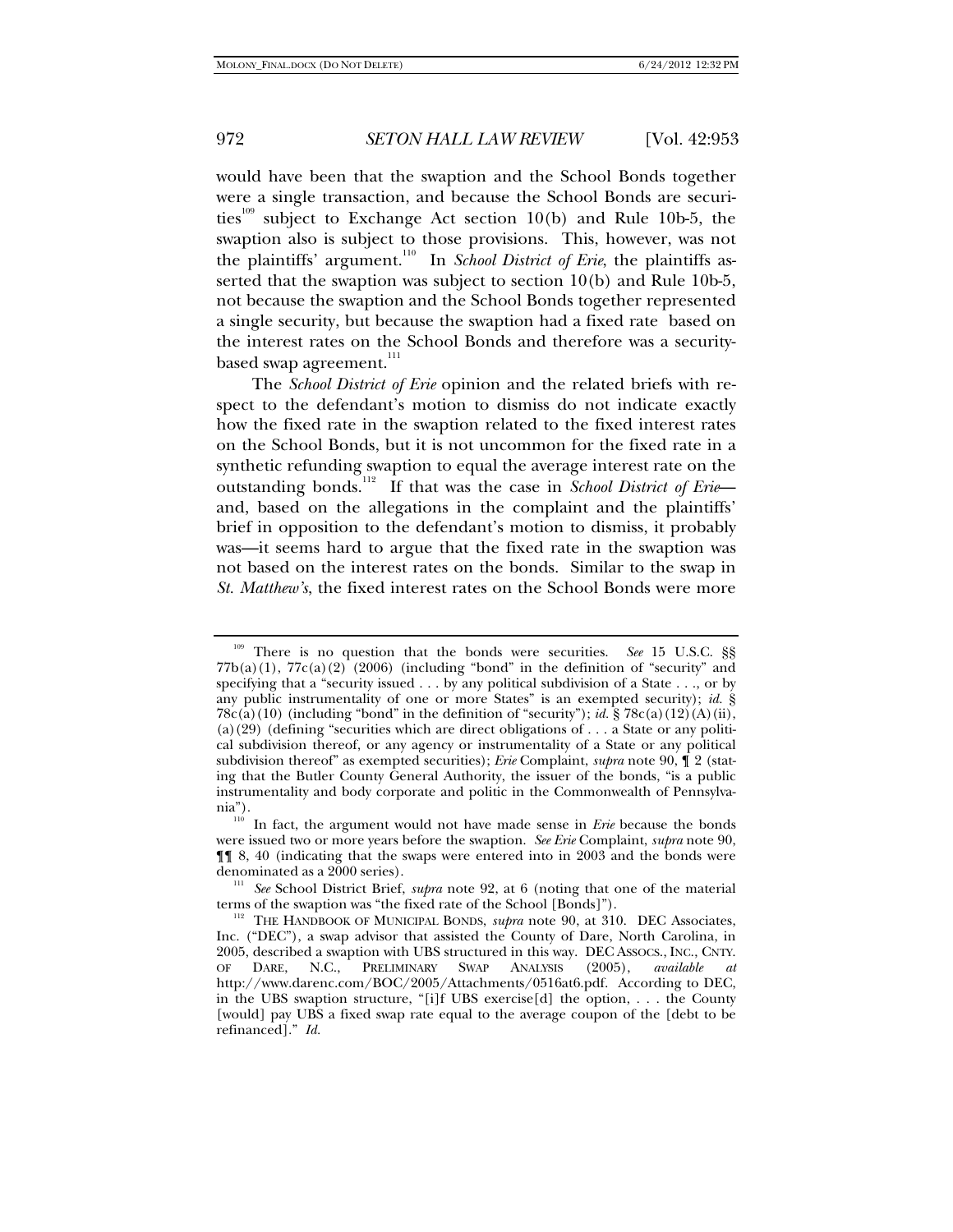than a fundamental part of determining the fixed rate under the swaption. Therefore, applying *Rorech*'s interpretation, a term of the swaption—its fixed rate—was *based on* the interest rate of a *security*.

Even more perplexing than *School District of Erie*'s reference to *Snell*  $\mathcal{F}$  *LeCroy* is the court's statement that the "only material term" under the swaption was the floating rate, which was based on  $LIBOR.<sup>113</sup>$  It is hard to imagine an interest rate swap—or any other contract for that matter—with a single material term. At a minimum, a floating-to-fixed interest rate swap has three material terms: the floating rate, the fixed rate, and the notional amount. Without all three, there is no swap.

The only real issue in *School District of Erie—*and the one the court ignored—was whether the fact that the fixed rate in the swaption was determined from the fixed rates on the School Bonds meant that either the floating rate or fixed rate in the swaption was based on the price, yield, value or volatility of an interest in the School Bonds. The *School District of Erie* swaption otherwise met the definition of "security-based swap agreement."<sup>114</sup>

The plaintiffs in *School District of Erie* tried to help the court distinguish the *School District of Erie* swaption from the swap at issue in *St. Matthew's* by pointing out that the floating rate in the *St. Matthew's* swap was the same as the interest rate in a note, which was not a security, and that the fixed rate in the *School District of Erie* swaption was determined from the fixed rates on the School Bonds, which were se-

<sup>113</sup> Sch. Dist. of Erie v. J.P. Morgan Chase Bank, No. 08 CV 07688LAP, 08 CV

<sup>07982, 2009</sup> WL 234128, at \*1 (S.D.N.Y. 2009).<br><sup>114</sup> The swaption was a *swap agreement* because it was an option on an interest rate swap, which specifically is included in the GLBA § 206A definition. *See* Gramm-Leach-Bliley Act §§ 206A(a)(3), 206(a)(5), 15 U.S.C. § 78c note (2006) (including an interest rate swap in paragraph (3) and providing that an option on an agreement, contract or transaction described in paragraph (3) is included in the definition of "swap agreement"). The court in *School District of Erie* did not address this point, but the defendant admitted as much. JP Morgan Motion to Dismiss, *supra* note 93, at 7. Because the fixed rate in the swaption most likely represented the average fixed interest rate on the School Bonds, the swaption's fixed rate easily could be considered *based on* the School Bonds, which were *securities. See supra* note 112 and accompanying text (describing how the swaption may have been structured); *supra* note 109 (indicating that municipal bonds are securities). The fixed rate under the swaption was *material* because, in *Rorech* terms, it "was plainly part of, if not all of, the consideration for which" J.P. Morgan agreed to make LIBOR-based floating rate payments. SEC v. Rorech, 720 F. Supp. 2d 367, 408 (S.D.N.Y. 2010). Moreover, it was the rate on which J.P. Morgan would base its decision as to whether to exercise the swaption. If market rates stayed below the fixed rate in the swaption, J.P. Morgan would exercise the swaption so that it would receive the higher fixed rate. If market rates rose above the fixed rate in the swaption, J.P. Morgan would not exercise it, benefiting instead from the higher market rates.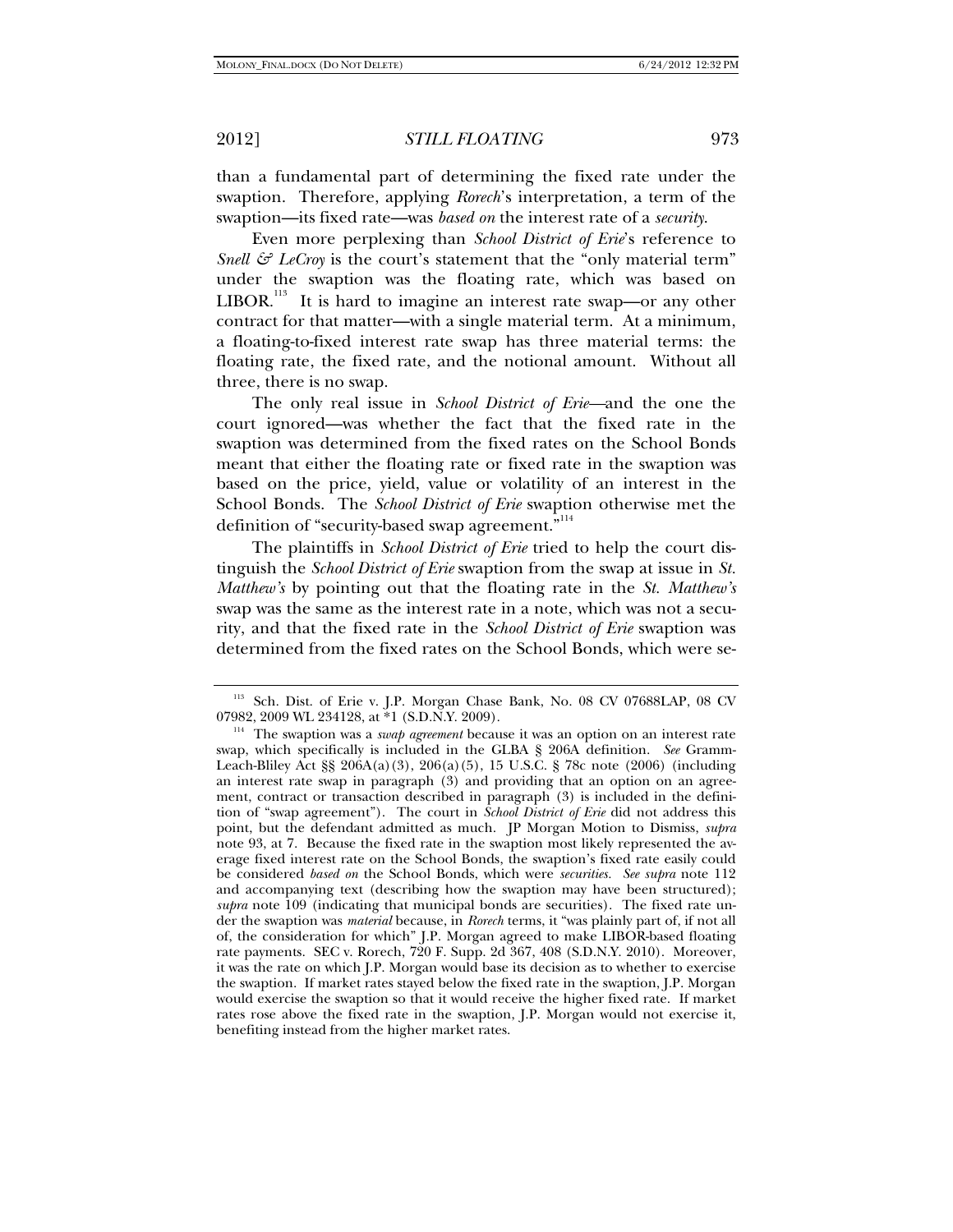curities.115 The *School District of Erie* court did not attach any significance to this distinction, however, and relied instead—with what appears to be little thought—on the fact that the *St. Matthew's* "[c]ourt's analysis went exclusively to the LIBOR rate and said nothing about the underlying."116 Because the *St. Matthew's* swap was floating-tofixed and the floating rate corresponded to the interest rate under the note, the court in that case appropriately focused on the LIBORbased floating rate. In contrast, the *School District of Erie* court should have focused on the fixed rate under the swaption because it related to the interest rates on the School Bonds. By failing to do so, the *School District of Erie* court missed the real issue.

### 3. *Caiola*, *Elliott*, *Wyly*, and *Goldman Sachs*

The United States District Court for the Southern District of New York was the first court to give the term "security-based swap agreement" any specific attention, but the attention it gave was not terribly meaningful. In *Caiola v. Citibank, N.A.*, the court considered a private cause of action under Exchange Act section 10(b) and Rule 10b-5 with respect to, among other things, equity swaps entered into prior to the enactment of the CFMA.<sup>117</sup> The *Caiola* equity swaps consisted of agreements under which Louis Caiola, the plaintiff, agreed to pay to Citibank "interest" on a notional amount representing the price of a specified number of shares of Philip Morris stock, plus the amount of any losses resulting from decreases in the price of the stock.<sup>118</sup> In exchange, Citibank agreed to pay Caiola the amount of any dividends paid on the Philip Morris shares, plus the amount of any gains resulting from increases in the price of the stock.<sup>119</sup>

<sup>&</sup>lt;sup>115</sup> School District Brief, *supra* note 92, at 6.<br><sup>116</sup> *Sch. Dist. of Erie*, 2009 WL 234128, at \*1.<br><sup>117</sup> Caiola v. Citibank, N.A., 137 F. Supp. 2d 362, 365 n.1, 366–67, 372 (S.D.N.Y.<br>2001).

<sup>&</sup>lt;sup>118</sup> Caiola v. Citibank, N.A., 295 F.3d 312, 316 (2d Cir. 2002).  $Id$ . The Second Circuit gave the following example of how the Caiola equity swaps worked:

<sup>[</sup>I]f Caiola synthetically purchased 1000 shares of Philip Morris at \$50 per share, the notional value of that transaction would be \$50,000. Because this notional value would resemble a loan from Citibank, Caiola would pay interest at a predetermined rate on the \$50,000. If Philip Morris's stock price fell \$10, Caiola would pay Citibank \$10,000. If the stock price rose \$10, Citibank would pay Caiola \$10,000. Citibank also would pay Caiola the value of any dividends that Caiola would have received had he actually owned 1000 physical shares.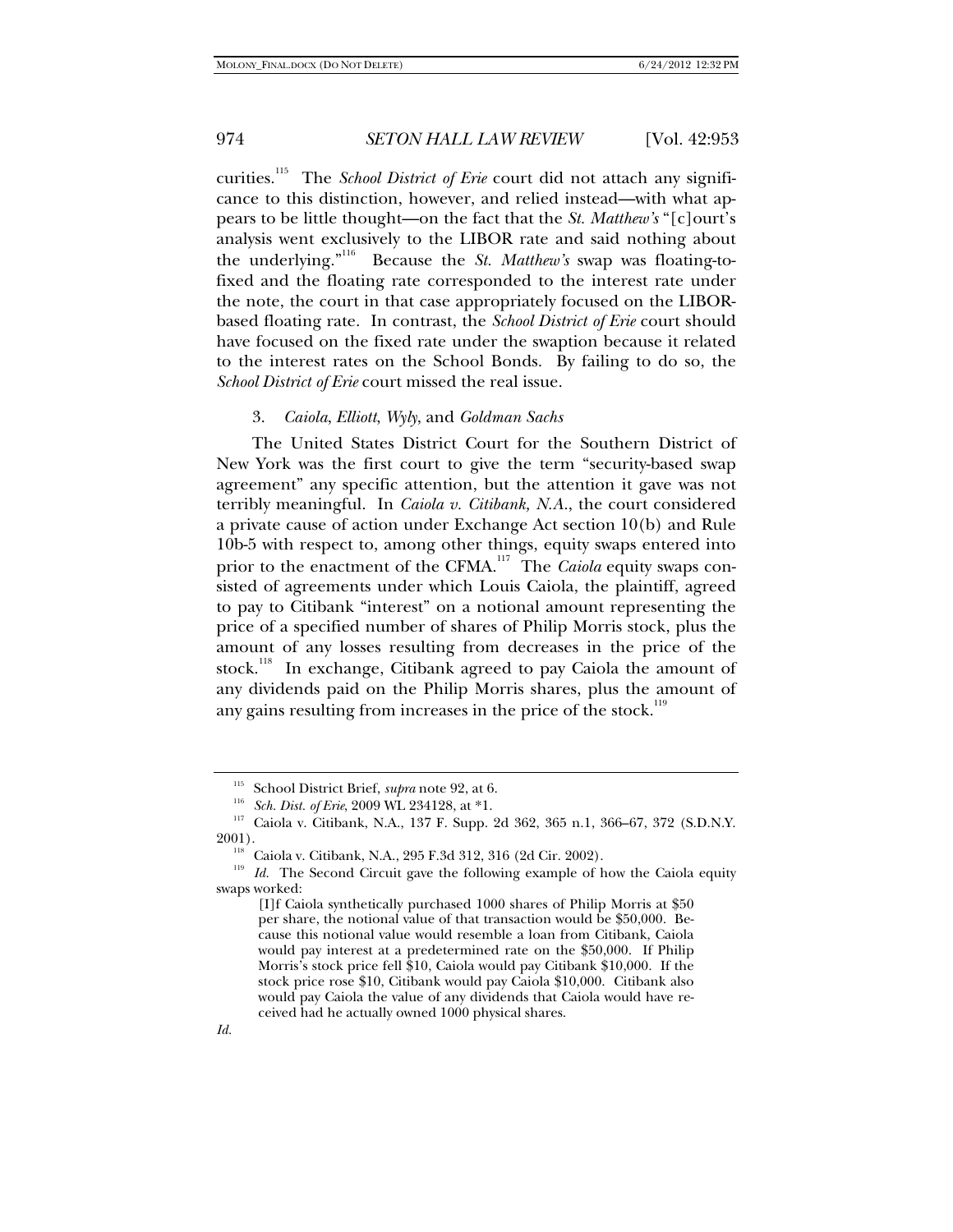The District Court discussed the CFMA amendments to section 10(b) and stated, without any analysis, that the equity swaps "indisputably" would have been subject to section 10(b), as amended, had they been entered after the CFMA was enacted.<sup>120</sup> In an appeal of the dismissal of the case, the United States Court of Appeals for the Second Circuit, also without analysis, similarly indicated that, "had Caiola entered into his [equity swaps] after the enactment of the CFMA, they clearly would [have been] covered under Rule 10b-5."<sup>121</sup>

Although the district court and the Second Circuit in *Caiola* merely stated conclusions without any analysis, their conclusions that the equity swaps at issue in the case were security-based swap agreements were undoubtedly correct. GLBA section 206A specifically includes equity swaps in the definition of *swap agreement*. 122 The *Caiola* swaps provided that payments were to be exchanged as a result of changes in the price of Philip Morris stock.<sup>123</sup> Therefore, a term of each swap related to a *price*<sup>124</sup> and the price was of traditional stock—a security.<sup>125</sup> The relationship between the term and the price of the stock was direct. If the price of Philip Morris stock went up or down, payments equal to the entire amount of the increase or decrease multiplied by the notional amount were due. Price did not merely represent a fundamental part of the term; the term had no meaning without price. If the phrase "*based on*" in the definition of "security-based swap agreement" does not include such a close relationship, it is hard

master agreement and trade confirmations Caiola and Citibank executed).<br><sup>123</sup> See Caiola, 295 F.3d at 316.<br><sup>124</sup> The equity swaps also provided that Citibank would pay to Caiola the amount of any dividends paid on Philip Morris shares. *Id.* Because the swaps required payments determined in reference to changes in price, one need not determine whether the term requiring the payment of dividends is based on price, yield, value, or vol-

<sup>125</sup> See 15 U.S.C. § 77b(a)(1) (2006) (including "stock" in the definition of "security"); *id.* § 78c(a)(10) (same); Landreth Timber Co. v. Landreth, 471 U.S. 681, 687 (1985) (concluding that traditional stock clearly is a security).

<sup>&</sup>lt;sup>120</sup> *Caiola*, 137 F. Supp. 2d at 371.

<sup>&</sup>lt;sup>121</sup> *Caiola*, 295 F.3d at 327.<br><sup>122</sup> Gramm-Leach-Bliley Act § 206A(a)(3), 15 U.S.C. § 78c note (2006). Under GLBA section 206A(a), the agreement must be "between eligible contract participants" and "the material terms of [the agreement] (other than price and quantity) [must be] subject to individual negotiation." *Id.* § 206A(a). Citibank was, and Caiola almost assuredly was also, an eligible contract participant. *See* 7 U.S.C. §  $1a(12)(A)(i)$ , (xi) (2006) (including in the definition of "eligible contract participant" financial institutions and individuals with total assets in excess of \$10 million); *see also supra* note 32 (discussing the definition of "eligible contract participant"). The Second Circuit described Caiola as a "sophisticated investor" and "a major client of Citibank Private Bank." *Caiola*, 295 F.3d at 315. Moreover, Caiola and Citibank assuredly negotiated the terms of the equity swaps. *See id.* at 317–18 (describing the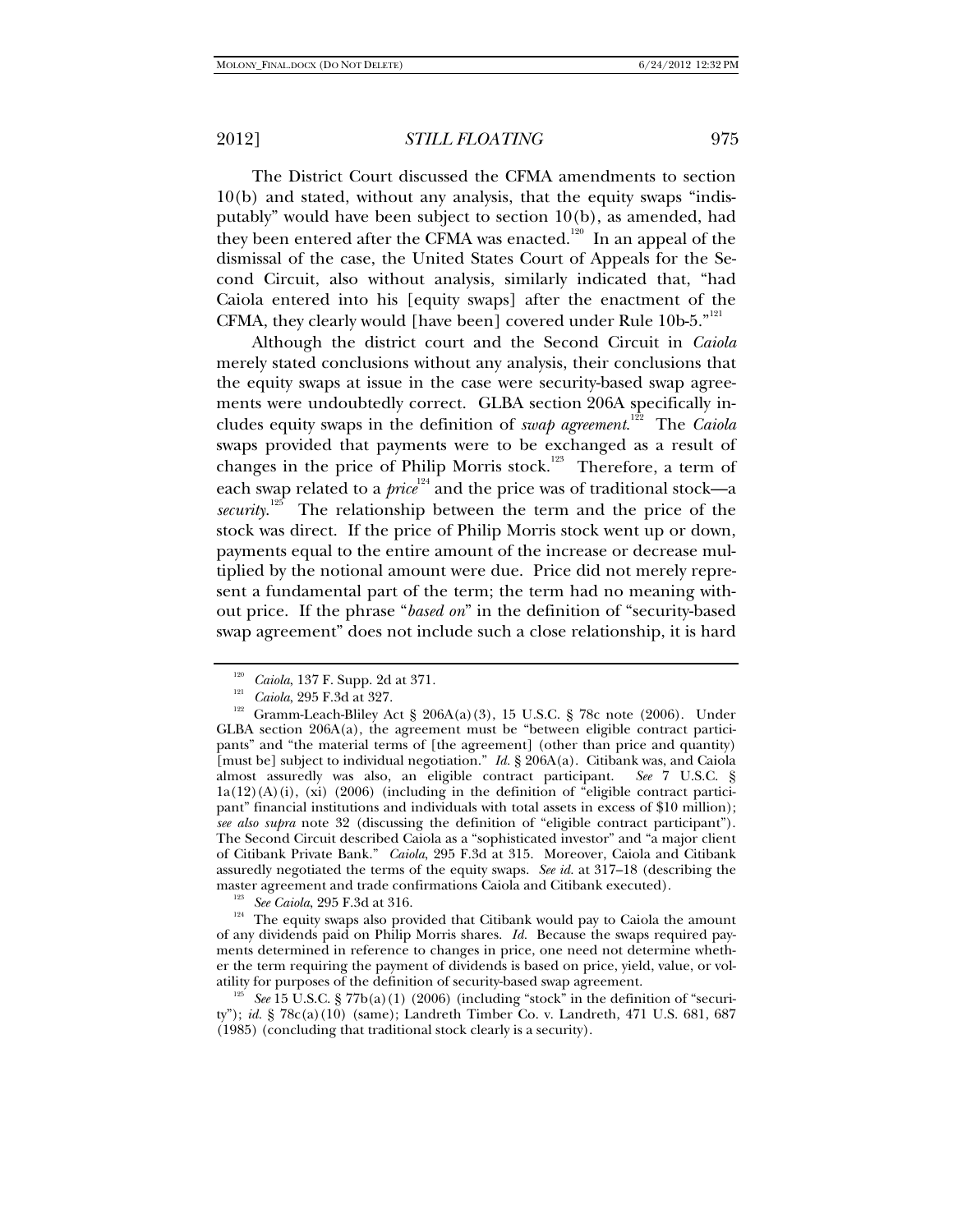to imagine that any relationship could satisfy the definition. Finally, the term represented a significant portion of the consideration under the agreement and therefore was *material*.

In *Elliott Associates v. Porsche Automobil Holding SE*, the United States District Court for the Southern District of New York considered whether swaps that referenced Volkswagen's stock, which is listed on a German stock exchange, were subject to Exchange Act section 10(b) and Rule 10b-5.<sup>126</sup> The swaps in *Elliott* were similar to the equity swaps in *Caiola*—in that they required the plaintiffs to make payments to the swap counterparties when Volkswagen's stock price rose and required the counterparties to make payments to the plaintiffs when Volkswagen's stock price fell.<sup>127</sup> The issue in the case, however, was not whether the swaps were security-based swap agreements—the court, without discussion, referred to them as such—but whether section 10(b) and Rule 10b-5 applied to a security-based swap agreement with respect to a security listed on a foreign exchange.<sup>128</sup> Looking to the Supreme Court's decision in *Morrison v. National Australia Bank*  Ltd.,<sup>129</sup> the district court determined that section 10(b) and Rule 10b- $5$  did not apply.<sup>130</sup>

*SEC v. Wyly* involved allegations of illegal insider trading under Exchange Act section 10(b) and Rule 10b-5 with respect to a swap in which five companies were to receive gains from, and pay losses on, two million shares of Sterling Software, Inc. stock.<sup>131</sup> In its complaint, the SEC described the swap as a "security-based swap agreement."<sup>132</sup> The swap, however, was entered into prior to enactment of the CFMA, a point that the defendants raised in moving for dismissal of the insider trading claims.<sup>133</sup> Accordingly, in ruling on the defendants' motion, the court did not consider whether the swap fit the CFMA definition.

Finally, in *SEC v. Goldman Sachs & Co.*, the SEC claimed violations of Securities Act section 17(a) and Exchange Act section 10(b)

<sup>&</sup>lt;sup>126</sup> 759 F. Supp. 2d 469, 470 (S.D.N.Y. 2010).<br><sup>127</sup> Memorandum of Law in Support of Defendant Porsche Automobil Holding SE's Motion to Dismiss Pursuant to Rule 12(b)(6) or on the Basis of Forum Non Conveniens at 8, Elliott Assocs. v. Porsche Auto. Holding SE, 759 F. Supp. 2d 469

<sup>&</sup>lt;sup>128</sup> Elliott Assocs., 759 F. Supp. 2d at 475.<br><sup>129</sup> 130 S. Ct. 2869 (2010).<br><sup>130</sup> Elliott Assocs., 759 F. Supp. 2d at 476.<br><sup>131</sup> 788 F. Supp. 2d 92, 97 n.37 (S.D.N.Y. 2011).<br><sup>132</sup> Complaint ¶ 77, SEC v. Wyly, 788 F. Supp

<sup>&</sup>lt;sup>133</sup> *Wyly*, 788 F. Supp. 2d 92 at 120.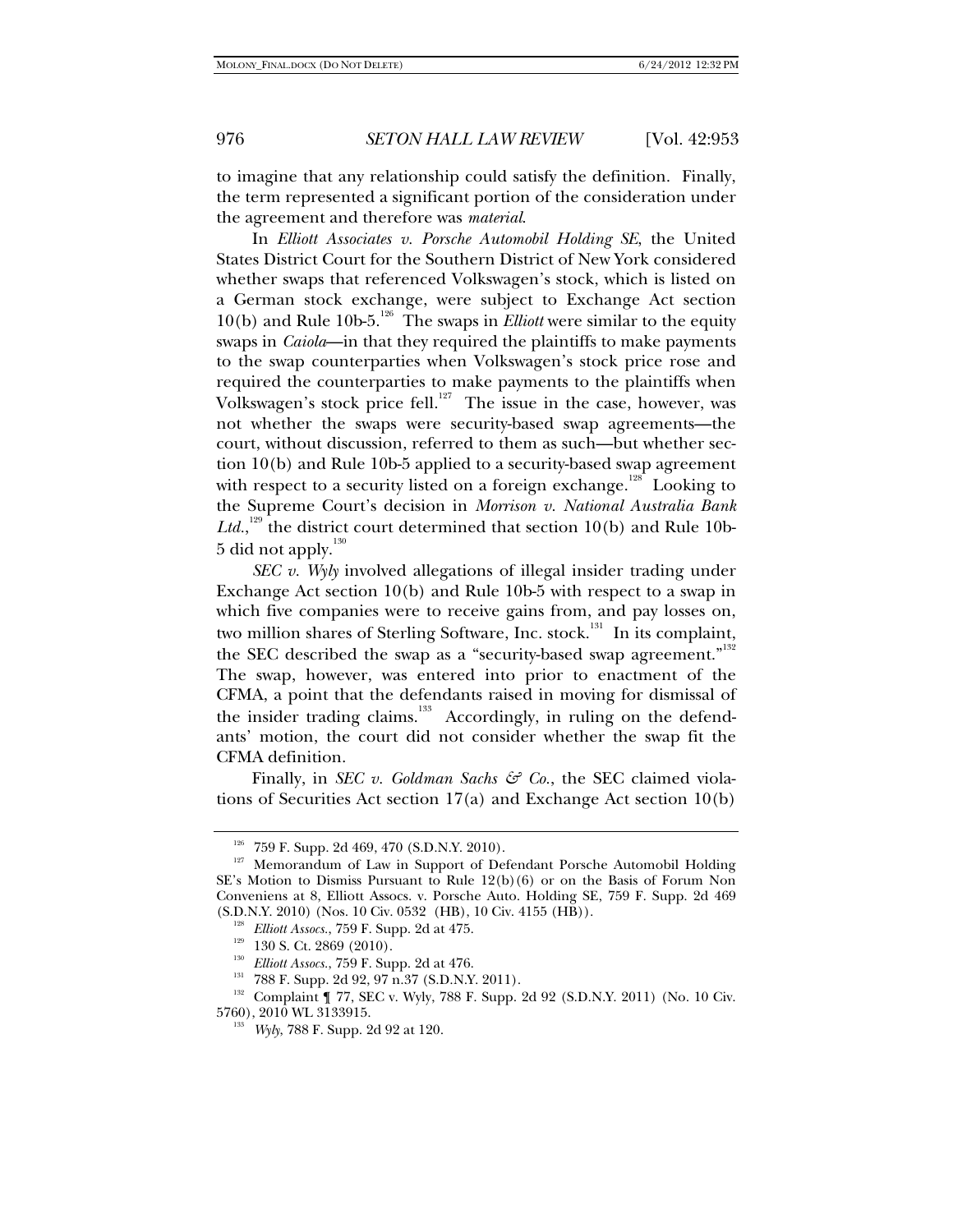and Rule 10b-5 with respect to CDSs related to a synthetic collateralized debt obligation known as ABACUS  $2007$ -AC-1.<sup>134</sup> The SEC's complaint alleged that the swaps were security-based swap agreements, and while the defendant did not "concede that the SEC's characterization  $\dots$  [was] correct,"<sup>135</sup> he did not argue the point in his motion to dismiss. $136$  Therefore, the court's opinion regarding the defendant's motion does not address whether the swaps were in fact security-based swap agreements.

The *Elliott*, *Wyly*, and *Goldman Sachs* opinions are short on details as to the actual mechanics of the swaps at issue in those cases. Nevertheless, it seems very likely that the swaps in those cases would meet the definition of security-based swap agreement. With payments being exchanged based on gains and losses with respect to Volkswagen and Sterling Software stock, the swaps in *Elliott* and *Wyly* were similar to those at issue in *Caiola* and likely would be security-based swap agreements for the same reasons as the *Caiola* swaps were. Similarly, the *Goldman Sachs* CDSs almost certainly were priced taking into account securities associated with ABACUS and therefore were likely security-based swap agreements for the reasons cited in *Rorech*.

### III. *LANGFORD* AND *LECROY*

*Rorech* was the first substantive *opinion* regarding SEC enforcement of a security-based swap agreement, but the SEC's first enforcement *action* with respect to an alleged security-based swap agreement was filed two years earlier, in April 2008, against Larry Langford, the then-mayor of Birmingham, Alabama and former president of the Jefferson County, Alabama, commission; Blount Parrish & Co., Inc., a Montgomery, Alabama, broker-dealer; William Blount,

SEC v. Goldman Sachs & Co., 790 F. Supp. 2d 147, 147 (S.D.N.Y. 2011). [CDOs] are debt securities collateralized by debt obligations, including [RMBSs]. These securities are packaged and generally held by a special purpose vehicle that issues notes entitling their holders to payments derived from the underlying assets. In a synthetic CDO, the special purpose vehicle does not own a portfolio of [RMBSs], but enters into credit default swaps . . . that reference the performance of the portfolio.

*Id.* at 150 n.2. For further discussion of how CDOs work, see *In re* Sec. Capital Assurance, Ltd. Sec. Litig., 729 F. Supp. 2d 569, 574–76 (S.D.N.Y. 2010).<br><sup>135</sup> Reply Memorandum of Law of Fabrice Tourre in Support of His Motion to

Dismiss the Amended Complaint at 8 n.11, SEC v. Goldman Sachs & Co., 790 F.<br>Supp. 2d 147 (S.D.N.Y. 2011) (No. 10-cv-3229), 2011 WL 1291012.

See generally Memorandum of Law of Fabrice Tourre in Further Support of His Motion to Dismiss the Amended Complaint at 8 n.11, SEC v. Goldman Sachs & Co., 790 F. Supp. 2d 147 (S.D.N.Y. 2011) (No. 10-cv-3229), 2010 WL 5889174.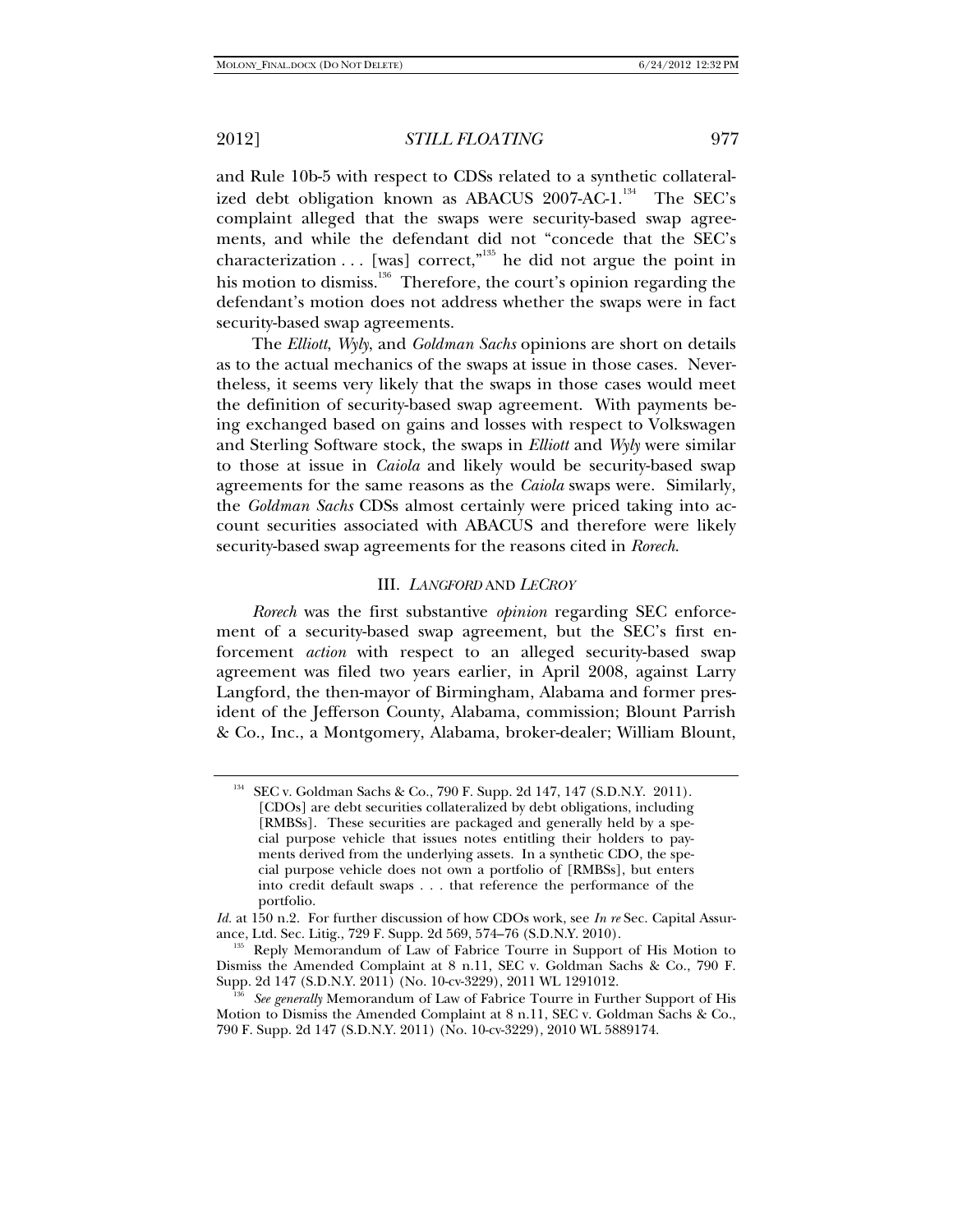a co-owner of Blount Parrish; and Albert LaPierre, an Alabama lobbyist.<sup>137</sup> In *SEC v. Langford*, the SEC alleged that Langford, Blount, Blount Parrish, and LaPierre violated Securities Act section 17(a) and Exchange Act section 10(b) and Rule 10b-5 in connection with four interest rate swaps (valued at approximately \$3.5 billion in total) entered into by Jefferson County with respect to various series of bonds issued by the county.<sup>138</sup> In 2009, the SEC initiated a related enforcement action against Charles LeCroy and Douglas MacFaddin, both of whom were managing directors of J.P. Morgan Securities, Inc.<sup>139</sup> In *SEC v. LeCroy*, the SEC claimed violations of Securities Act section 17(a) and Exchange Act section 10(b) and Rule 10b-5 with respect to the three interest rate swaps (valued at approximately \$2 billion in total) at issue in *Langford* that had been entered into between the county and JPMorgan Chase Bank, N.A., a commercial bank affiliated with J.P. Morgan Securities.<sup>140</sup>

All of the interest rate swaps at issue in *Langford* and *LeCroy* provided that one of the parties would make floating rate payments determined in reference to the Securities Industry and Financial Markets Association's (SIFMA) Municipal Swap Index ("the SIFMA Index").141 The SEC alleged in the *Langford* and *LeCroy* complaints

<sup>137</sup> *See Langford* Complaint, *supra* note 20; *see also* Langford Release, *supra* note 19 ("The case is the SEC's first enforcement action involving security-based swap

agreements."). 138 *Langford* Complaint, *supra* note 20, ¶¶ 1–5, 11–12. The various series of "bonds" that the SEC refers to in its complaint technically are denominated "warrants." *See, e.g.*, JEFFERSON CNTY, OFFICIAL STATEMENT REGARDING \$1,155,765,000 JEFFERSON COUNTY, ALABAMA, SEWER REVENUE REFUNDING WARRANTS, SERIES 2003-B (2003), *available at* 

http://jeffco.jccal.org/pls/portal/docs/PAGE/FINANCE\_PAGE\_GROUP/

INVESTOR\_RELATIONS/TAB60915/2003-B%20OFFICIAL%20STATEMENT.PDF. In the SEC's related enforcement action against Charles LeCroy and Douglas MacFaddin, MacFaddin's motion to dismiss appropriately referred to the Jefferson County "bonds" as "warrants." Defendant Douglas W. MacFaddin's Motion to Dismiss at 5, SEC v. LeCroy, No. 2:09-cv-02238 (N.D. Ala. Jan. 15, 2010) [hereinafter MacFaddin Motion to Dismiss]. The SEC presumably referred to the "warrants" as "bonds" because the warrants would have had to have met the definition of "State or local bond" under the Internal Revenue Code in order to be tax exempt. *See* 26 U.S.C. § 103 (2006) (excluding interest on state and local bonds from gross income). Consistent with the SEC's nomenclature, this Article also refers to the "warrants" as

<sup>&</sup>lt;sup>139</sup> SEC Charges Two Former Directors of J.P. Morgan Securities with Fraud in Connection with Unlawful Payment Scheme to Obtain Municipal Bond and Swap

<sup>&</sup>lt;sup>140</sup> *LeCroy* Complaint, *supra* note 21,  $\P$  **1** 2, 5.<br><sup>141</sup> *Langford* Complaint, *supra* note 20,  $\P$  16; *LeCroy* Complaint, *supra* note 21,  $\P$  **1** 18–19. When the swaps were entered into, the index was called The Bond Market Association Municipal Swap Index (the "BMA Index"). *See id.* ¶ 16 (referring to the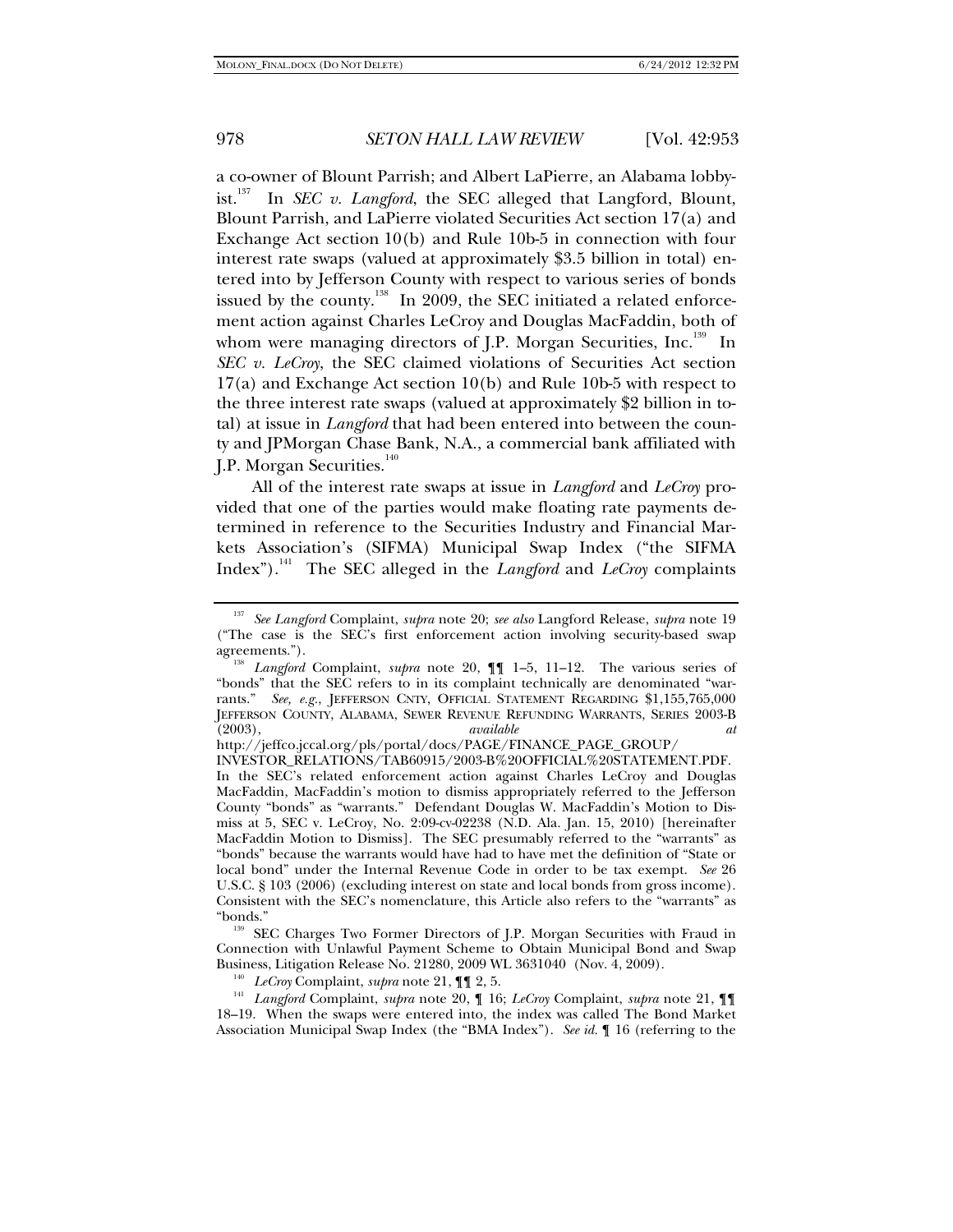claims.

2012] *STILL FLOATING* 979

that the swaps were security-based swap agreements because the floating rate payments were based "on the value" of the SIFMA Index and the SIFMA Index is an index of securities that was "used to establish the floating rate yield."142 The defendants disagreed with the SEC's characterization of the swaps and filed motions to dismiss the SEC's

No decision will be forthcoming in *Langford* as to whether the SIFMA Index swaps were security-based swap agreements. The SEC's enforcement actions against Blount, Blount Parrish & Co., Inc., and LaPierre were resolved by consent judgments in July  $2010$ .<sup>143</sup> In March 2011, without issuing an opinion, the United States District Court for the Northern District of Alabama denied Langford's motion to dismiss, $144$  and in August 2011, the court granted summary judgment against Langford in the SEC's enforcement action without a determination as to whether the Jefferson County swaps were security-based swap agreements.<sup>145</sup>

injunction as to Blount Parish & Co., Inc.).<br><sup>144</sup> SEC v. Langford, No. 2:08-cv-00761-AKK (N.D. Ala. March 30, 2011) (order denying motion to dismiss).

BMA Index); *LeCroy* Complaint, *supra* note 21, ¶¶ 18–19 (same); *Answering Your Questions About the Securities Industry and Financial Markets Association (SIFMA) Municipal Swap Index*, SIFMA (Nov. 1, 2010), http://www.sifma.org/research/item.aspx?id=1690 [hereinafter *About SIFMA*] (indicating that the SIFMA Index formerly was referred to as the BMA Index). SIFMA is the successor to the Bond Market Association. *Id.* 

<sup>142</sup> *Langford* Complaint, *supra* note 20, ¶ 16; *LeCroy* Complaint, *supra* note 21, ¶

<sup>18–19. 143</sup> SEC v. Langford, No. 2:08-cv-00761-AKK (N.D. Ala. July 14, 2010) (order granting final judgment and permanent injunction as to Albert W. LaPierre); SEC v. Langford, No. 2:08-cv-00761-AKK (N.D. Ala. July 14, 2010) (order granting final judgment and permanent injunction as to William B. Blount); SEC v. Langford, No. 2:08-cv-00761-AKK (N.D. Ala. July 14, 2010)(order granting final judgment and permanent

 $145$  SEC v. Langford, No. 2:08-cv-761-AKK (N.D. Ala. Aug. 8, 2011). In March 2010, Langford was convicted on sixty-one counts of bribery, conspiracy, money laundering, mail fraud, wire fraud, filing false personal income tax returns, and criminal forfeiture. *See* United States v. Langford, 647 F.3d 1309, 1314, 1319 (11th Cir. 2011); Sherrel Stewart, *Former Birmingham Mayor Larry Langford Reports to Federal Prison in Kentucky*, BIRMINGHAM NEWS (Apr. 7, 2010, 11:30 AM), http://blog.al.com/spotnews/2010/04/former\_birmingham\_mayor\_larry\_4.html. The SEC's claims in *Langford* included not only fraud claims with respect to the swaps, but also fraud claims with respect to the related bonds. *Langford* Complaint, *supra* note 20,  $\P$  [11, 14. In its summary judgment motion, the SEC argued that Langford's conviction estopped him from disputing the allegations in the SEC's enforcement action and that the resolution of whether the swaps were security-based swap agreements was unnecessary because there was no dispute that the activities complained of were in connection with bonds, "which are undeniably securities," subject to Securities Act section 17(a) and Exchange Act section 10(b) and Rule 10b-5. Plaintiff's Motion for Summary Judgment Against Defendant Larry P. Langford at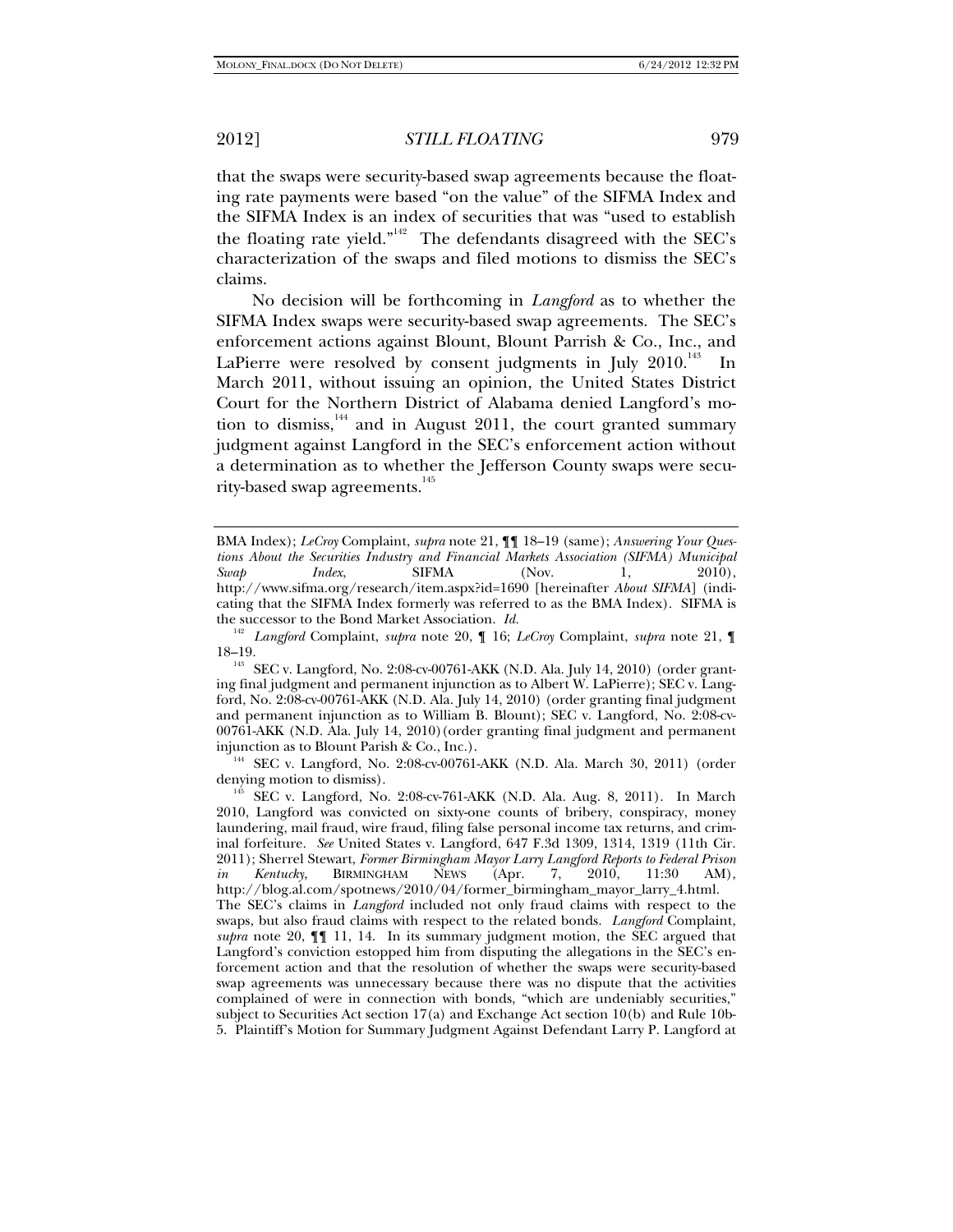In *LeCroy*, the District Court denied LeCroy's and MacFaddin's motions to dismiss on procedural grounds without reaching a conclusion as to whether the relevant Jefferson County swaps were securitybased swap agreements.<sup>146</sup> An answer to the question remains possible in that case.

### *A. Arguments of the Defendants and SIFMA*

In support of their motions to dismiss, the defendants in *Langford* and *LeCroy* argued that the Jefferson County swaps were not security-based swap agreements for two reasons. First, the SIFMA Index is not an index of securities, but an index of interest rates.<sup>147</sup> Second, even if the SIFMA Index were an index of securities, no material term of any of the swaps was based on "the price, yield, value or volatility" of the SIFMA Index.<sup>148</sup>

SIFMA made the same arguments in an amicus curiae brief that it filed in *Langford*.<sup>149</sup> In the brief, SIFMA explained how the SIFMA Index works. According to SIFMA, the SIFMA Index is calculated based on interest rates from over 600 tax-exempt variable rate demand obligations (VRDOs) whose rates are adjusted each week to reflect existing market conditions.<sup>150</sup> SIFMA noted that the database

<sup>148</sup> *See* Blount Motion to Dismiss, *supra* note 147, at 14–15; LeCroy Motion to Dismiss, *supra* note 147, at 7–8; MacFaddin Motion to Dismiss, *supra* note 138, at 18–22.<br><sup>149</sup> See Brief for Securities Industry and Financial Markets Association as Amicus

Curiae Supporting Defendants at 14–25, SEC v. Langford, No. 2:08-cv-00761-AKK

<sup>150</sup> Id. at 9. "[VRDOs] are financial instruments whose yield is reset [by a remarketing agent] on a regular basis, such as daily, weekly, monthly or even semiannually[,] . . . to bring it in line with the broader interest rate market." THE HANDBOOK OF MUNICIPAL BONDS, *supra* note 90, at 1129–30. VRDOs typically allow an investor to tender its security on each reset date at a price equal to par plus accrued

<sup>1–2, 9, 14</sup> n.3, SEC v. Langford, No. 2:08-cv-00761-AKK (N.D. Ala. July 16, 2010); Plaintiff's Renewed Motion for Summary Judgment Against Defendant Larry P. Langford, SEC v. Langford, No. 2:08-cv-00761-AKK (N.D. Ala. Aug. 8, 2011).

<sup>&</sup>lt;sup>146</sup> See SEC v. LeCroy, No. 2:09-cv-02238, slip op. at 2 (N.D. Ala. Aug. 4, 2010) (denying the defendants' motions and noting that the question of whether the Jefferson County swaps were security-based swap agreements was one that "[the] court

<sup>[</sup>could not] resolve . . . on a motion to dismiss"). 147 *See* Motion to Dismiss of William B. Blount and Blount Parrish & Co., Inc. at 11–14, SEC v. Langford, No. 2:08-cv-00761-AKK (N.D. Ala. June 27, 2008) [hereinafter Blount Motion to Dismiss]; Motion of Charles LeCroy to Dismiss Complaint at 8– 11, Securities Exchange Commission v. LeCroy, No. 2:09-cv-02238 (N.D. Ala. Jan. 19, 2010) [hereinafter LeCroy Motion to Dismiss]; MacFaddin Motion to Dismiss, *supra* note 138, at 13–18. Langford and LaPierre filed motions to dismiss that incorporated the motion to dismiss of Blount and Blount Parrish. Motion to Dismiss of Albert W. LaPierre, SEC v. Langford, No. 2:08-cv-00761-AKK (N.D. Ala. June 30, 2008); Motion to Dismiss of Larry P. Langford, Securities and Exchange Commission v. Langford, No. 2:08-cv-00761-AKK (N.D. Ala. June 30, 2008).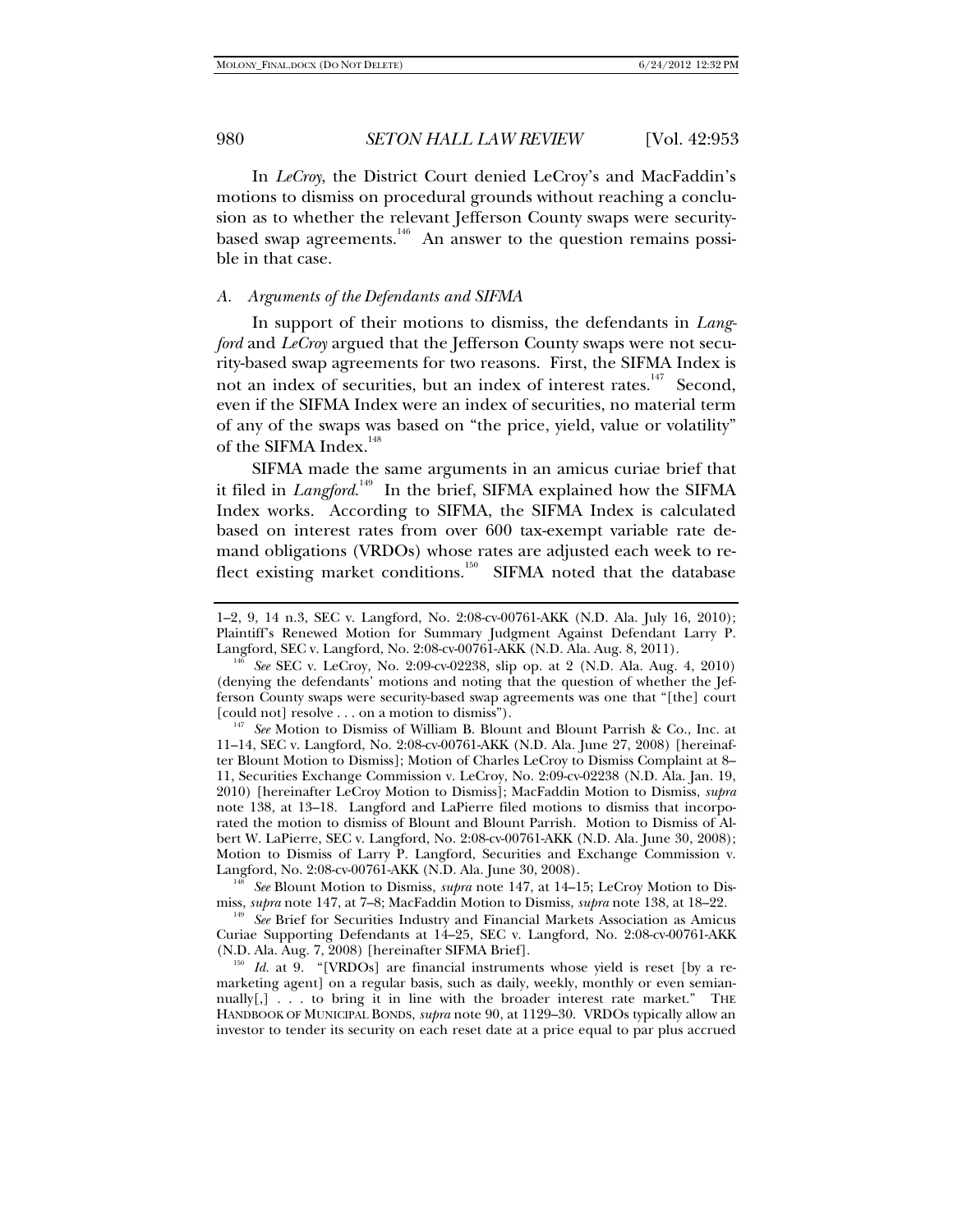used to calculate the index is controlled by Municipal Market Data (MMD), that the identities of the specific VRDOs used to calculate the index are not known to SIFMA, and that the VRDOs used in the index change from week to week.<sup>151</sup> SIFMA also indicated that only interest rates are used to calculate the index and that "[o]ther terms of the [VRDOs]... are not reported as part of the [index]." $152$ SIFMA asserted that, accordingly, the SIFMA Index is intended to be a "benchmark interest rate."<sup>153</sup>

To support its claim that the SIFMA Index is an index of interest rates, not securities, SIFMA cited the fact that SIFMA Index swaps are used to hedge against interest rate fluctuations.<sup>154</sup> Moreover, according to SIFMA, the SIFMA Index "is well understood in the marketplace . . . [as] the tax-exempt market equivalent of LIBOR, which is an index of ... interest rates.<sup>"155</sup> Referring to the conclusion in *St*. *Matthew's* that LIBOR-based swaps are not security-based swap agreements, SIFMA argued that it would be inconsistent to determine that a SIFMA Index swap is a security-based swap agreement when its most common alternative—a LIBOR swap—is not a security-based swap agreement.<sup>156</sup> SIFMA acknowledged that the VRDOs used to calculate the SIFMA Index are securities, but asserted that the use of VRDOs for the calculation does not mean that the index is an index of securities.<sup>157</sup> According to SIFMA, the only reason that the interest rates

interest, and the remarketing agent sets each rate so that tendered obligations may be resold at par. *Id.* at 1130; ROBERT A FIPPINGER, THE SECURITIES LAW OF PUBLIC FINANCE § 5:3.4[B] (2d ed. 2010).<br><sup>151</sup> SIFMA Brief, *supra* note 149, at 10.<br><sup>153</sup> *Id.* at 22. MacFaddin argued that the fact that no other terms of the VRDOs

are involved in calculating the SIFMA Index indicates that the SIFMA Index solely is<br>a "benchmark interest rate." MacFaddin Motion to Dismiss, *supra* note 138, at 14.

<sup>&</sup>lt;sup>154</sup> SIFMA Brief, *supra* note 149, at 20. 155 *Id.* at 8. In his reply brief to the SEC's response to his motion to dismiss, MacFaddin clarified that "LIBOR is not 'based on' a bank lending rate, [but] is a bank lending rate . . . 'based on' the interest rates on loans made between banks." Defendant Douglas W. MacFaddin's Reply in Further Support of His Motion to Dismiss at 12 n.10, SEC v. LeCroy, No. 2:09-cv-02238 (N.D. Ala. Feb. 17, 2010) [hereinaf-

ter MacFaddin Reply]. 156 SIFMA Brief, *supra* note 149, at 22. MacFaddin made a similar claim. *See*  MacFaddin Motion to Dismiss, *supra* note 138, at 16–18 (arguing that the SIFMA Index is an alternative to LIBOR and that treating the two differently would be inap-<br>propriate).

SIFMA Brief, *supra* note 149, at 19; *see also* Reply Brief of the Securities Industry and Financial Markets Association in Support of its Motion for Leave to File a Brief Amicus Curiae at 8, SEC v. Langford, No. 2:08-cv-00761-AKK (N.D. Ala. Jan. 19, 2010) [hereinafter SIFMA Reply].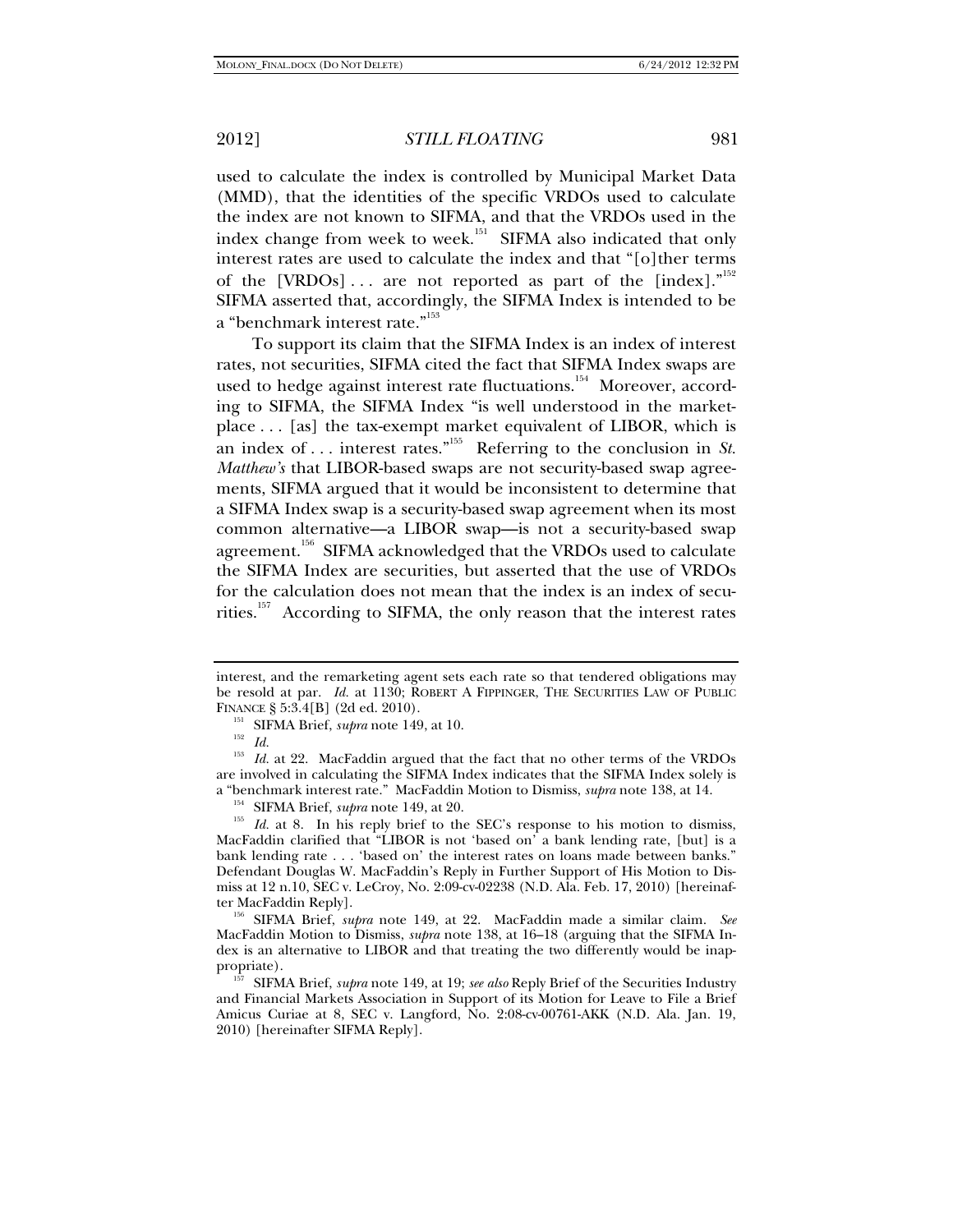used in the SIFMA Index are those from securities is that tax-exempt interest rates apply only to municipal bonds,<sup>158</sup> which are securities.

In arguing that no material term of any of the swaps was based on the value or yield of the SIFMA Index, SIFMA asserted that the swaps could not be based on the value of the index because the index does not include values but interest rates.<sup>159</sup> MacFaddin added that characterizing the SIFMA Index as the value of the underlying securities is inconsistent with the distinction between "value" and "level" in the definition of "swap agreement."<sup>160</sup> The term "level," MacFaddin argued, applies to interest rates, while the term "value" applies to true indexes of securities, which measure the performance of the securities in the index.<sup>161</sup> SIFMA, Blount, and MacFaddin all contended that the SIFMA Index does not represent a yield because, to calculate yield on a debt instrument, one must have not only the interest rate, but also the purchase price, the rate at which interest accrues, and the holding period.<sup>162</sup> MacFaddin noted that an "[i]nterest rate is an express term of a bond (like principal amount and maturity date), while yield is not. Yield is a mathematical calculation using components that reflect market conditions and other factors (including the interest rate)."<sup>163</sup>

In addition to their specific arguments, SIFMA, Blount, and MacFaddin argued broadly that Congress did not intend the term security-based swap agreement to include interest rate swaps. SIFMA contended that, because of pre-CFMA case law that held that the securities laws did not apply to interest rate swaps, for the term "security-based swap agreement" to include interest rate swaps, Congress needed to state so explicitly.<sup>164</sup> Blount observed that, under the definition adopted by the International Swaps and Derivatives Association (ISDA) and incorporated by reference in the Jefferson County swap documents, the SIFMA Index means "the index which is issued weekly and is compiled from the *weekly interest rate resets* of tax-exempt vari-

<sup>163</sup> MacFaddin Motion to Dismiss, *supra* note 138, at 21.<br><sup>164</sup> SIFMA Brief, *supra* note 149, at 21.

<sup>158</sup> SIFMA Reply, *supra* note 157, at 8. MacFaddin made a similar argument. *See* MacFaddin Reply, *supra* note 155, at 12 ("The interest rates used in the SIFMA Index are derived from securities for the sole purpose of capturing a tax exempt rate. Interest is only tax exempt if it accrues on a municipal bond." (citations omitted)).

<sup>&</sup>lt;sup>159</sup> SIFMA Brief, *supra* note 149, at 23.<br><sup>160</sup> MacFaddin Motion to Dismiss, *supra* note 139, at 19.<br><sup>161</sup> Id. at 20.<br><sup>162</sup> SIFMA Brief, *supra* note 149, at 24; *see* Blount Motion to Dismiss, *supra* note 147, at 15 (citing the definition of yield used by the Municipal Securities Rulemaking Board); MacFaddin Motion to Dismiss, *supra* note 138, at 20–21.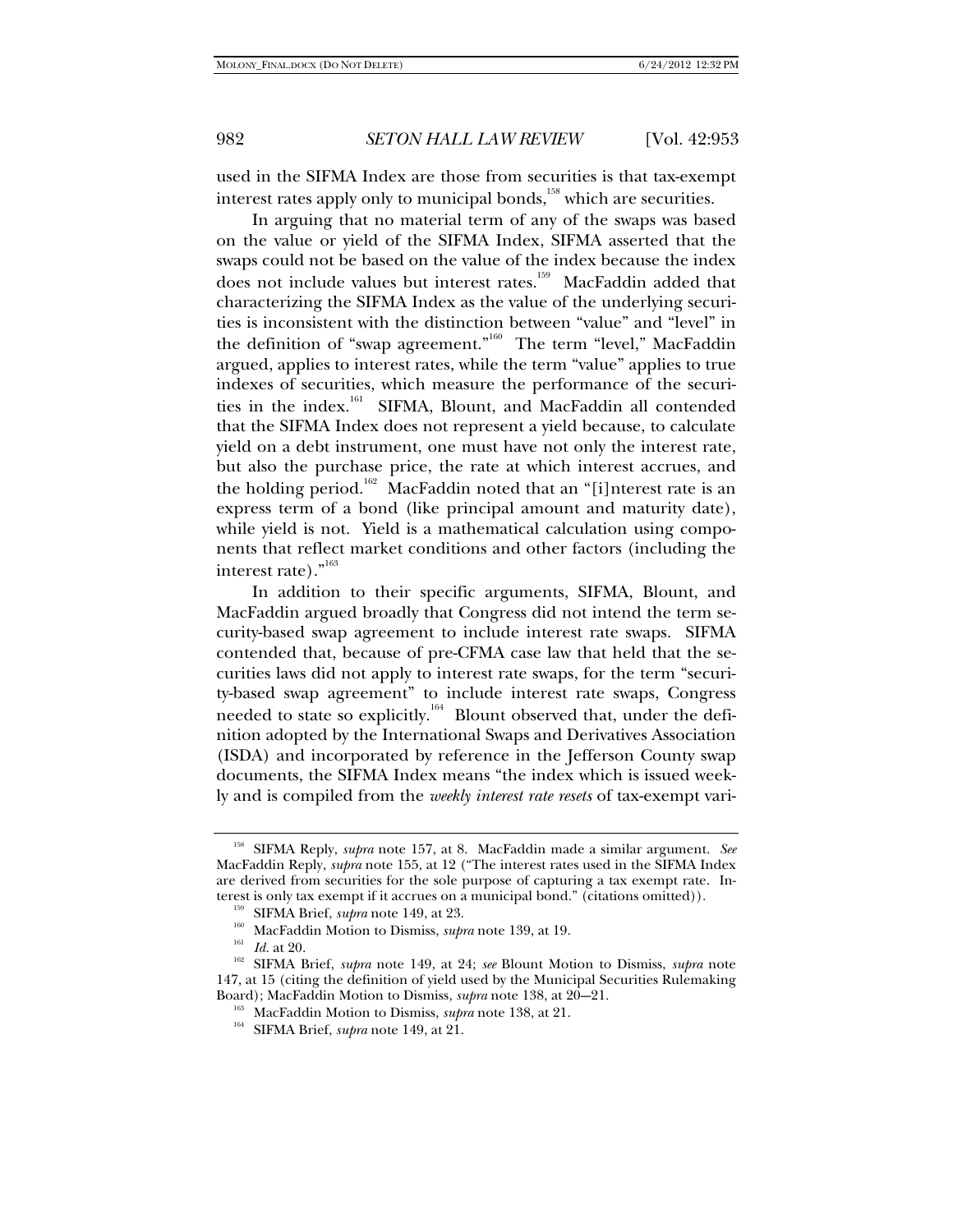able rate issues included in a database maintained by Municipal Market Data."<sup>165</sup> According to Blount, then, for the Jefferson County According to Blount, then, for the Jefferson County swaps to be security-based swap agreements, the definition of "security-based swap agreement" would need to be expanded to include not only "an index of securities," but also "an index of *the rates of underly*ing securities."<sup>166</sup> MacFaddin likewise claimed that, for SIFMA Index swaps to be subject to Securities Act section 17(a) and Exchange Act section  $10(b)$ , one would need to interpret "index of securities" to mean "index of interest rates extracted from a group of securities."<sup>167</sup> Moreover, MacFaddin maintained that the definition of "swap agreement" in GLBA section 206A separately states that there may be agreements based on "interest or other rates" and agreements based on "securities" or "instruments of indebtedness," and, in light of that, the only reasonable interpretation is that the term "security-based swap agreement" applies only to the latter.<sup>168</sup>

#### *B. Counterarguments of the SEC*

In responding to the defendants' motions to dismiss and SIFMA's amicus brief, the SEC argued primarily that, procedurally, the defendants had not met the legal standard required for dismissal.<sup>169</sup> The SEC did, however, raise some substantive arguments. In *Langford*, the SEC argued that both the ISDA definition and the description of the SIFMA Index on SIFMA's website indicate that the  $SIFMA Index$  is an index of securities.<sup>170</sup> The SEC focused on the fact that the rate identified in the ISDA definition references "an underlying index of '*tax exempt variable rate issues*'"<sup>171</sup> and that the SIFMA web-

<sup>&</sup>lt;sup>165</sup> Blount Motion to Dismiss, *supra* note 147, at 12 (quoting ISDA, SUPPLEMENT NUMBER 19 TO THE 2000 ISDA DEFINITIONS AND ANNEX TO THE 2000 ISDA DEFINITIONS (2004) (emphasis added) (internal quotation marks omitted), *available at* 

http://www.isda.org/publications/pdf/supplement-19-to-2000DefinitionsAnnex.pdf.<br><sup>166</sup> *Id.* at 13 (emphasis added).<br><sup>167</sup> MacFaddin Motion to Dismiss, *supra* note 138, at 15; *see also* MacFaddin Reply,<br>*supra* note 155,

<sup>&</sup>lt;sup>168</sup> MacFaddin Motion to Dismiss, *supra* note 138, at 12.<br><sup>169</sup> *See* Plaintiff's Response to Defendants' Motion to Dismiss at 38–46, SEC v. Langford, No. 2:08-cv-00761-AKK (N.D. Ala. July 14, 2008) [hereinafter SEC Response to Blount] (describing the SEC's procedural arguments against dismissal); Plaintiff's Consolidated Response to Motions to Dismiss of Defendants Charles LeCroy and Douglas MacFaddin at 10–21, SEC v. LeCroy, No. 2:09-cv-02238 (N.D. Ala. Feb. 9, 2010) [hereinafter SEC Response to LeCroy] (same); Plaintiff's Response to the Brief of the Securities Industry and Financial Markets Association at 12–18, SEC v. Langford, No. 2:08-cv-00761-AKK (N.D. Ala. August 27, 2008) [hereinafter SEC Response to SIFMA] (same).<br><sup>170</sup> SEC Response to Blount, *supra* note 169, at 47–49.<br><sup>171</sup> *Id.* at 47.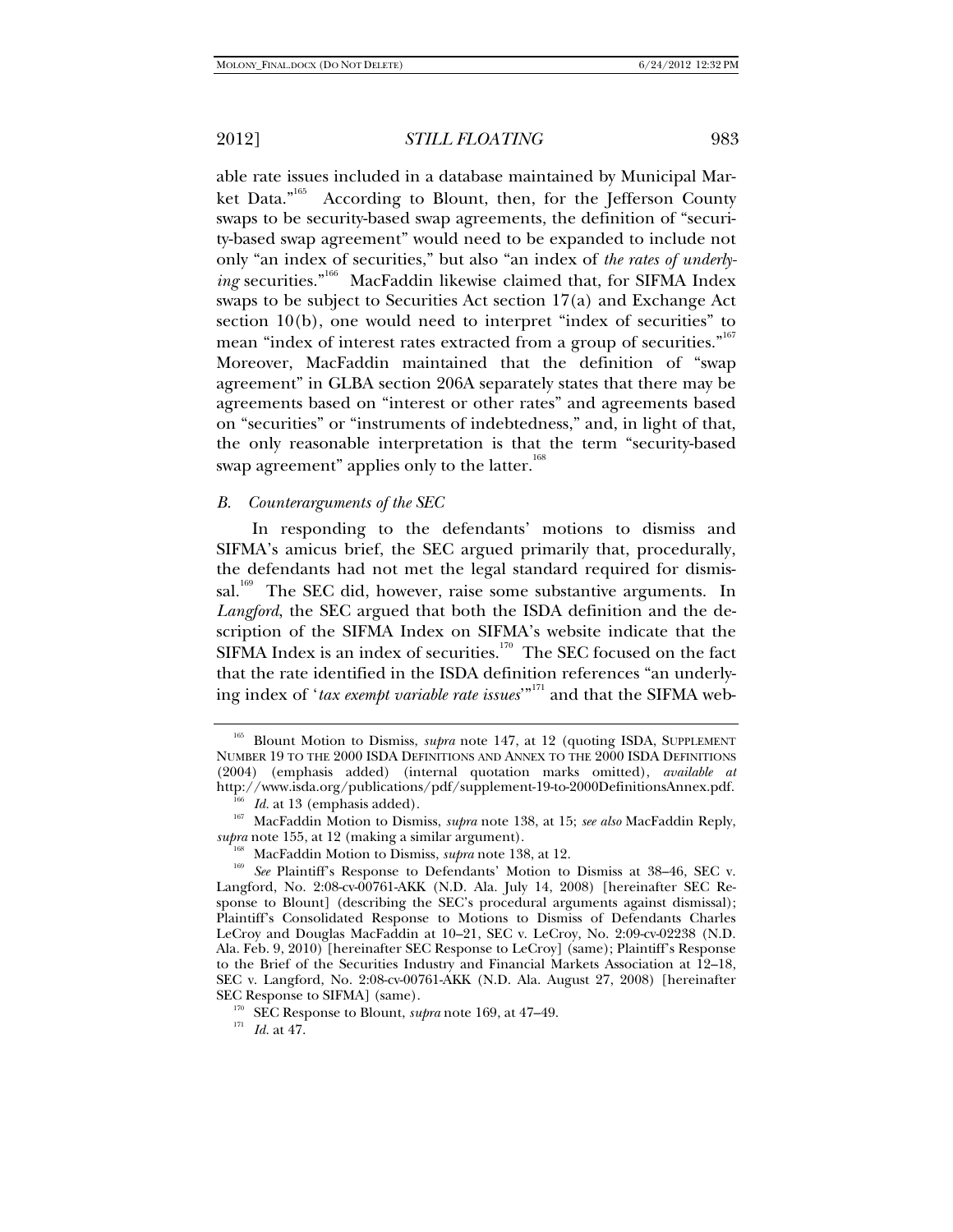site describes the SIFMA Index as one consisting of VRDOs, which, the SEC noted, are bonds and "obviously securities."<sup>172</sup>

In *LeCroy*, the SEC refined and expanded its argument. Similar to its approach in *Langford*, the SEC argued that "there is no doubt the interest rates used to calculate the [SIFMA] Index are interest rates on a group or index of bonds, which are securities."<sup>173</sup> The SEC went further, however, and claimed that the interest rates on the VRDOs relevant to the SIFMA Index are the same as their yields because one of the key features of a VRDO is the ability of the holders to tender the obligations at par.<sup>174</sup> The SEC noted that, as a result, many "experts" use the terms "interest rate" and "yield" interchangeably when discussing VRDOs.<sup>175</sup> The SEC also argued that the interest rates on the VRDOs are closely related to the value and volatility of the underlying obligations because the rates on the obligations are determined based on comparable securities, credit ratings, and supply and demand, and because SIFMA controls the variation of interest rates in the index by eliminating obligations with interest rates that are outliers. $176$  According to the SEC, this was evidence that the SIFMA Index is based on an "interest" in the value or volatility of a "group of securities."<sup>177</sup>

## *C. The Statutory Text Supports the Conclusion that a SIFMA Index Swap Is a Security-Based Swap Agreement, but Policy Does Not*

The SEC's arguments in *Langford* and *LeCroy* as to why the Jefferson County swaps were security-based swap agreements are not particularly well developed. Nevertheless, under a fair reading of the statute and in light of the flexibility apparently intended by Congress, the SEC's claim is not unfounded.

Of course, trying to divine what Congress intended to capture in the definition of the term "security-based swap agreement" is difficult in light of the scant legislative history with respect to the term. What

<sup>172</sup> *Id.* at 48 n.13; *see* SEC Response to SIFMA, *supra* note 169, at 20 ("[T]he inter-

est rates [in the SIFMA Index] are on *bonds*, which are undisputedly securities."). 173 SEC Response to SIFMA, *supra* note 169, at 22; SEC Response to LeCroy, *supra*

note 169, at 22.<br><sup>174</sup> SEC Response to SIFMA, *supra* note 169, at 22–23; SEC Response to LeCroy,

*supra* note 169, at 23–24. 175 SEC Response to SIFMA, *supra* note 169, at 24; SEC Response to LeCroy, *supra* note 169, at 24.

<sup>&</sup>lt;sup>176</sup> SEC Response to SIFMA, *supra* note 169, at 25–26; SEC Response to LeCroy, *supra* note 169, at 25–26.

*supra* note 169, at 25–26. 177 SEC Response to SIFMA, *supra* note 169, at 26; SEC Response to LeCroy, *supra* note 169, at 26.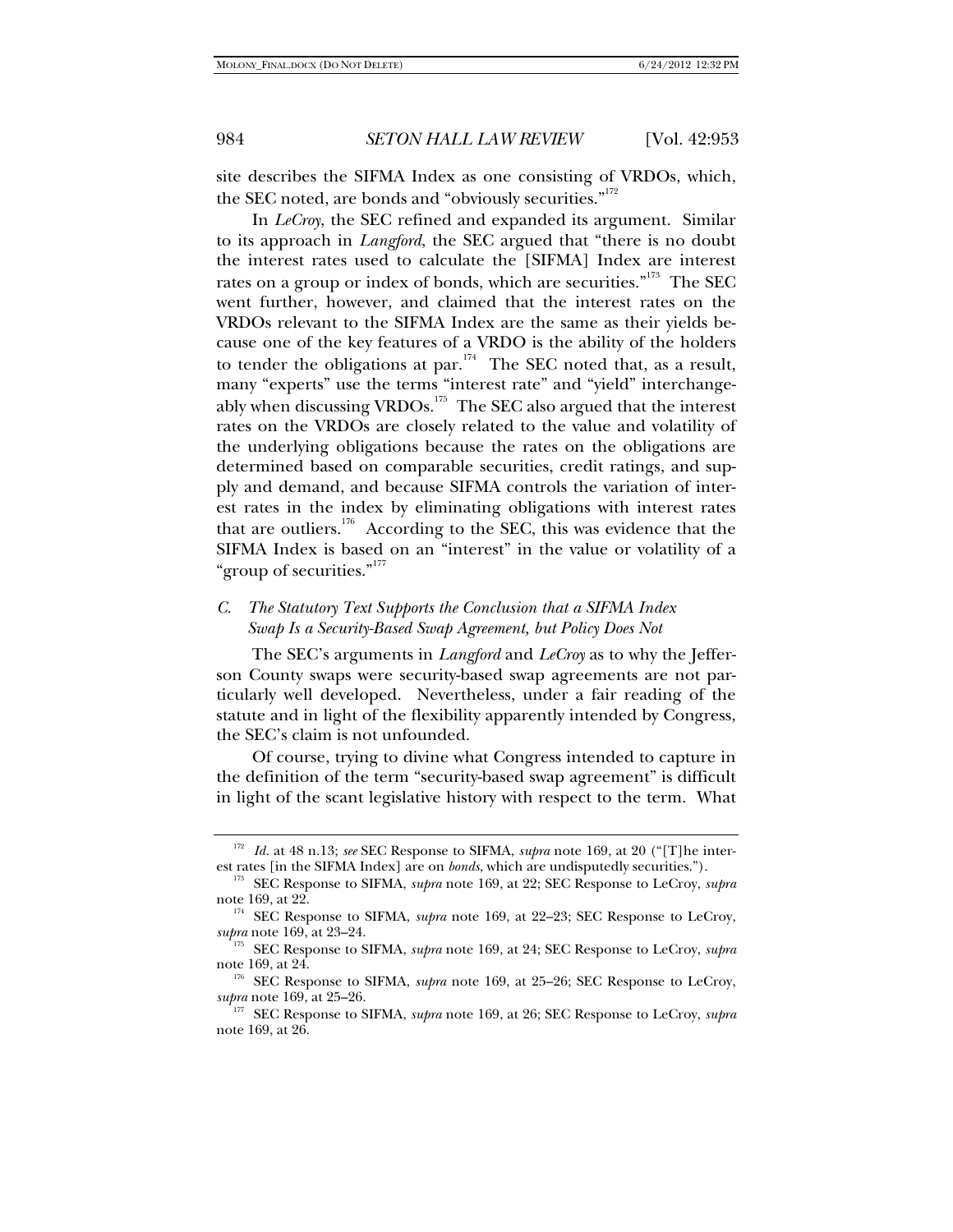little can be gleaned from the legislative history, however, is that Congress wanted the term to sweep broadly to cover wrongdoing, particularly with respect to innovations in the swap market.<sup>178</sup> In light of that intent, a narrow interpretation of the term seems unsuitable.

When analyzed based on its component parts, and taking into account *Rorech*'s common-sense interpretation of the meaning of "based on," the definition of security-based swap agreement can reasonably be construed to include a SIFMA Index swap.<sup>179</sup> First, a SIFMA Index swap is an interest rate swap, and an interest rate swap clearly is a *swap agreement* within the meaning of GLBA section 206A. As discussed above with respect to *St. Matthew's* and *School District of Erie*, interest rate swaps are specifically included in GLBA section  $206A(a)(3).$ <sup>180</sup> Second, the SIFMA Index can reasonably be said to be *based on price*. The floating rate in a SIFMA Index swap is not based on the SIFMA Index; it *is* the SIFMA Index. Therefore, in determining whether a SIFMA Index swap is a security-based swap agreement, one needs to determine whether the *SIFMA Index* itself is based on a price, yield, value, or volatility. SIFMA indicates that the interest rates used in the SIFMA Index are from VRDOs whose rates are adjusted

<sup>179</sup> See supra Part II.B (describing the component parts of the definition of "securi-ty-based swap agreement").

<sup>178</sup> *See, e.g.*, 146 CONG. REC. 27,309 (2000) (statement of Sen. Sarbanes) ("Title III [of the CFMA] applies anti-fraud and anti-manipulation provisions of the Federal Securities law to securities-based swap agreements . . . . This will enhance protection for investors and for the financial markets, and will permit the SEC to respond as necessary to developments in these markets."); 146 CONG. REC. 27,078 (2000) (statement of Rep. Dingell) ("One of the most important provisions of the [CFMA] . . . gives the SEC antifraud authority over securities-based swap agreements . . . . This permits the SEC to use its tested methods to enhance the protection in [the swap] markets and to respond as necessary to developments in the future.").

<sup>&</sup>lt;sup>180</sup> Gramm-Leach-Bliley Act § 206A(a)(3), 15 U.S.C. § 78c note (2006); *see supra* notes 85, 114 and accompanying text (noting that the *St. Matthew's* and *School District of Erie* interest rate swaps were swap agreements under GLBA section 206A). Of course, prior to Dodd-Frank, for an interest rate swap to be a swap agreement under GLBA section 206A, it must have been between eligible contract participants, and the material terms (other than price and quantity) must have been subject to individual negotiation. *See supra* note 31 and accompanying text (quoting a portion of the definition of "swap agreement"). In the case of the Jefferson County swaps, these requirements were met. J.P. Morgan Chase Bank, N.A., Bear Stearns & Co., and Jefferson County, Alabama, were all "eligible contract participants" under section 1a(12) of the CEA. *See* 7 U.S.C. § 1a(12)(A)(i), (A)(v), (A)(vi) (2006) (including financial institutions, corporations with assets exceeding \$10 million, and political subdivisions and instrumentalities of governmental entities owning or investing on a discretionary basis investments of \$25 million or more). In addition, as "negotiated swaps," the material terms of the Jefferson County swaps certainly were subject to individual negotiation. Bear Stearns & Co. was the counterparty to the one Jefferson County swap that was at issue in *Langford*, but not in *LeCroy*. *See Langford* Complaint, *supra* note 20, ¶ 12.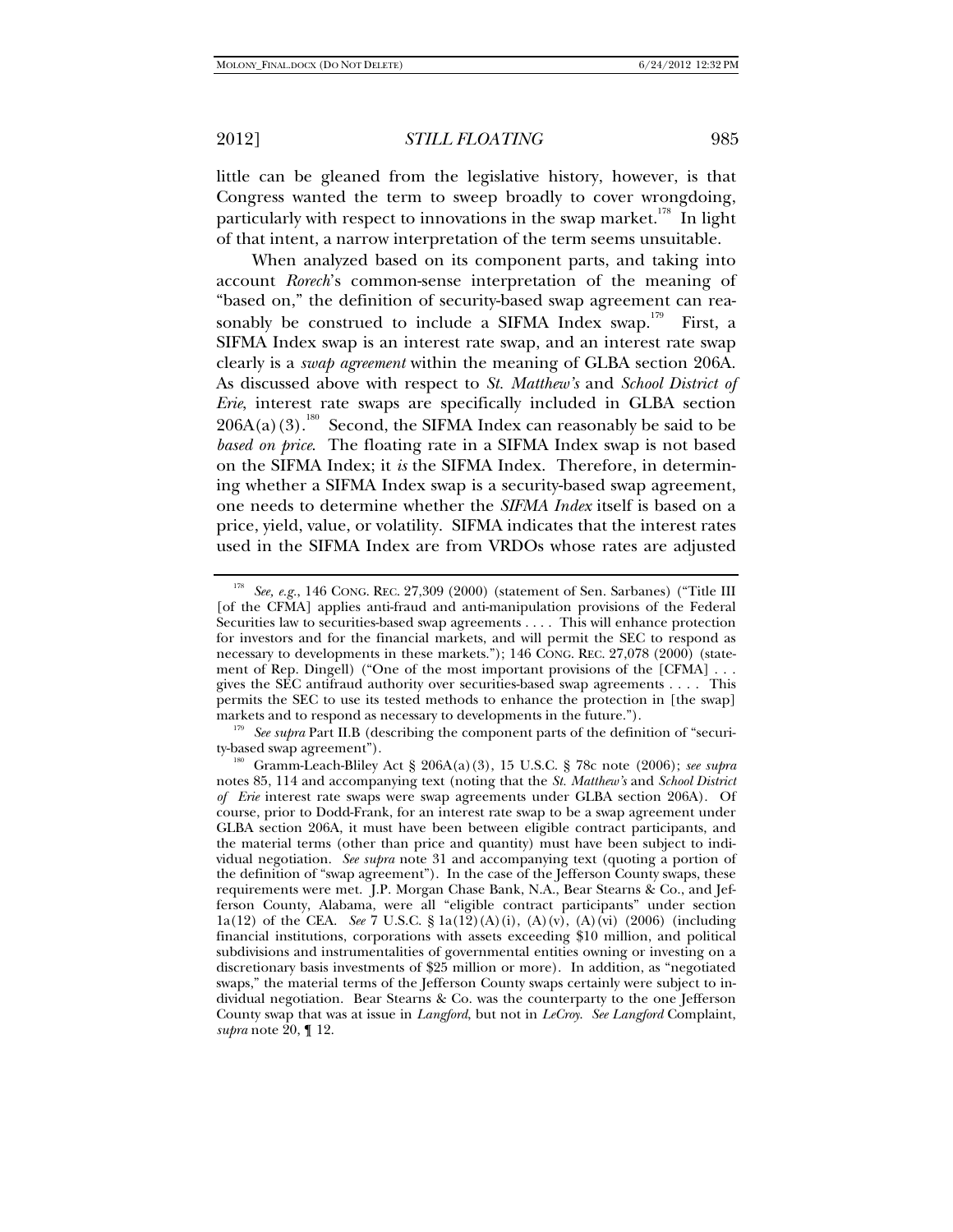weekly.<sup>181</sup> The rate on each of those VRDOs is adjusted to the rate that is required to allow the obligation to be sold at a *price* of par.<sup>182</sup> If *Rorech* is correct—that, for a matter to be "based on" a particular factor, that factor must represent a fundamental part of the matter—the interest rates on the VRDOs are *based on* their *prices*. There are other factors involved in determining the rates, but the par price is fundamental. Without it, one could not determine the rate. Third, the SIFMA Index is determined from a *group of securities*. Neither SIFMA nor the defendants disputed that the SIFMA Index is calculated from interest rates on over 600 VRDOs or that those VRDOs are *securities*. Finally, the floating rate in a SIFMA Index swap is a *material term*. It, along with the notional amount, determines the consideration for the fixed rate payments. Without the floating rate term, a floating-tofixed interest rate swap would not be enforceable or make any sense.<sup>183</sup>

Moreover, in light of the flexible interpretation apparently intended by Congress, a court might go out of its way—for policy reasons—to find that an interest rate represents a yield, value, or volatility of an interest in a group of securities as the SEC seems to suggest. Consider an issuer that issues bonds that bear interest at (i) LIBOR plus one percent when the issuer's debt-to-equity ratio is less than or equal to two-to-one and (ii) LIBOR plus three percent when the ratio is greater than two-to-one. Several years after the bond issuance, the issuer becomes uncomfortable with the interest rate risk associated with its variable rate bonds and enters into a "cost-of-funds" interest rate swap<sup>184</sup> under which the counterparty agrees to pay a floating rate equal to the actual interest rate on the bonds and the issuer pays a fixed rate equal to eight percent. The counterparty settled on the fixed rate because the issuer's debt-to-equity ratio had been no more than one-to-one since the bonds were issued and because the issuer's projections showed ratios of no more than one-to-one during the term of the swap. It turns out, however, that the issuer's projections

<sup>181</sup> *See About SIFMA*, *supra* note 141 ("[F]or an issue to qualify for inclusion in the [SIFMA Index], it must . . . be a weekly reset . . . ."). 182 *See* THE HANDBOOK OF MUNICIPAL BONDS, *supra* note 90, at 297 ("[F]or tradi-

tional [VRDOs], the rate . . . is set by the remarketing agent at a level that allows the bond[s] to be remarketed at a price of par.").

<sup>&</sup>lt;sup>183</sup> See supra Part II.B.2 (citing *Rorech*'s conclusion as to what constitutes a material term and discussing the material terms of a floating-to-fixed interest rate swap).

 $184$  A cost-of-funds swap is one in which the floating rate paid by the counterparty equals the actual interest rate on particular debt. *See* HANDBOOK OF MUNICIPAL BONDS, *supra* note 90, at 306 (describing a cost-of-funds swap as one in which "floating leg receipts . . . match the interest payments due on the hedged bonds exactly").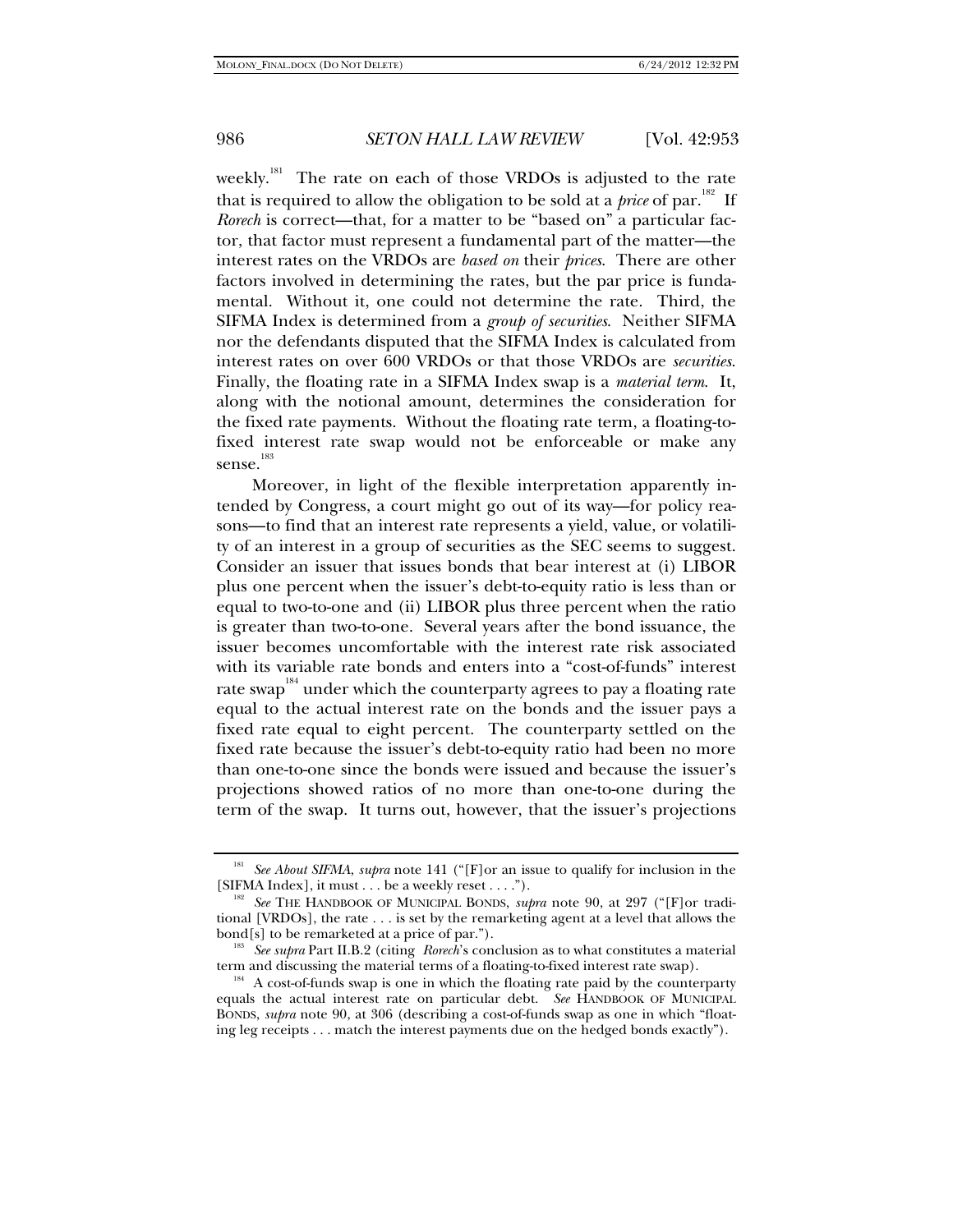are fraudulent and the actual ratios exceed three-to-one six months into the swap. As a result, the interest rate on the bonds increases to LIBOR plus three percent, and the floating rate likewise increases to the detriment of the counterparty. If the cost-of-funds swap is not a security-based swap agreement, the counterparty would have no recourse against the issuer under Exchange Act section 10(b) and Rule 10b-5 with respect to the fraudulent projections on which the counterparty based the fixed rate.<sup>185</sup> From a policy perspective, one would expect that such a cost-of-funds swap—one in which the floating rate is so intimately linked to a security—would be a security-based swap agreement subject to section 10(b) and Rule 10b-5 because it presents securities-like fraud risk. For that reason, even if a conclusion that such an interest rate swap is a security-based swap agreement would require a tortured interpretation of the meaning of price, yield, value, or volatility, a court might be willing to entertain it.<sup>18</sup>

Although, based on the statutory text, a reasonable argument can be made that a SIFMA Index swap is a security-based swap agreement, such a result makes little sense from a policy perspective.<sup>187</sup> Unlike the cost-of-funds swap described above, a SIFMA Index swap poses virtually no risk of nefarious activities related to the underlying securities. Because only MMD knows the identity of the component securities, such a large number of securities are involved, and the component securities change from week to week, it is hard to think of a situation in which a SIFMA Index swap would pose the fraud risks normally associated with securities. In a cost-of-funds swap, a party's knowledge of information with respect to the issuer of the applicable debt security can raise the possibility of securities-like fraud. In contrast, a party to a SIFMA Index swap will have no information about the identity of the VRDOs that are used to determine the interest rate. Even if a party did have such information, because

<sup>&</sup>lt;sup>185</sup> Because the issuer decided to enter into the swap several years after the bonds were issued, the counterparty could not argue that the fraud was *in connection with* the sale of the bonds and for that reason subject to section 10(b) and Rule 10b-5. *See* SEC v. Zandford, 535 U.S. 813, 820, 822 (2002) (concluding that a fraud that coin-<br>cides with securities transaction is subject to section 10(b) and Rule 10b-5).

<sup>&</sup>lt;sup>186</sup> Of course, SIFMA and the defendants in *Langford* and *LeCroy* could counter that, if such a tortured interpretation is necessary for such a cost of-funds swap to be included in the definition of "security-based swap agreement," Congress clearly could not have intended to include a SIFMA Index swap within the definition. 187 *See* ADAM W. GLASS, "SCARY": SEC GETS IT WRONG IN MUNI SWAP COMPLAINT

<sup>(2008),</sup> *available at* http://www.linklaters.com/pdfs/US/ScarySECgetsitwrong.pdf (indicating that the Jefferson County SIFMA Index swaps are "within the literal terms of the statute," but that treating them as security-based swap agreements does not make sense from a policy perspective).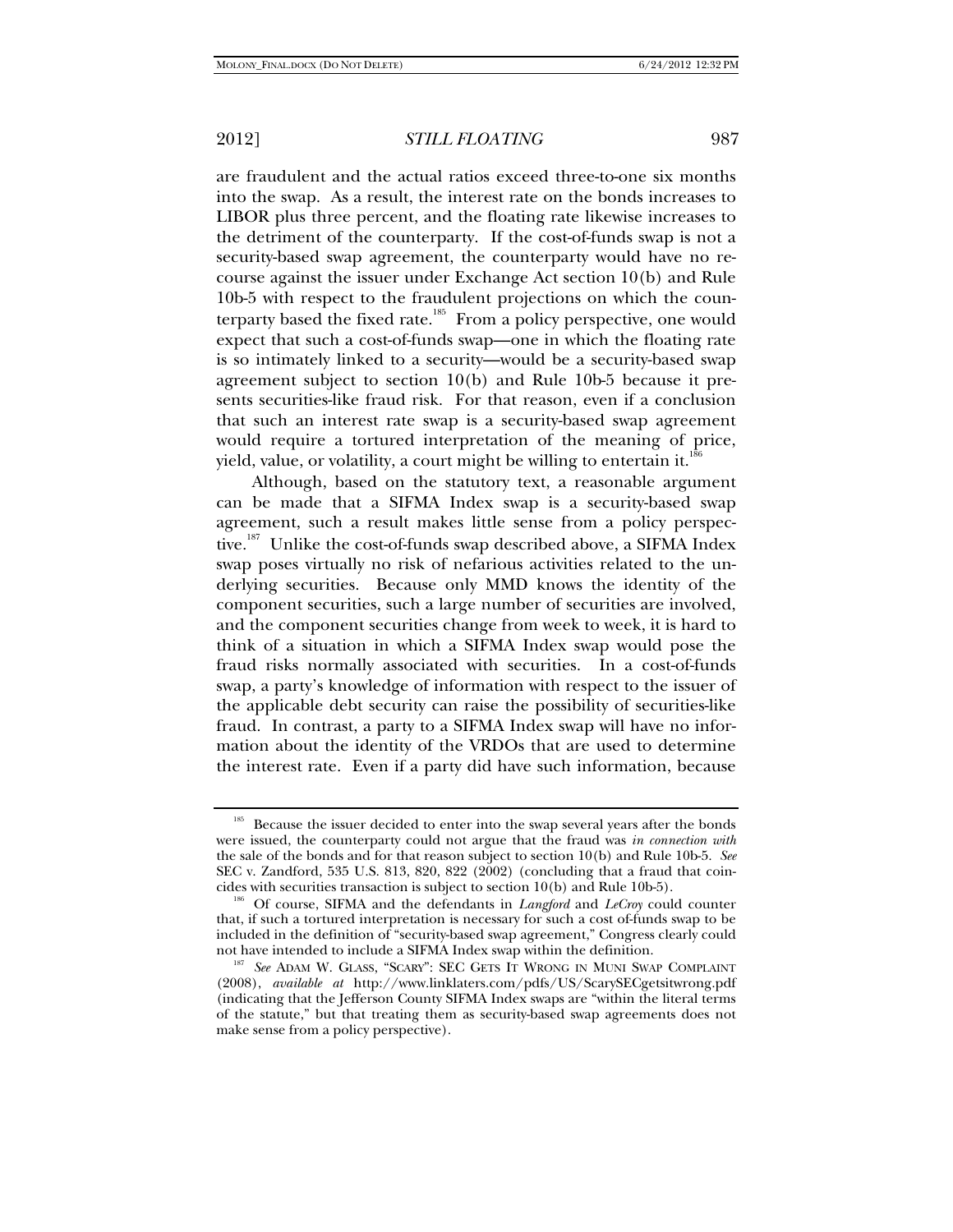such a large number of obligations are involved, the component obligations change, and SIFMA makes adjustments for outliers,<sup>188</sup> there is virtually no chance of profiting by misleading the other party to the swap regarding the underlying securities or their issuers.

Furthermore, as SIFMA and the defendants in *Langford* and *LeCroy* have pointed out, it seems inappropriate that a SIFMA Index swap would be a security-based swap agreement when its most common alternative—a LIBOR swap—is not. Like LIBOR, the SIFMA Index merely serves as a benchmark interest rate. Parties do not enter into SIFMA Index swaps as a substitute for investing in the over  $600$  VRDOs from which the index is determined.<sup>189</sup>

# IV. DODD-FRANK WALL STREET REFORM AND CONSUMER PROTECTION ACT OF 2010

Dodd-Frank introduced to the world of over-the-counter derivatives a new and extensive regulatory scheme that includes, among other things, information reporting, clearing, and exchange-trading requirements.<sup>190</sup> The reform law divides that world into two hemispheres—"swaps" and "security-based swaps." In general, swaps are subject to the jurisdiction of the CFTC and security-based swaps are subject to the jurisdiction of the SEC.<sup>191</sup> Dodd-Frank included "security-based swaps" in the definition of "security" under both the Securities Act and the Exchange Act, thereby making them subject to the

counter derivatives market that previously was largely unregulated). 191 Dodd-Frank Act § 712(b), 124 Stat. at 1642–43 (to be codified at 7 U.S.C. § 2(a)(1)); *id.* § 722(a), 124 Stat. at 1642–43 (to be codified at 7 U.S.C. § 2(a)(1)).

<sup>&</sup>lt;sup>188</sup> See SIFMA Brief, *supra* note 149, at 9-10 ("[I]n calculating the SIFMA . . . Index, MMD (a) eliminates variable rate demand [obligations] whose interest rates fall outside of  $+/-1.0$  standard deviations and (b) limits notes handled by a single remarketing agent to no more than  $15\%$  of the SIFMA . . . Index.").

<sup>&</sup>lt;sup>189</sup> See GLASS, *supra* note 187, at 2 ("In a municipal bond fixed-to-floating interest rate swap, . . . the [SIFMA] Index is supposed to be a proxy for current tax-exempt

market rates, not an investment medium . . . ."). 190 *See* Dodd-Frank Act, Pub. L. No. 111-203, § 723, 124 Stat. 1376, 1675–82 (2010) (to be codified in 7 U.S.C. § 2) (clearing of swaps); *id.* § 727 124 Stat. at 1696–97 (to be codified at 7 U.S.C. §2(a)) (public reporting of swaps); *id.* § 733 124 Stat. at 1712– 17 (to be codified at 7 U.S.C. 7b-2) (swap execution facilities); *id.* § 763, 124 Stat. at 1762–84 (to be codified in subsections of 15 U.S.C. § 78) (clearing of security-based swaps); § 766, 124 Stat. at 1797–99 (to be codified in subsections of 15 U.S.C. § 78) (public reporting for security-based swaps and security-based swap execution facilities); *see also* Ryan J. Maierson, *Dodd-Frank Wall Street Reform and Consumer Protection Act: The General Counsel's Quick Reference Guide*, *in* 2010 HOW TO PREPARE FOR THE UPCOMING PROXY SEASON at 371, 391–400 (PLI Corp. Law & Practice, Course Handbook Series No. B-1185, 2010) (describing the effect of Dodd-Frank on the over-the-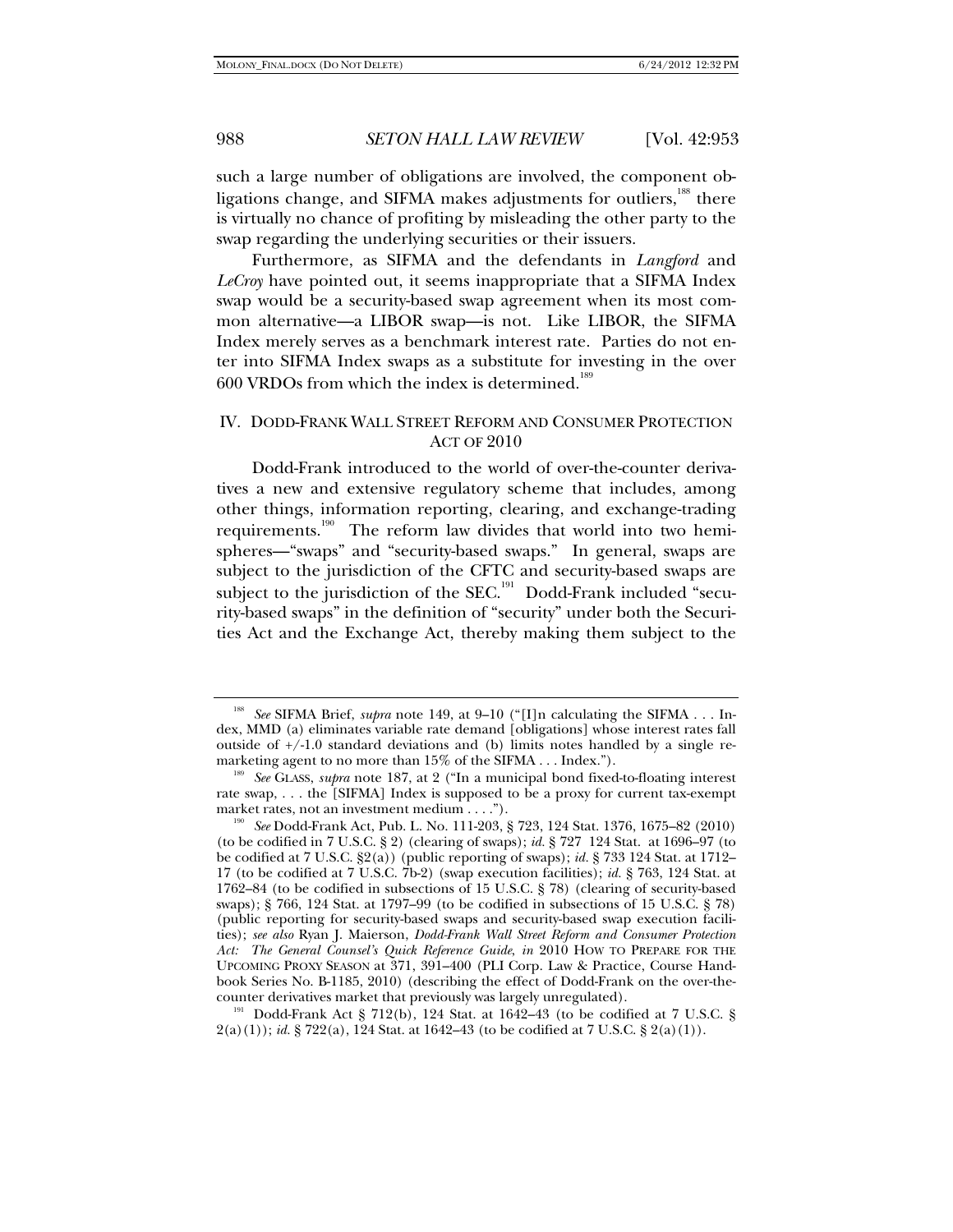registration, information-reporting, and antifraud provisions of those  $laws.$ <sup>192</sup>

The term "swap," which Dodd-Frank added to Commodity Exchange Act (CEA) section  $1a^{193}$ , is broadly defined and overlaps in most respects with the term "swap agreement" in GLBA section 206A, as amended by Dodd-Frank.<sup>194</sup> It excludes, however, most "securitybased swaps."<sup>195</sup>

Dodd-Frank added the term "security-based swap" to Exchange Act section 3(a) and defined it as an agreement, contract, or transaction that would be a swap (as defined in the CEA), but for the fact that it is based on

(I)an index that is a narrow-based security index, including any interest therein or on the value thereof;

(II)a single security or loan, including any interest therein or on the value thereof; or

(III)the occurrence, nonoccurrence, or extent of the occurrence of an event relating to a single issuer of a security or the issuers of securities in a narrow-based security index, provided that such event directly affects the financial statements, financial condition, or financial obligations of the issuer.<sup>19</sup>

The term "narrow-based security index" is not new; the CFMA in 2000 added it to both the CEA and the Exchange Act.<sup>197</sup> Put simply, a narrow-based security index is an index with nine or fewer component securities, an index in which one security is weighted more than thirty percent, an index in which the five most highly weighted securities are weighted more than sixty percent, or an index in which the securities in the bottom twenty five percent of the index's total weight have low average daily trading volumes.<sup>198</sup>

<sup>&</sup>lt;sup>192</sup> 15 U.S.C.A. § 77b(a)(1) (West 2011); *id.* § 78c(a)(10).<br><sup>193</sup> Pub. L. No. 74-675, 49 Stat. 1491 (1936) (codified as amended at 7 U.S.C. §§1–<br>25 (2006)).

<sup>&</sup>lt;sup>194</sup> Compare Dodd-Frank Act § 721(a)(21), 124 Stat. at 1666–69 (to be codified at 7 U.S.C § 1a(47)), *with* Gramm-Leach-Bliley Act § 206A, 15 U.S.C. § 78c note, *amended by* Dodd-Frank Act § 762(b), 124 Stat. at 1759 (to be codified as note to 15 U.S.C.

 $$78c$ ).<br><sup>195</sup> Dodd-Frank Act § 721(a)(21), 124 Stat. at 1668 (to be codified at 7 U.S.C. § 1a(47)(B)(x)).

<sup>&</sup>lt;sup>196</sup> Id. § 761(a)(6), 124 Stat. at 1756–57 (to be codified at 15 U.S.C. § 78(c)(a)(68)).

<sup>&</sup>lt;sup>197</sup> 7 U.S.C. § 1a(25) (2006); 15 U.S.C. § 78c(a)(55)(B) (2006).<br><sup>198</sup> 15 U.S.C. § 78c(a)(55)(B) (2006). A narrow based security index includes one "(iv) in which the lowest weighted component securities, comprising, in the aggregate, 25 percent of the index's weighting have an aggregate dollar value of average daily trading volume of less than \$50,000,000 (or in the case of an index with 15 or more component securities, \$30,000,000)." *Id.*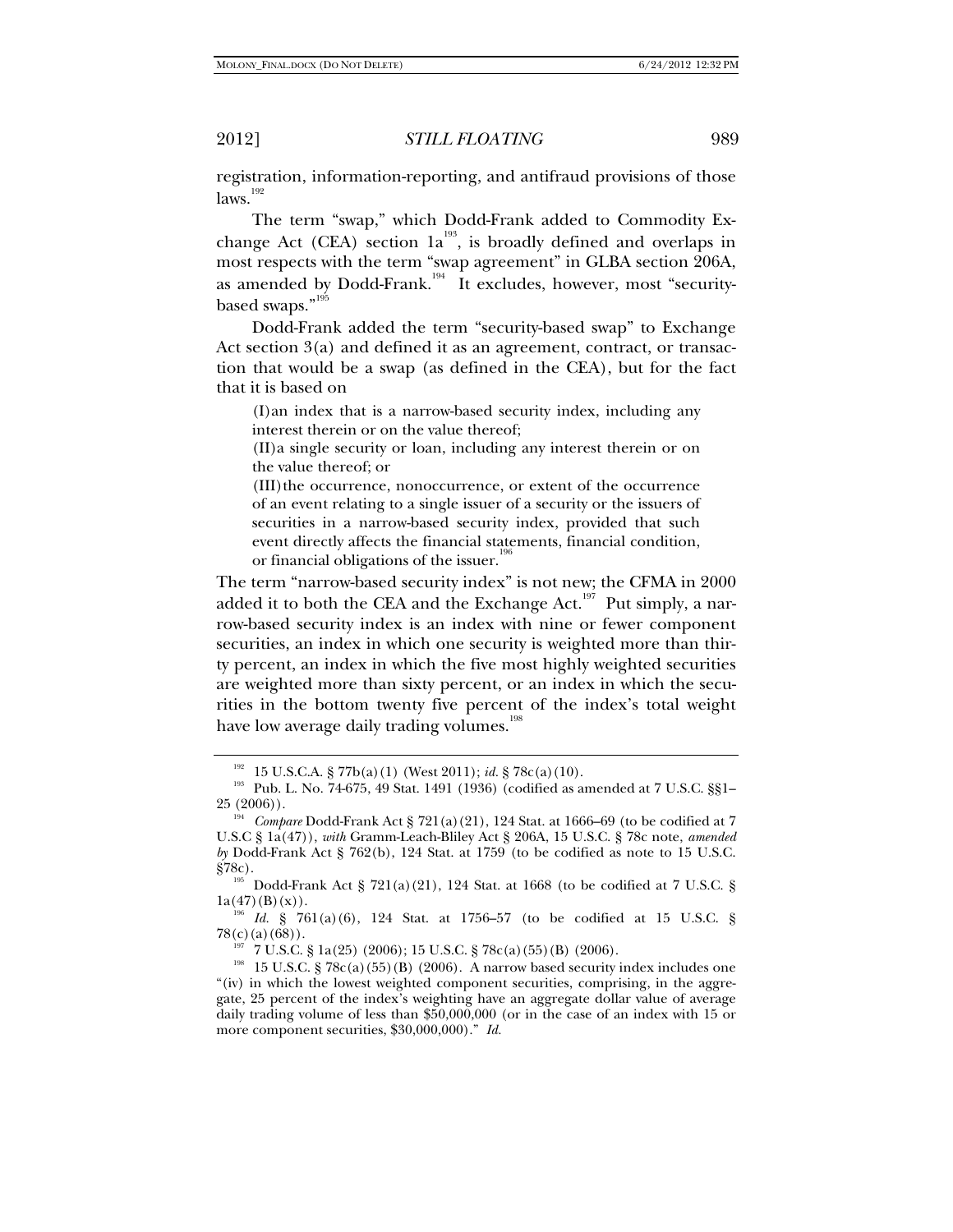Dodd-Frank appropriately recognized that a single agreement, contract, or transaction could have attributes of both a security-based swap (e.g., be based on a single stock) and a swap (e.g., be based on an interest rate, currency, or commodity) and provided that such an agreement, contract, or transaction—what Dodd-Frank refers to as a "mixed swap"—is both a swap and a security-based swap.<sup>199</sup> Mixed swaps are subject to the broad jurisdiction of both the CFTC and the SEC.

Notwithstanding the sweeping reform and the new jurisdictional division, Dodd-Frank retained the term "security-based swap agreement" and most of the provisions of the Securities Act and the Exchange Act that apply to security-based swap agreements. The reform, however, did make some adjustments. First, it moved the definition of "security-based swap agreement" from GLBA section 206B to Exchange Act section  $3(a)(78)$ <sup>200</sup> Second, although the text of the new Exchange Act definition is substantially the same as the one under GLBA, its scope was curtailed because Exchange Act § 3(a)(78) provides that "[t]he term 'security-based swap agreement' does not include any security-based swap."<sup>201</sup> Finally, Dodd-Frank modified the meaning of "security-based swap agreement" by amending the definition of the term "swap agreement" in GLBA section 206A to include agreements, contracts, and transactions that are not entered into by eligible contract participants and those whose material terms are not subject to individual negotiation.<sup>202</sup>

Under Dodd-Frank, a security-based swap *agreement* is a "swap," not a "security-based swap."<sup>203</sup> As "swaps," security-based swap agree-

<sup>199</sup> *See* Dodd-Frank Act § 721(a)(21), 124 Stat. at 1668 (to be codified at 7 U.S.C. §  $1a(47)(B)(x)$ , (D)) (including a mixed swap in the definitions of the term "swap"); *id.* § 761(a)(6), 124 Stat. at 1757 (to be codified at 15 U.S.C. § 78c(a)(68)(D)) (including a mixed swap in the definitions of the term "security-based swap"). 200 *See* Dodd-Frank Act § 762(a), 124 Stat. at 1759 (repealing Gramm-Leach-Bliley

Act § 206B, 15 U.S.C. § 78c note (2006)); *id.* § 761(a)(6), 124 Stat. at 1759 (to be codified at 15 U.S.C. § 78c(a)(78)) (amending Securities Exchange Act of 1934 §  $3(a)$ , 15 U.S.C. § 78c(a) (2006), to add the definition of "security-based swap agreement").

<sup>&</sup>lt;sup>201</sup> 15 U.S.C.A. §§ 78c(a), (78)(B) (West 2011). <br><sup>202</sup> Dodd-Frank Act § 762(b), 124 Stat. at 1759 (amending Gramm-Leach-Bliley Act § 206A, 15 U.S.C. § 78c note)*; see supra* note 31 and accompanying text (quoting a portion of GLBA section 206A definition of "swap agreement" before it was amended by Dodd-Frank). Notwithstanding the fact that Dodd-Frank moved the definition of "security-based swap agreement" from the GLBA to the Exchange Act, the definition in the Exchange Act still incorporates the definition of "swap agreement" in GLBA section 206A. 15 U.S.C.A. §  $78c(a)(78)$  (West 2011).

<sup>&</sup>lt;sup>203</sup> 7 U.S.C.A. § 1a(47)(A)(5) (West 2011); 15 U.S.C.A § 78c(a)(78)(B) (West 2011).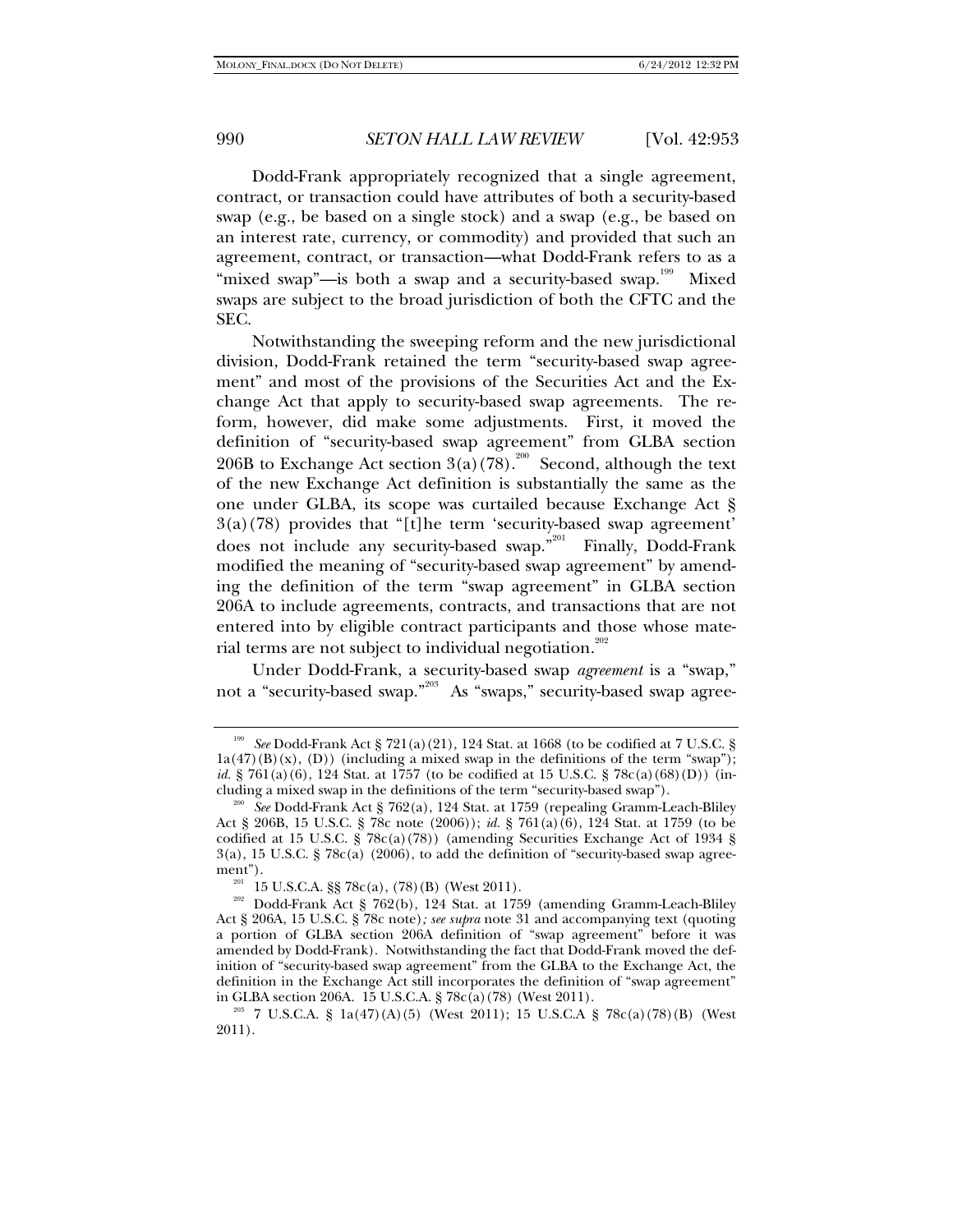. . . .

2012] *STILL FLOATING* 991

ments generally are subject to CFTC jurisdiction, but through the continuing effectiveness of CFMA amendments, the SEC shares antifraud jurisdiction over them with the CFTC. The nomenclature used by Congress is a recipe for confusion, and Dodd-Frank's legislative history is not very helpful in interpreting any of the three terms. The legislative history includes little more than conclusory statements about the jurisdictional division between the SEC and the CFTC with respect to over-the-counter derivatives.<sup>204</sup> Unfortunately, SEC Chairman Mary Schapiro's 2009 testimony before the Senate Subcommittee on Securities, Insurance, and Investment does little to help because it describes a jurisdictional scheme different from what Congress finally settled on in Dodd-Frank. In her testimony, Chairman Schapiro distinguished between "securities-related" derivatives and "non-securities-related derivatives":

An [over-the-counter] derivative is "securities-related" when the reference is to an entity that is an issuer of securities (such as a public company), to a security itself (or a related event such as a dividend payment), to a group or index of securities or issuers, or based on related aspects of a security or group or index of securities or issuers, such as price, yield, volatility, dividend payments, or value. . . .

. . . Securities-related [over-the-counter] derivatives would include equity derivatives and credit and other fixed income derivatives. Non-securities-related derivatives would include interest rate derivatives, foreign currency derivatives, and all non-financial derivatives.

Chairman Schapiro appears to have been recommending that the scope of the term "security-based swap agreement" be expanded and that the SEC's authority with respect to security-based swap agree-

<sup>&</sup>lt;sup>204</sup> Congressman Peterson described the jurisdictional landscape as follows:

Title VII [of the bill] allocates authority over swaps and security-based swaps as follows. First, the CFTC has exclusive jurisdiction over swaps, including swaps on broadbased security indexes. Within the swap definition is a category of swaps called security-based swap agreements. For this specific category of swaps, the CFTC will continue to exercise its full jurisdictional authority, while the SEC may exercise certain specific authorities over these products, as outlined in Title VII. Title VII also clarifies that the SEC has jurisdiction over security-based swaps, which are swaps on narrow-based security indexes and single securities, and that the two agencies share authority over mixed swaps.

*See* 156 CONG. REC. H5,256 (daily ed. June 30, 2010) (statement of Rep. Peterson). 205 *Schapiro Testimony*, *supra* note 14, at 45, 49.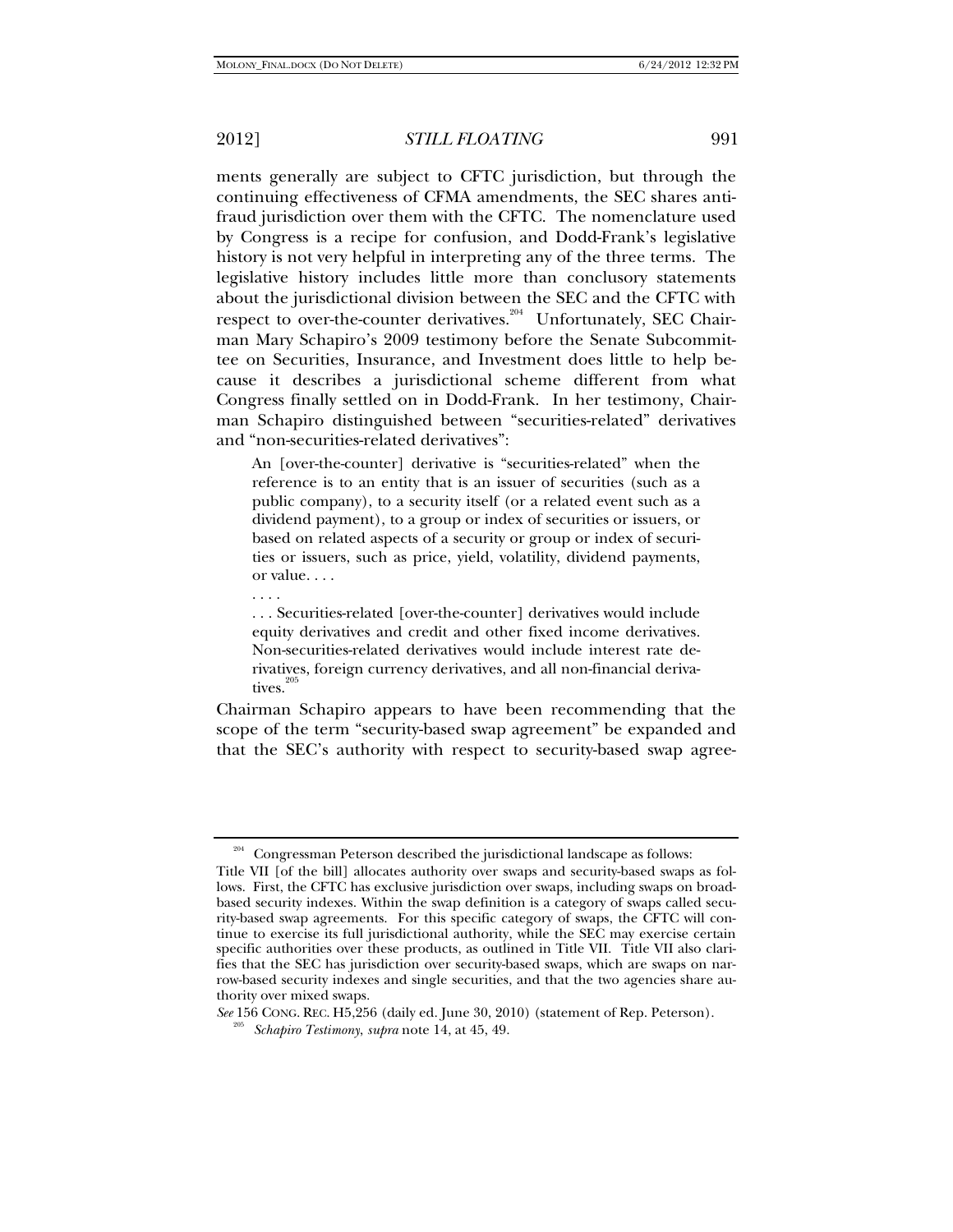ments be extended beyond antifraud.<sup>206</sup> Indeed, she suggested that "primary responsibility for 'securities-related' [over-the-counter] derivatives  $\ldots$  be *retained* by the SEC."<sup>207</sup> She did not describe a scheme such as the one in Dodd-Frank under which the SEC has comprehensive jurisdiction over derivatives very closely tied to securities and merely antifraud jurisdiction over derivatives more loosely related to securities.

Although Dodd-Frank's legislative history is not very helpful, the reform law provided an opportunity for clarity by directing the CFTC and the SEC jointly to further define the terms "swap," "securitybased swap," and "security-based swap agreement."<sup>208</sup> In May 2011, the CFTC and the SEC accordingly proposed interpretive guidance and, in limited cases, proposed rules with respect to the terms. The two commissions provided extensive guidance with respect to the terms "swap" and "security-based swap," but stated that they did not believe it "possible to provide a bright line test to define" a securitybased swap agreement and offered only three examples of types of swaps that "clearly fall within the definition."<sup>210</sup> One of the examples—"a swap on an index of securities that is not a narrow-based security index $\sum_{n=1}^{\infty}$  —is hardly an example at all; it merely states what is obvious from reading the statutory definitions of "security-based swap agreement" and "security-based swap" together. As to "security-based swap agreements," then, the likelihood of achieving clarity appears bleak.

<sup>&</sup>lt;sup>206</sup> See id. at 49 (urging Congress to include "securities-related [over-the-counter] derivatives" in the definition of security and thereby subject those derivatives to

broad regulation under the federal securities laws).<br><sup>207</sup> Id. at 104 (emphasis added).<br><sup>208</sup> Dodd-Frank Act, Pub. L. No. 111-203, § 712(d)(1), 124 Stat. 1376, 1644 (2010)<br>(to be codified at 15 U.S.C. § 8302).

<sup>&</sup>lt;sup>209</sup> See generally Further Definition of "Swap," "Security-Based Swap," and "Security-Based Swap Agreement"; Mixed Swaps; Security-Based Swap Agreement Recordkeeping, 76 Fed. Reg. 29818 (proposed May 23, 2011) (to be codified at 17 C.F.R. pts. 1, 240) (proposing interpretive guidance and rules regarding the terms "swap," "security-based swap," and "security-based swap agreement"). 210 *Id.* at 29863. 211 *Id.*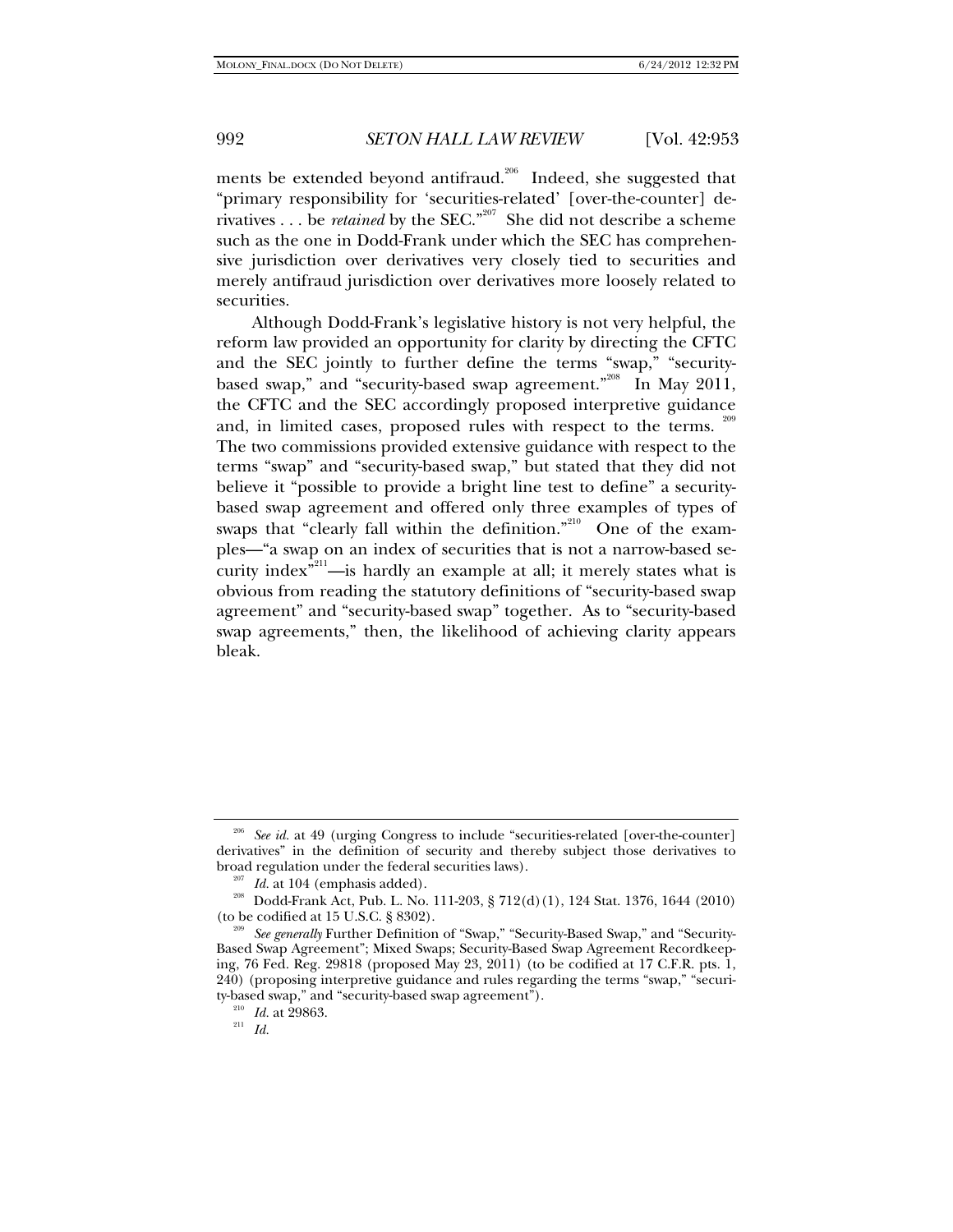# V. THE FUTURE OF THE SECURITY-BASED SWAP AGREEMENT: A CONCEPT WHOSE TIME HAS PASSED OR A BENEFICIAL REMNANT OF A BYGONE ERA?

### *A. A Concept Whose Time Has Passed*

The spotty—and sparse—history of the term "security-based swap agreement" raises the question of whether the concept is needed or beneficial in Dodd-Frank's new, comprehensive regulatory scheme for over-the-counter derivatives. The provisions in the Securities Act and the Exchange Act with respect to security-based swap agreements no doubt offer some benefits in SEC antifraud enforcement. In light of Dodd-Frank, however, the benefits are limited at best and are outweighed by the difficulties the concept presents. Therefore, for a number of reasons, Congress should eliminate the "security-based swap agreement" concept from the federal securities laws.

1. The Concept Was Used Sparingly Prior to Dodd-Frank and Dodd-Frank Makes the Concept More Inconsequential

Since Congress enacted the CFMA in 2000, cases involving alleged fraud related to security-based swap agreements have been few. The scope of the term was not considered by a court in a substantive way until 2005, when the United States District Court for the District of New Jersey decided *St. Matthew's*.<sup>212</sup> It was not until 2008—more than seven years after the CFMA was enacted—that the SEC brought its first enforcement action with respect to an alleged security-based swap agreement in *Langford*.<sup>213</sup> It was not until 2010, in *Rorech*, that a court issued a substantive opinion regarding an SEC enforcement action with respect to a security-based swap agreement.<sup>214</sup> During its over-ten-year history, therefore, the provisions employing the term have been relatively inconsequential. With the adoption of Dodd-Frank, they are even more so.

By excluding security-based swaps from the definition, Dodd-Frank curtailed the scope of the term "security-based swap agreement." As discussed above, other than the exclusion of security-based swaps, the definition is the same as it was prior to the reform act. Consequently, over-the-counter derivatives, such as the swap in *St.* 

<sup>212</sup> *See supra* notes 78–85 and accompanying text (discussing *St. Matthew's*). 213 *See supra* Part III (discussing *Langford*). 214 *See supra* Part II.B.1 (discussing *Rorech*).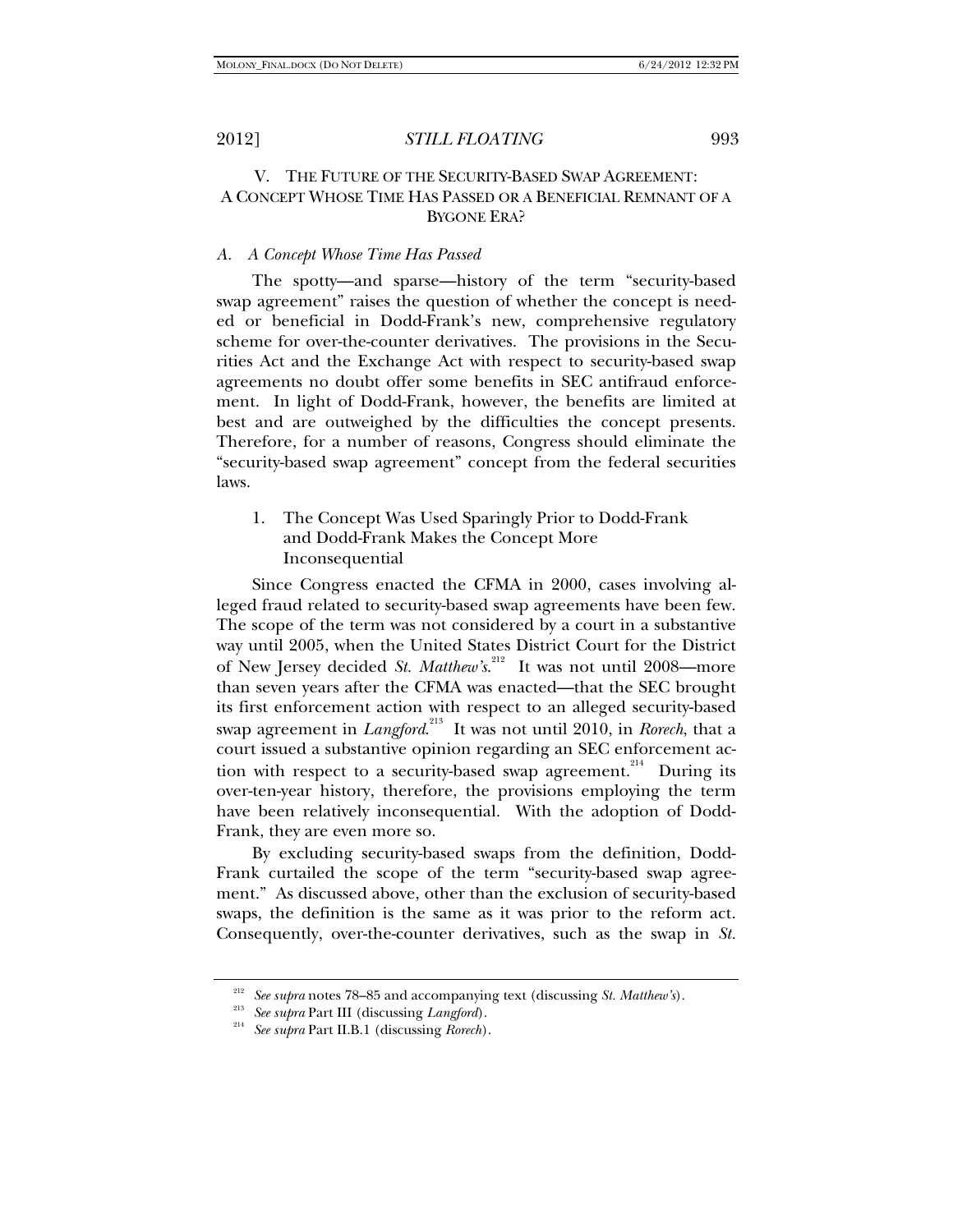*Matthew's*, which did not satisfy the pre-Dodd-Frank definition, also do not satisfy the post-Dodd-Frank definition.<sup>215</sup> Some over-thecounter derivatives that previously satisfied the definition of "securitybased swap agreement," however, no longer do so because they fit the definition of "security-based swap." For example, the swaps at issue in *Caiola* and *Rorech* satisfied the pre-Dodd-Frank definition, but those same swaps would not satisfy the post-Dodd-Frank definition because they would be considered security-based swaps.<sup>216</sup>

For an agreement, contract or transaction to be a security-based swap:

- the agreement, contract or transaction must be a *swap*  (without taking into account the exclusion of securitybased swaps from the definition of "swap" in CEA section  $1a(47)$ ; and
- the swap must be *based on* any one of the following:
	- o a *narrow-based security index* or an interest in or the value of a narrow-based security index;
	- o a *single security* or an interest in or the value of a single security;
	- o a *single loan* or an interest in or the value of a single loan; or
	- o a *financial event* directly affecting a *single issuer* of a security or the *issuers* of securities in a *narrowbased security index*. 217

<sup>215</sup> *See supra* notes 84–89 and accompanying text (discussing the swap at issue in *St. Matthew's*). <sup>216</sup> The interpretive guidance proposed by the CFTC and the SEC confirms that

the *Ciaola* and *Rorech* swaps would have been security-based swaps. The equity swaps in *Ciaola* were total return swaps. *See* Further Definition of "Swap," "Security-Based Swap," and "Security-Based Swap Agreement"; Mixed Swaps; Security-Based Swap Agreement Recordkeeping, 76 Fed. Reg. 29818, 29842 (proposed May 23, 2011) (to be codified at 17 C.F.R. pts. 1, 240) (defining a total return swap as one "in which one counterparty . . . makes a payment that is based on the price appreciation and income from an underlying security . . . [and t]he other counterparty . . . makes a financing payment . . ., as well as a payment based on the price depreciation of the [security]"); Alex Raskolnikov, *The Cost of Norms: Tax Effects of Tacit Understandings*, 74 U. CHI. L. REV. 601, 618 n.88 ("An equity swap is a total return swap referencing an equity security or a basket of securities."). According to the CFTC and the SEC, "where a [total return swap] is based on a single security  $\dots$ , the [total return swap] is a security-based swap." Further Definition of "Swap," "Security-Based Swap," and "Security-Based Swap Agreement"; Mixed Swaps; Security-Based Swap Agreement Recordkeeping, 76 Fed. Reg. at 29842. The guidance similarly provides that a credit default swap, like the one in *Rorech*, that is "triggered by a [financial] event relating to the issuer . . . [is] a security-based swap." *Id.* at 29843.

<sup>&</sup>lt;sup>217</sup> See 15 U.S.C.A. § 78c(a)(68) (West 2011).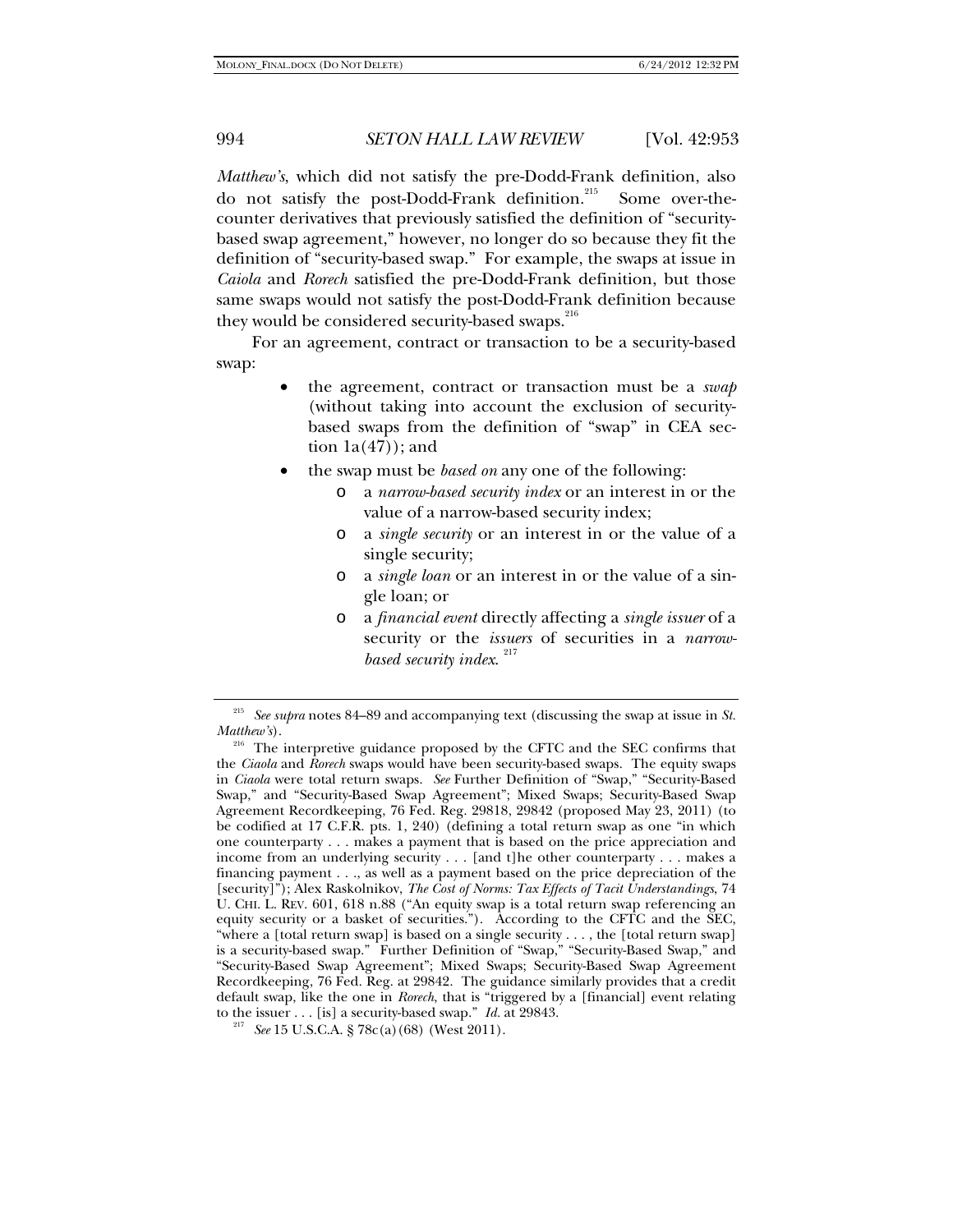The meaning of "based on" is an open question under Dodd-Frank, but the reform Act's amendments to CEA section 4a(a) under section 737, its treatment of so-called "mixed swaps,"<sup>218</sup> and the interpretive guidance proposed by the CFTC and the SEC provide some insight as to the term. The use of the phrase "*directly* based on"<sup>219</sup> in amended CEA section  $4a(a)(4)(B)$  and the absence of the word "directly" from the definition of "security-based swap" suggest a somewhat flexible interpretation of the term "based on" in the definition of "security-based swap." Moreover, the inclusion of mixed swaps in the definition indicates that "based on" does not require an exclusive relationship. On the other hand, the proposed interpretative guidance indicates that not just any relationship will suffice. The mere fact that a term of an instrument is "informed by [a] value or level of a security, rate, or other commodity at the time of the execution" does not mean that the instrument is a security-based swap.<sup> $220$ </sup> Considering these points, perhaps *Rorech*'s interpretation of "based on" as requiring a relationship between two items in which one is a "fundamental part or ingredient of, or principal component of" the other—may apply equally to the definition of "security-based swap."<sup>221</sup>

The equity swaps in *Caiola* easily satisfy the definition of securitybased swap. They related to a single security—Philip Morris stock and were the functional equivalent of trading in the security. With equity swaps specifically listed in the definition of "swap" under CEA section 1a(47), the *Caiola* equity swaps would have been *swaps*. In addition, because the *Caiola* equity swaps were related exclusively to Philip Morris stock, they would be considered "*based on*" a *single security* under any interpretation of the phrase.

The CDSs at issue in *Rorech* also satisfy the definition of securitybased swap. Like equity swaps, CDSs specifically are listed in the CEA "swap" definition. Therefore, the *Rorech* CDSs would have been *swaps*. Moreover, payments under the *Rorech* swaps were triggered on the occurrence of a credit event (which certainly would have been a *financial event* under the definition of "security-based swap") relating to VNU, a *single issuer* of bonds, which are securities.

<sup>&</sup>lt;sup>218</sup> See supra note 199 and accompanying text (indicating that instruments that have attributes of both a swap and a security-based swap are treated as both).<br><sup>219</sup> Dodd-Frank Act, Pub. L. No. 111-203, § 737(a)(4), 124 Stat. at 1724 (to be cod-

ified at 7 U.S.C. § 6a(a)(4)(B)) (emphasis added).<br><sup>220</sup> Further Definition of "Swap," "Security-Based Swap," and "Security-Based Swap

Agreement"; Mixed Swaps; Security-Based Swap Agreement Recordkeeping, 76 Fed.

 $\overline{\text{SEC}}$  v. Rorech, 720 F. Supp. 2d 367, 405 (S.D.N.Y. 2010).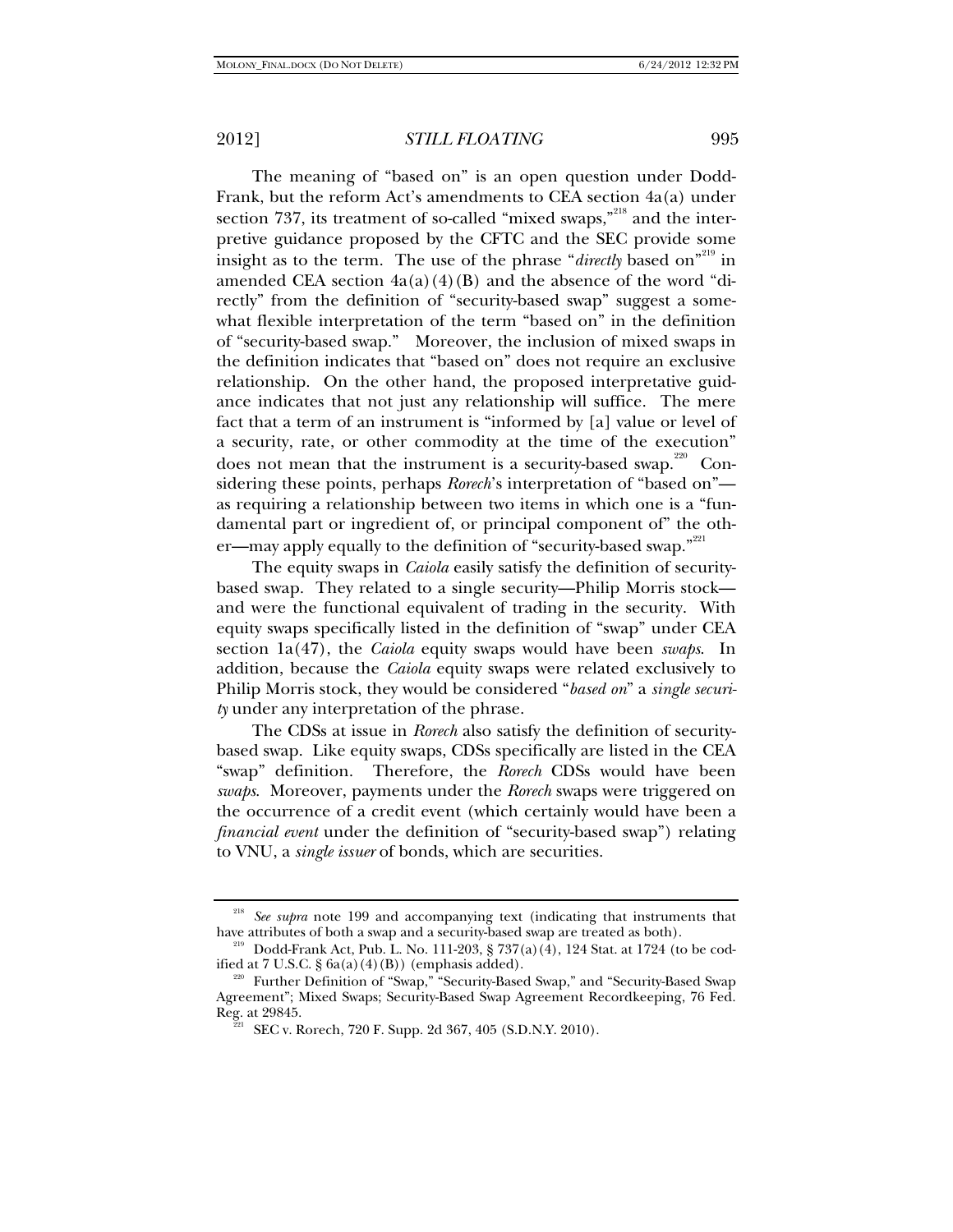As discussed in Part II.B.3, the swaps at issue in *Elliott*, *Wyly*, and *Goldman Sachs* likely satisfied the pre-Dodd-Frank definition of "security-based swap agreement" for the same reasons that the swaps in *Caiola* and *Rorech* did*.* 222 Because those cases are short on details regarding the mechanics of the swaps at issue, it is difficult to analyze with specificity whether those swaps would meet the definition of "security-based swap" and therefore be excluded from the definition of "security-based swap agreement" post-Dodd-Frank. Nevertheless, given the apparent similarity of the swaps in *Elliott* and *Wyly* to those in *Caiola* and the apparent similarity of the CDSs in *Goldman Sachs* to the CDSs in *Rorech*, it seems likely that the swaps in *Elliott*, *Wyly*, and *Goldman Sachs* similarly would be security-based swaps and thus not security-based swap agreements post-Dodd-Frank.

The only other cases dealing with over-the-counter derivatives that met or were alleged to have met the pre-Dodd-Frank definition of "security-based swap agreement" were those in *School District of Erie*, *Langford*, and *LeCroy*, and it is uncertain whether the swaps at issue in those cases would meet the post-Dodd-Frank definition. What is certain is that the *School District of Erie* swaption would not be a securitybased swap; therefore, it would not be excluded from the post-Dodd-Frank definition of "security-based swap agreement" for that reason. Although the *School District of Erie* swaption is not clearly outside the statutory definition of "security-based swap," the interpretive guidance proposed by the CFTC and the SEC confirms that it is in fact excluded. The guidance states that interest rate swaps based solely on LIBOR are not security-based swaps.<sup>223</sup> Moreover, the guidance makes clear that the mere fact that the fixed rate in the *School District of Erie* swaption was determined in reference to the related bonds would not be sufficient to make the swaption a security-based swap. $2^{24}$ 

Whether the SIFMA Index swaps in *Langford* and *LeCroy* would be security-based swaps, and therefore excluded from the post-Dodd-Frank definition of "security-based swap agreement," is less clear. The definition of "security-based swap" in Exchange Act section 3(a)(68) provides that the term "index" means "an index or *group* of

<sup>&</sup>lt;sup>222</sup> See supra Part II.B.3 (discussing *Elliott*, *Wyly*, and *Goldman Sachs*).<br><sup>223</sup> Further Definition of "Swap," "Security-Based Swap," and "Security-Based Swap Agreement"; Mixed Swaps; Security-Based Swap Agreement Recordkeeping, 76 Fed.

Reg. at 29840. 224 *See id.* at 29845 (stating that the fact that a term of a swap is "informed by the value or level of a security, rate, or other commodity at the time of execution" does not itself determine whether the instrument is a swap or security-based swap, "provided that the . . . term . . . is set at the time of execution . . . and the value or level of that fixed term or condition may not vary over the life of the [instrument.]").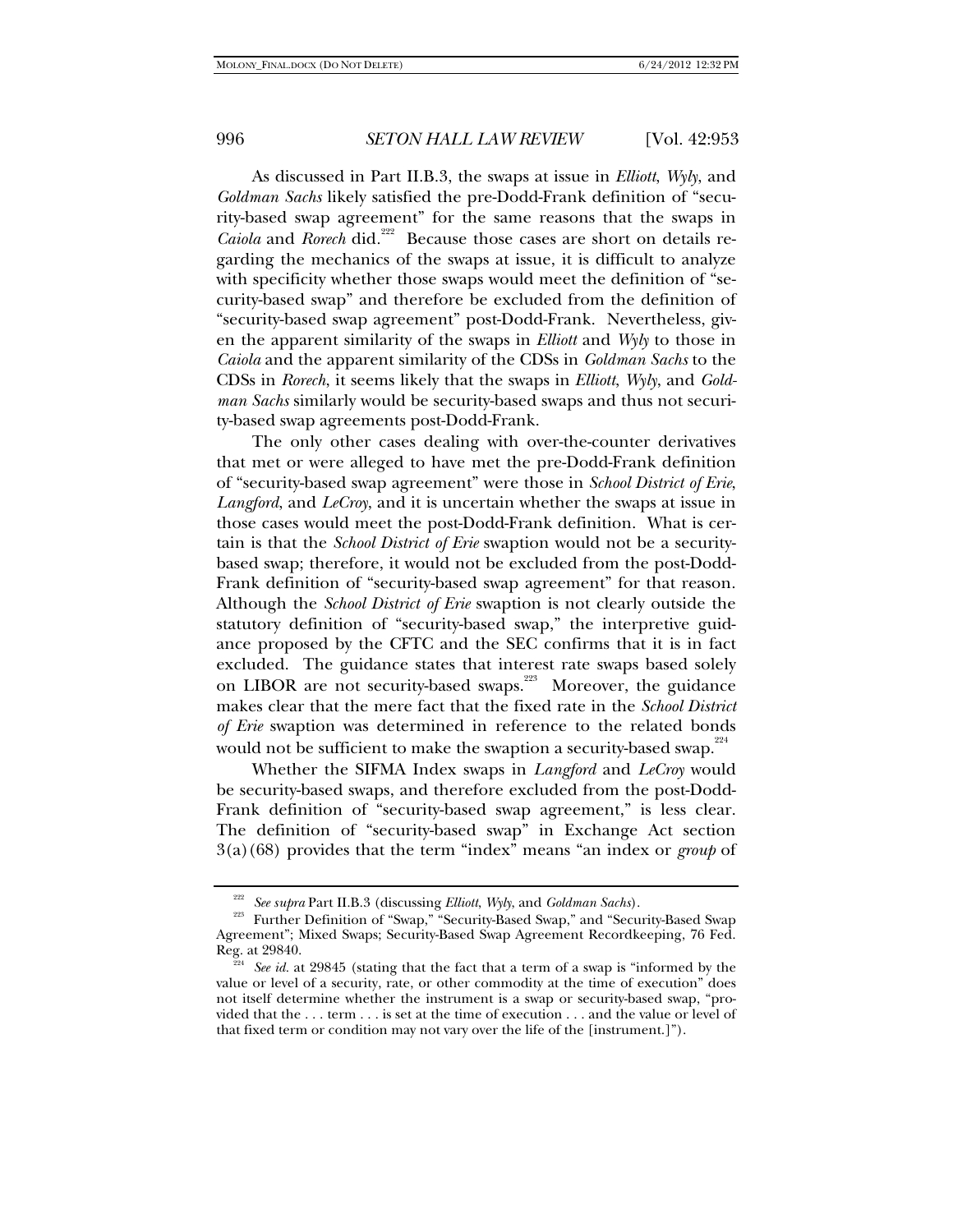securities." $225$  Thus, if the group of VRDOs used to calculate the SIFMA Index is a *narrow-based security index* and if the SIFMA Index represents an *interest* in that group or the *value* of that group for purposes of the definition of "security-based swap," a SIFMA Index swap might be included. $^{226}$ 

The term "narrow-based security index" was defined by the CFMA in connection with permitting the trading of securities futures in the United States.<sup>227</sup> Several years after the CFMA was enacted, the SEC and the CFTC noted that "most indexes composed of debt securities  $\dots$  would fall within the statutory definition."<sup>228</sup> Considering this generally inappropriate, the SEC and CFTC adopted Rule 3a55-2 under the Exchange Act to exclude certain debt indexes from the definition.<sup>229</sup> Under the proposed rules issued by the SEC and the CFTC pursuant to Dodd-Frank, Rule 3a55-2 would apply to the definition of "security-based swap" to the same extent as it applies to the definition of "security future."<sup>230</sup> Without knowing the make-up of the group of over 600 securities used to calculate the SIFMA Index and because the group changes from week to week, it is hard even to speculate whether a particular group would fit within the statutory definition of "narrow-based security index" or qualify for the exclusion under Rule 3a55-2.

 $225$  15 U.S.C.A. § 78c(a)(68)(E) (West 2011) (emphasis added). The term generally excludes a swap that would be a security-based swap by virtue of being based on an exempted security, but it includes one that is based on a municipal security. *Id.* §  $78c(a)(68)(C)$ . The exclusion uses the definitions of "exempted security" and "municipal security" that were in effect when the Futures Trading Act of 1982 was enacted. *Id.*

<sup>&</sup>lt;sup>226</sup> In light of the fact that the SIFMA Index is calculated based on a single attribute of the underlying group of securities, an argument that a SIFMA Index swap is based on the underlying group of securities (rather than an interest in or the value

of the group) is not viable. 227 *See* Edward J. Rosen & Geoffrey B. Goldman, *The Commodity Futures Modernization Act of 2000, in* SWAPS & OTHER DERIVATIVES IN 2001, at 573, 579 (PLI Corp. & Practice Course, Handbook Series No. B-1280 2001) (noting that the CFMA permitted trading in futures on narrow-based securities indexes).

<sup>&</sup>lt;sup>228</sup> Joint Final Rules: Application of Narrow-Based Security Index to Debt Security Indexes and Security Futures on Debt Securities, 71 Fed. Reg. 39534, 39534 (July 13,

<sup>2006) (</sup>codified at 17 C.F.R. pt. 240). 229 17 C.F.R. 240.3a55-2 (2011). 230 *See* Further Definition of "Swap," "Security-Based Swap," and "Security-Based Swap Agreement"; Mixed Swaps; Security-Based Swap Agreement Recordkeeping, 76 Fed. Reg. 29818, 29896 (proposed May 23, 2011) (to be codified at 17 CFR pts. 1, 240) (providing that, under Proposed Rule 240.3a68-3(a), the rules and regulations interpreting the term "narrow-based security index" generally apply to the definition of "security-based swap" to the same extent as they apply to the definition of "security future").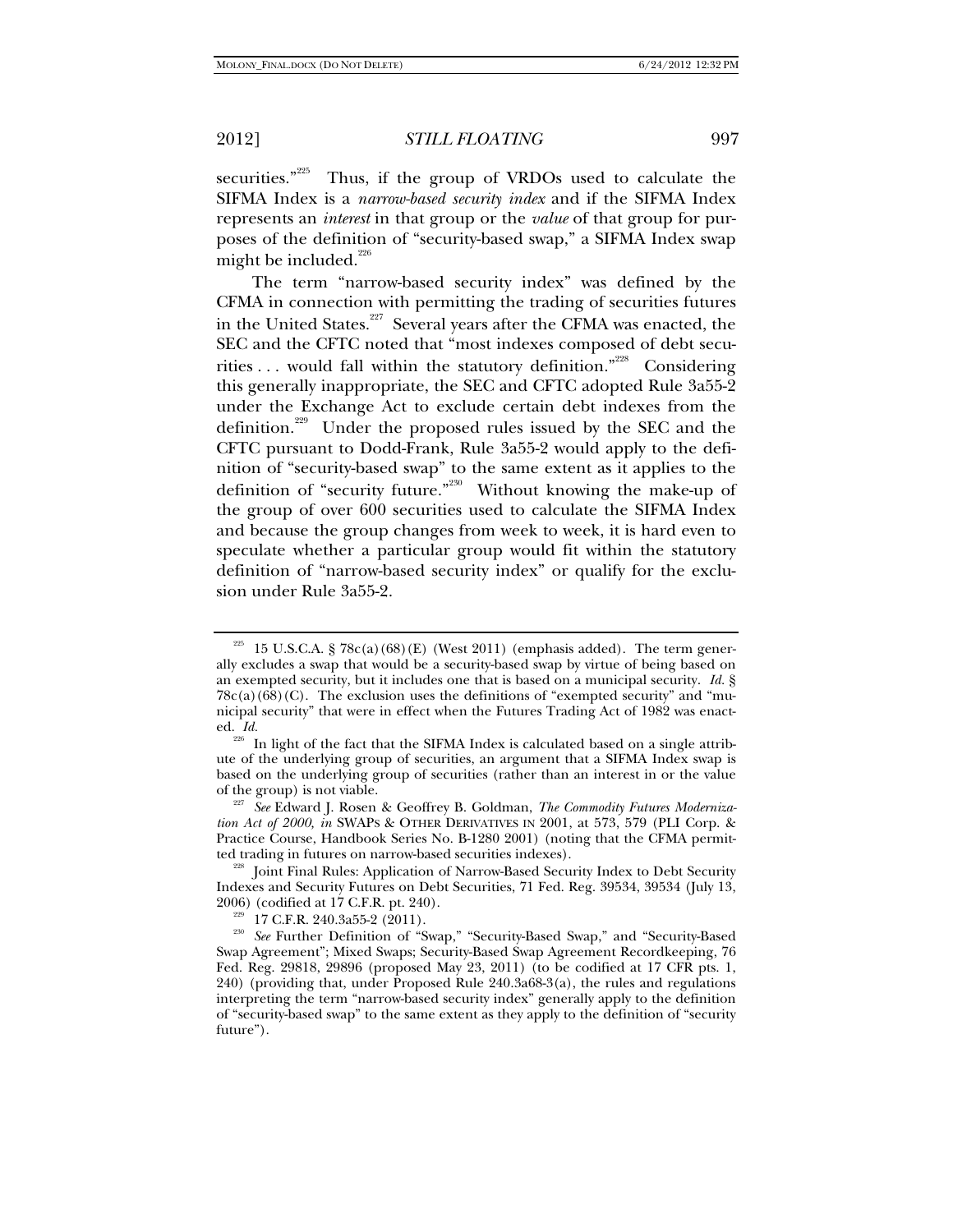Whether a SIFMA Index swap would be considered *based on* an interest in the underlying group or the value of the underlying group is a difficult question. Unlike the definition of "security-based swap agreement," the term "value" in the definition of "security-based swap" refers only to a security or group of securities as a whole, rather than to an *interest* in a security or group of securities. An interest rate clearly does not represent the value of all of the interests in a security or group of securities, so a SIFMA Index swap should not be a security-based swap for that reason. Whether a SIFMA Index swap might be considered based on an interest in the underlying group of securities is anyone's guess.

Mention of the SIFMA Index is notably absent from the interpretive guidance and rules proposed by the CFTC and the SEC. The guidance states that when an instrument is "based solely on levels of interest rates or other monetary rates that are not themselves based on one or more securities, the instrument would be a swap and not a security-based swap."<sup>231</sup> It states elsewhere that "if  $\lceil$ an $\rceil$  interest rate swap contain[s] additional terms that [are] in fact contingent on a characteristic of [a] debt security, such as an adjustment to future interest rate swap payments based on the future price or yield of the debt security, [the instrument] would be a security-based swap."<sup>232</sup> Unfortunately, the "guidance" leaves open questions as to whether the group of securities used to calculate the SIFMA Index constitutes a narrow-based security index and, if it does, whether a SIFMA Index swap is *based on* that group or an interest in that group.

2. The Security-Based Swap Definition Allows Appropriate Allocation of Jurisdiction

The cases involving alleged security-based swap agreements have been at two extremes—those in which SEC jurisdiction is clearly appropriate and those in which SEC jurisdiction is clearly unnecessary. The definition of "security-based swap agreement" at worst results in, and at best leaves uncertain the question of, SEC jurisdiction in cases where such jurisdiction is clearly unnecessary. The definition of "security-based swap," when coupled with the interpretive guidance proposed by the CFTC and the SEC, appears to strike a better balance.

As discussed above, if Dodd-Frank had been in effect when the swaps at issue in *Caiola*, *Rorech*, *Elliott*, *Wyly*, and *Goldman Sachs* were entered into, the swaps in *Caiola* and *Rorech* would have been, and the

<sup>&</sup>lt;sup>231</sup> *Id.* at 29840.<br><sup>232</sup> *Id.* at 29845.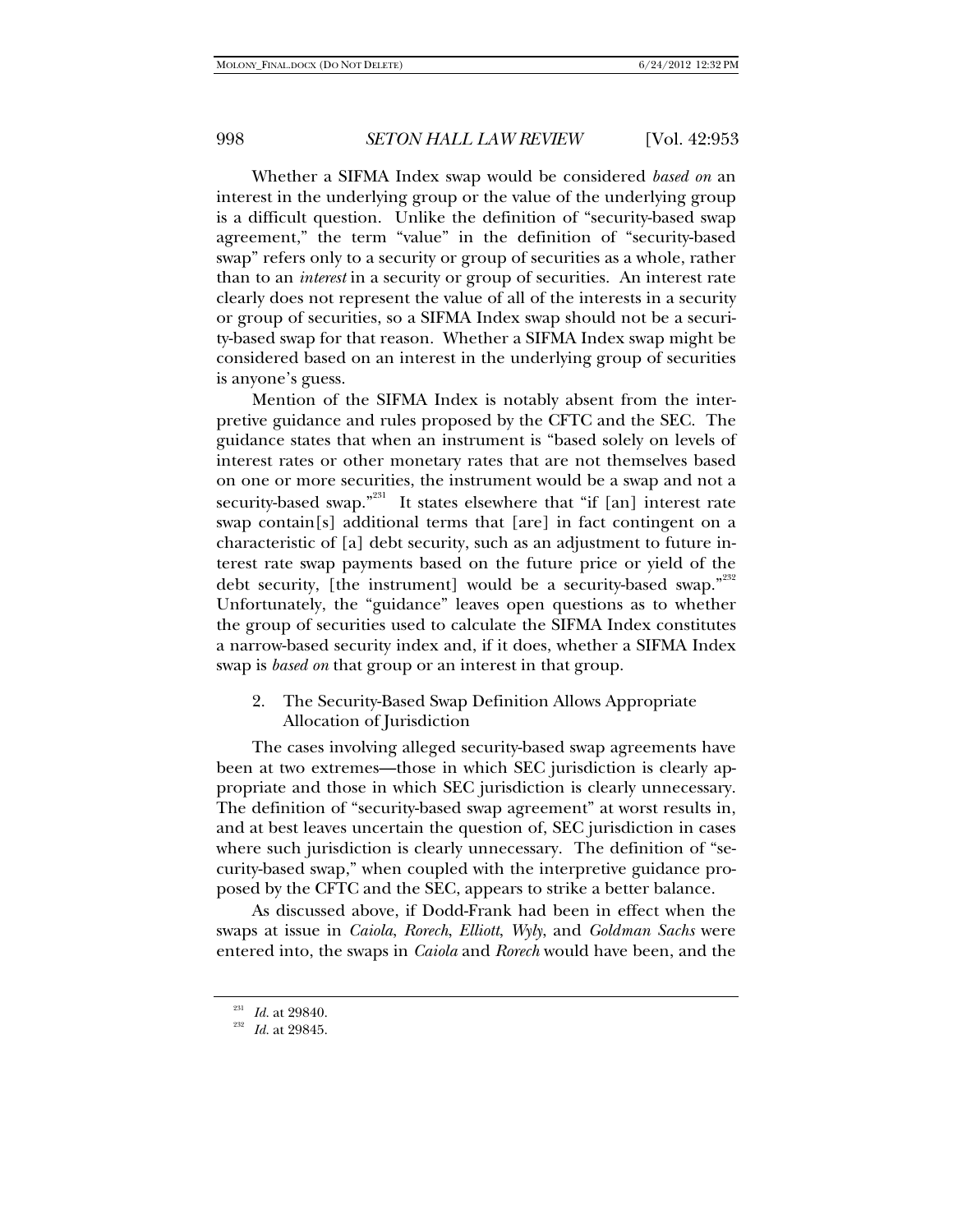ones in *Elliott*, *Wyly*, and *Goldman Sachs* likely would have been, security-based swaps and therefore subject to SEC jurisdiction. Such a result is appropriate because the types of swaps at issue in those cases present securities-like fraud risks. This is particularly true as to the type of swaps at issue in *Caiola*, *Elliott*, and *Wyly*, which can serve as substitutes for trading in securities.<sup>233</sup>

Similarly, the cost-of-funds swap described in Part III.C, $^{234}$  which also presents securities-like fraud risks, would be a security-based swap and subject to SEC antifraud jurisdiction. Interest rate swaps are specifically listed in the definition of "*swap*" under CEA section 1a(47), the swap clearly is connected to a *single security*—the related bonds and although the meaning of "*based on*" is not entirely clear, the interpretive guidance specifically states that "if [an] interest rate swap contain[s] . . . terms that are . . . contingent on a characteristic of debt security that may change in the future, . . . then [the instrument] would be a security-based swap."235

Unlike the swaps at issue in *Caiola*, *Rorech*, *Elliott*, *Wyly*, and *Goldman Sachs* and the cost-of-funds swap described in Part III.C, the swaps at issue in *St. Matthew's*, *School District of Erie*, *Langford*, and *LeCroy* should not be subject to SEC antifraud jurisdiction because they do not represent securities-like fraud risks. As discussed earlier, it is clear that the *School District of Erie* swaption would escape the definition of "security-based swap." For the same reasons, the *St. Matthew's* swap would as well. Unfortunately, that result is not certain with respect to the SIFMA Index swaps at issue in *Langford* and *LeCroy*. Nevertheless, it seems more difficult to argue that those swaps satisfy the definition of security-based swap than it is to argue that they are security-based swap agreements. As discussed in Part III.C, one can make a reasonable argument that the SIFMA Index swaps were security-based swap agreements because the SIFMA Index is determined from interest rates that are set based on the *prices* of the underlying securities (i.e., the VRDOs). In contrast, even assuming that the

<sup>233</sup> *See* SEC v. Rorech, 720 F. Supp. 2d 367, 400 (S.D.N.Y. 2010) ("CDSs that reference single corporate entities are viewed by market participants as synthetic bond positions in those entities, with the purchase of CDS protection being the equivalent of shorting a corporate bond, and the selling of protection being the equivalent of buying a bond."); Caiola v. Citibank, N.A., 137 F. Supp. 2d 362, 365 n.1 (S.D.N.Y. 2001) (describing how an equity swap replicates the economics of purchasing a security).

<sup>&</sup>lt;sup>234</sup> See supra Part III.C (describing an example of a "cost-of-funds" swap).<br><sup>235</sup> Further Definition of "Swap," "Security-Based Swap," and "Security-Based Swap Agreement"; Mixed Swaps; Security-Based Swap Agreement Recordkeeping, 76 Fed. Reg. at 29840.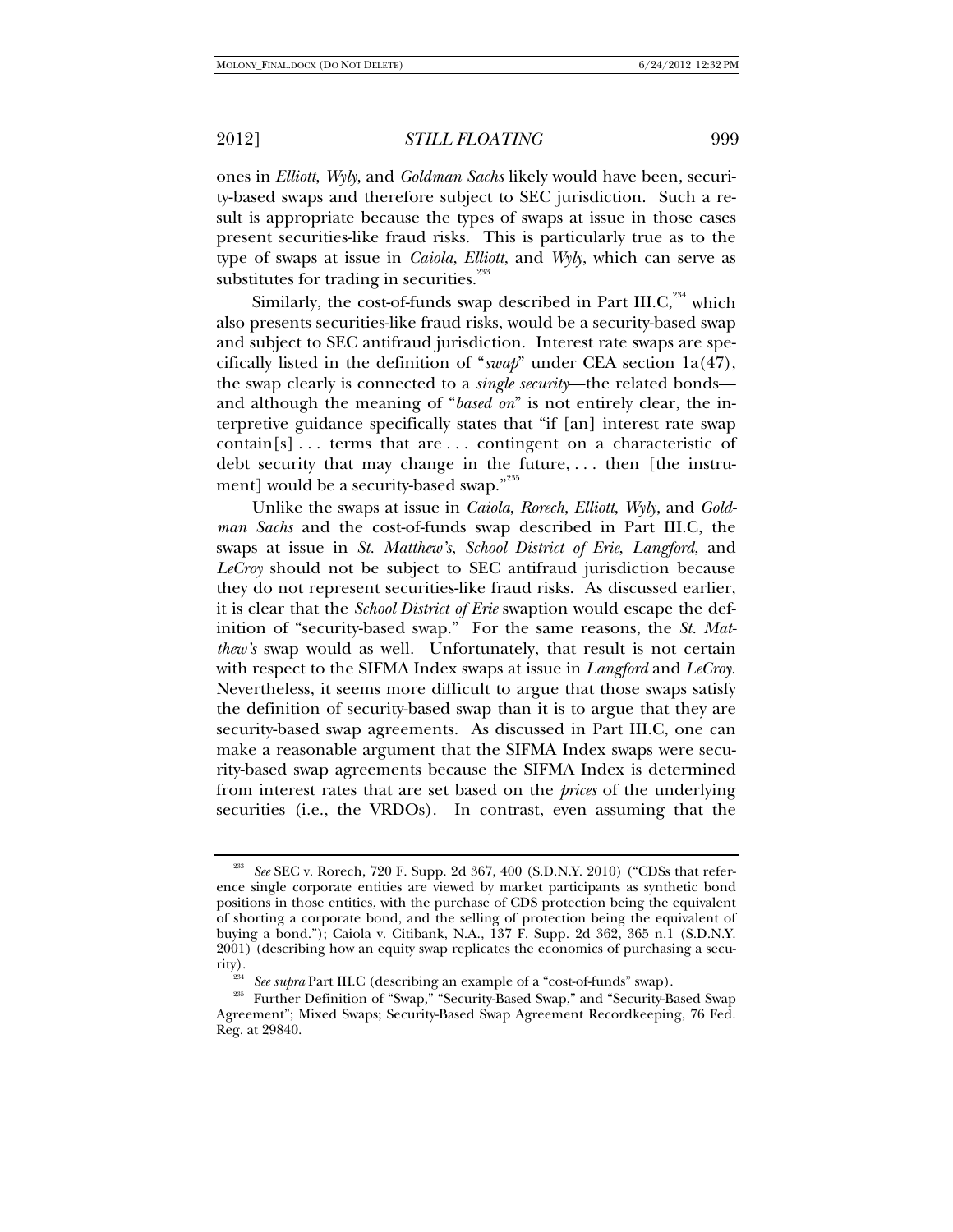group of securities used to calculate the SIFMA Index constitutes a narrow-based security index, it would take some mental gymnastics to conclude that the SIFMA Index's composite interest rate represents an *interest* in that group of underlying securities.

Based on the pre-Dodd-Frank cases that involved alleged security-based swap agreements, allocating antifraud jurisdiction to the SEC using the term "security-based swap" appears to strike a better (or at least a marginally clearer) balance than the term "security-based swap agreement" achieved before the reform act. The swaps at issue in those pre-Dodd-Frank cases that raised securities-like fraud concerns would be security-based swaps subject to broad SEC jurisdiction post-Dodd-Frank, and the swaps that did not raise those concerns likely would be swaps subject to broad CFTC jurisdiction.

#### 3. The Term Has Been Poorly Interpreted

As discussed in Part II.C of this Article, the term "security-based swap agreement" has been poorly interpreted. The *St. Matthew's* court reached a sweeping conclusion that LIBOR swaps cannot be "security-based swap agreements" and failed to give appropriate attention to the connection between the swap at issue in the case and the related loan agreement. *School District of Erie* followed suit and virtually ignored the fact that the LIBOR-based swaption at issue in that case had a fixed rate that very likely was determined using the interest rates for related bonds. As a result, *School District of Erie* never addressed the consequence of having a swap rate equal to an interest rate of a debt security. Because the connection between the swaps and the related loan and bonds in *St. Matthew's* and *School District of Erie* did not present securities-type fraud risks with respect to the swaps, the courts in those cases reached appropriate conclusions from a policy perspective. Their cursory analyses, however, bode ill for the future. After *St. Matthew's* was decided, the courts in *School District of Erie* and *Rorech* mindlessly repeated the conclusion that LIBOR-based swaps cannot be security-based swap agreements. If the court in *St. Matthew's* appropriately had based its holding on the fact that the loan agreement related to the swap was not a security, the court in *School District of Erie* might have given more studied attention to the fact that the *School District of Erie* swaption indeed had a connection to a security.

In their recent proposed interpretive guidance, the CFTC and the SEC made clear that the fact that a "fixed term[] or condition[] of [an instrument has been] informed by the value or level of a security, rate, or other commodity at the time of execution of the instru-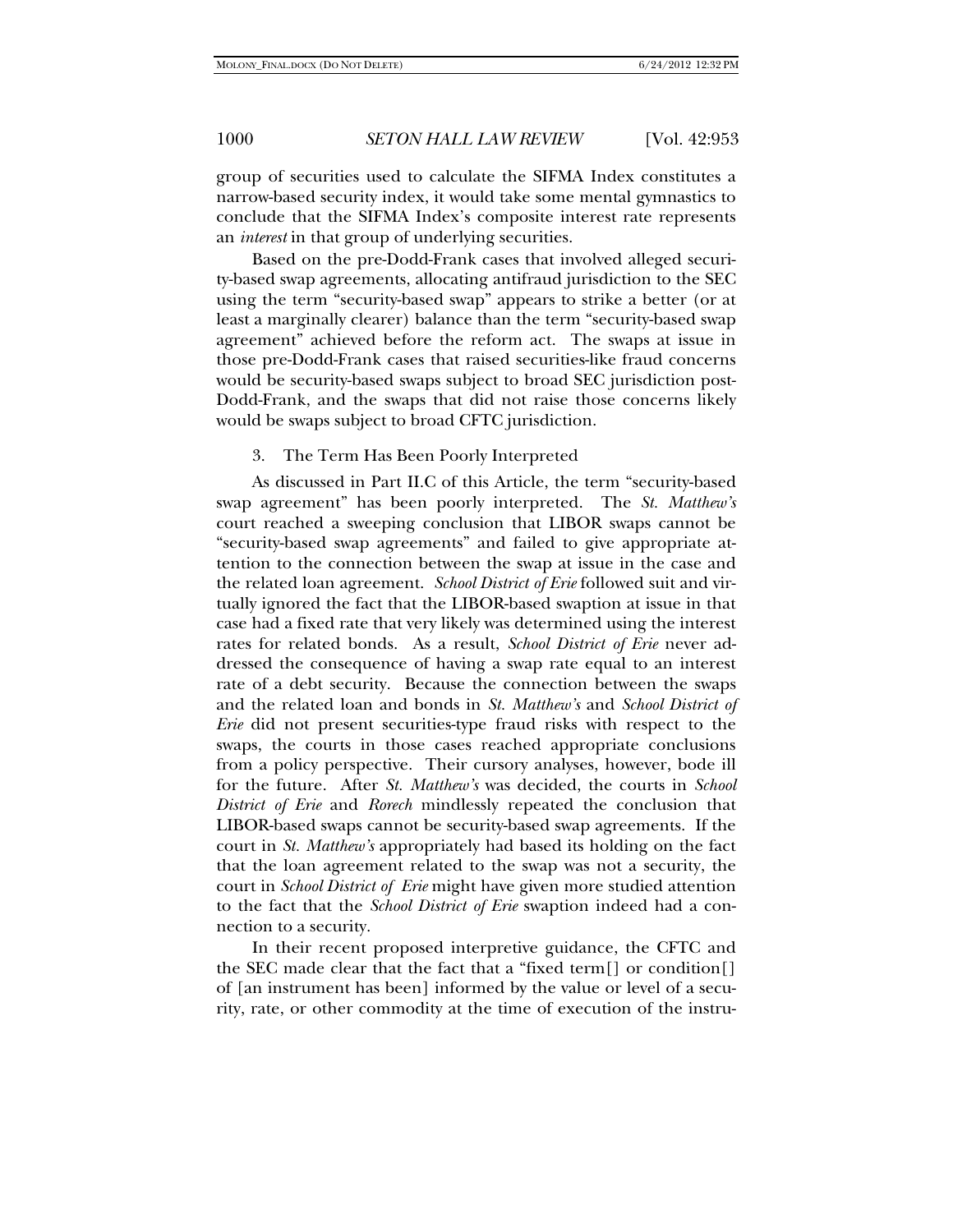ment" should not have an impact on whether an instrument is a *swap* or a *security-based swap* as long as "the fixed term or condition is set at the time of execution . . . and the value or level of that fixed term may not vary over the life of the [instrument].<sup> $^{236}$ </sup> Consequently, as indicated above, the swaption in *School District of Erie* would not be a *security-based swap* even though the fixed rate in the swaption likely was determined by reference to interest rates for the related bonds.<sup>237</sup> Unfortunately, the commissions provided no similar guidance with respect to *security-based swap agreements*, leaving the *School District of Erie*  conclusion that the swaption was not a security-based swap agreement open to dispute.

4. The Term Is Overly Broad

The fact that one reasonably could conclude that the plain meaning of the term "security-based swap agreement" includes a SIFMA Index swap suggests that the term is overly broad.<sup>238</sup> As discussed earlier, a SIFMA Index swap does not pose the risks normally associated with securities and therefore does not warrant coverage under the antifraud provisions of the federal securities laws.<sup>239</sup>

Sadly, it appears that the SEC and the CFTC have not corrected the overreaching application of the term "security-based swap agreement" to SIFMA Index swaps in their proposed rulemaking. In their proposed interpretative guidance, the commissions stated that "a swap based on certain . . . exempted securities other than municipal securities" clearly is a security-based swap agreement.<sup>240</sup> Although this might be read to imply that a swap based on a municipal security (which would include the VRDOs used for the SIFMA Index) $^{241}$  is not a security-based swap agreement, the fact that a swap based on ex-

<sup>&</sup>lt;sup>236</sup> See id. at 29818 (proposing interpretive guidance and rules regarding the terms "swap," "security-based swap," and "security-based swap agreement").

See id. at 29840 (providing that swaps based solely on LIBOR are not securitybased swaps). 238 *See supra* Part III.C (discussing arguments that a SIFMA Index swap is a securi-

ty-based swap agreement). 239 *See supra* Part III.C (indicating that SIFMA Index swaps ought not be subject to

the provisions of the Securities Act and the Exchange Act with respect to securitybased swap agreements).<br><sup>240</sup> Further Definition of "Swap," "Security-Based Swap," and "Security-Based Swap

Agreement"; Mixed Swaps; Security-Based Swap Agreement Recordkeeping, 76 Fed.

See 15 U.S.C. § 78c(a)(29) (2006) (defining the term "municipal securities"); *supra* note 158 and accompanying text (noting SIFMA's assertion that municipal bonds are used for the SIFMA Index because they are the only instruments with taxexempt rates).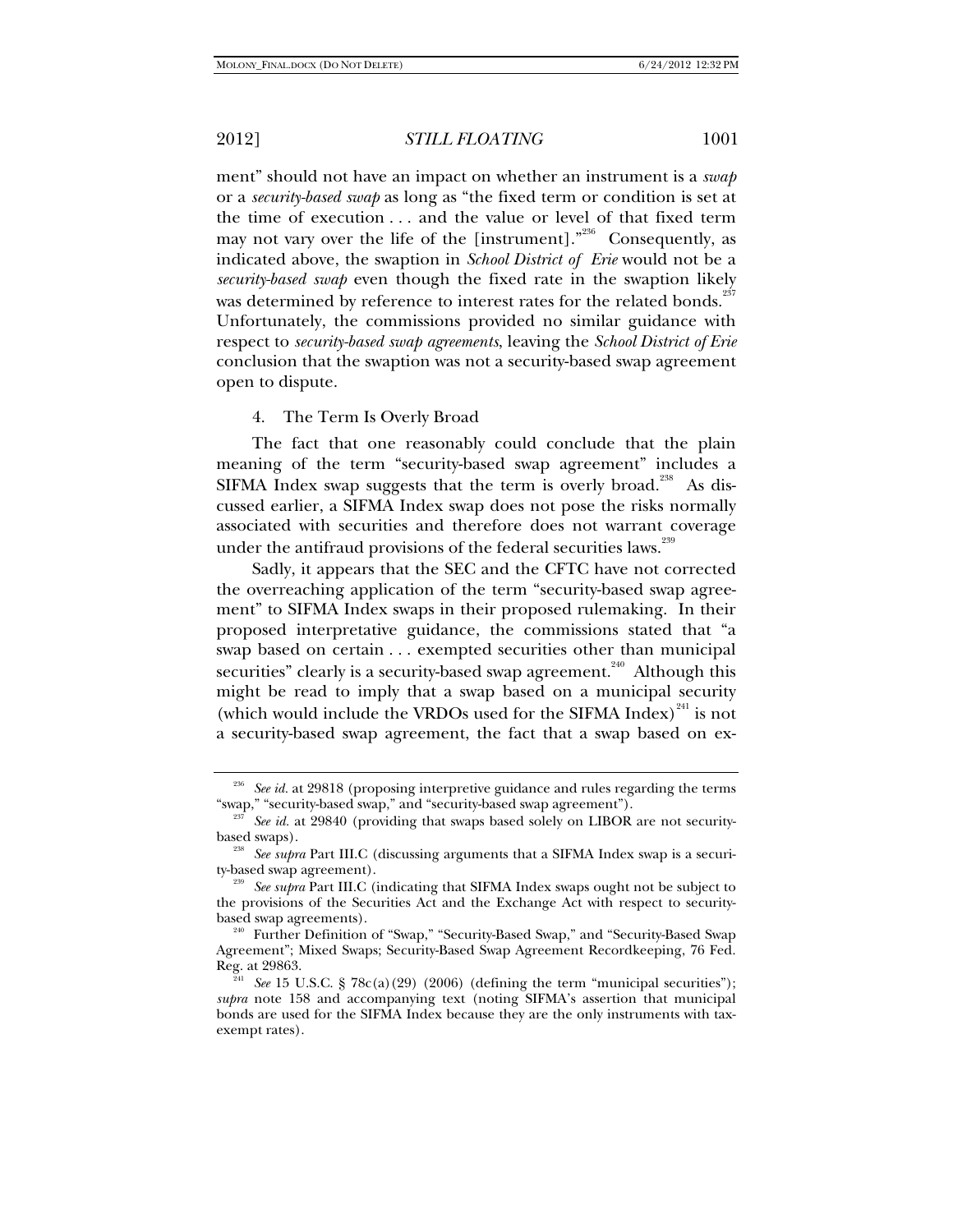empted securities other than municipal securities *definitively is* a security-based swap agreement does not necessarily mean that one based on municipal securities is not. The fact that the commissions left this question open is not surprising. Both *Langford* and *LeCroy* were still pending when the proposed guidance and rules were published, and it is extremely unlikely that the SEC would propose or adopt a rule that might compromise its litigation position. *Langford* has already been decided, but even if the litigation in *LeCroy* concludes by the time the final rules are adopted, it seems doubtful that the SEC will adopt a rule contrary to its position in those cases.

Fortunately, Dodd-Frank may have given a measure of relief from rigid interpretations of the term "security-based swap agreement." Although seemingly insignificant, Dodd-Frank's movement of the definition from GLBA section 206B to Exchange Act section 3(a) may allow for a more flexible interpretation of the term. The introductory language preceding all of the definitions under Exchange Act section 3(a) states "unless the context otherwise requires." No similar language applies to GLBA section 206B. Arguably, Exchange Act section 3(a)'s introductory language gives courts room to apply policy-based reasoning in interpreting Exchange Act definitions. Unlike the court in *LeCroy*, then, a court considering a SIFMA Index swap under the post-Dodd Frank definition of "security-based swap agreement" seems to have the flexibility to determine that, notwithstanding the fact that the swap satisfies a strict interpretation of the definitional text, the swap in fact does not satisfy the definition because its connection to a security is inconsequential for antifraud purposes.

### 5. The Concept Is Redundant

The CFMA created a federal regulatory void, one in which most over-the-counter derivatives were not subject to the provisions of either the federal securities laws or commodities laws.<sup>243</sup> In order to

<sup>&</sup>lt;sup>242</sup> § 78c(a).<br><sup>243</sup> See id. § 77b-1(a) (providing that non-security-based swap agreements were not securities); *id.* 78c-1(a) (same). The CFMA added two provisions to the CEA that were intended to—and clearly did—exclude most swaps from the CEA. Section  $2(d)(1)$  of the CEA excluded from most provisions of the Act, any agreement, contract, or transaction in an excluded commodity if the agreement, contract, or transaction is entered into only between persons that are eligible contract participants and is not executed or traded on a trading facility. 7 U.S.C. § 2(d)(1) (2006). Section 2(g) similarly excluded from most provisions of the CEA any agreement, contract, or transaction in a commodity other than an agricultural commodity if the agreement is entered into only between persons that are eligible contract partici-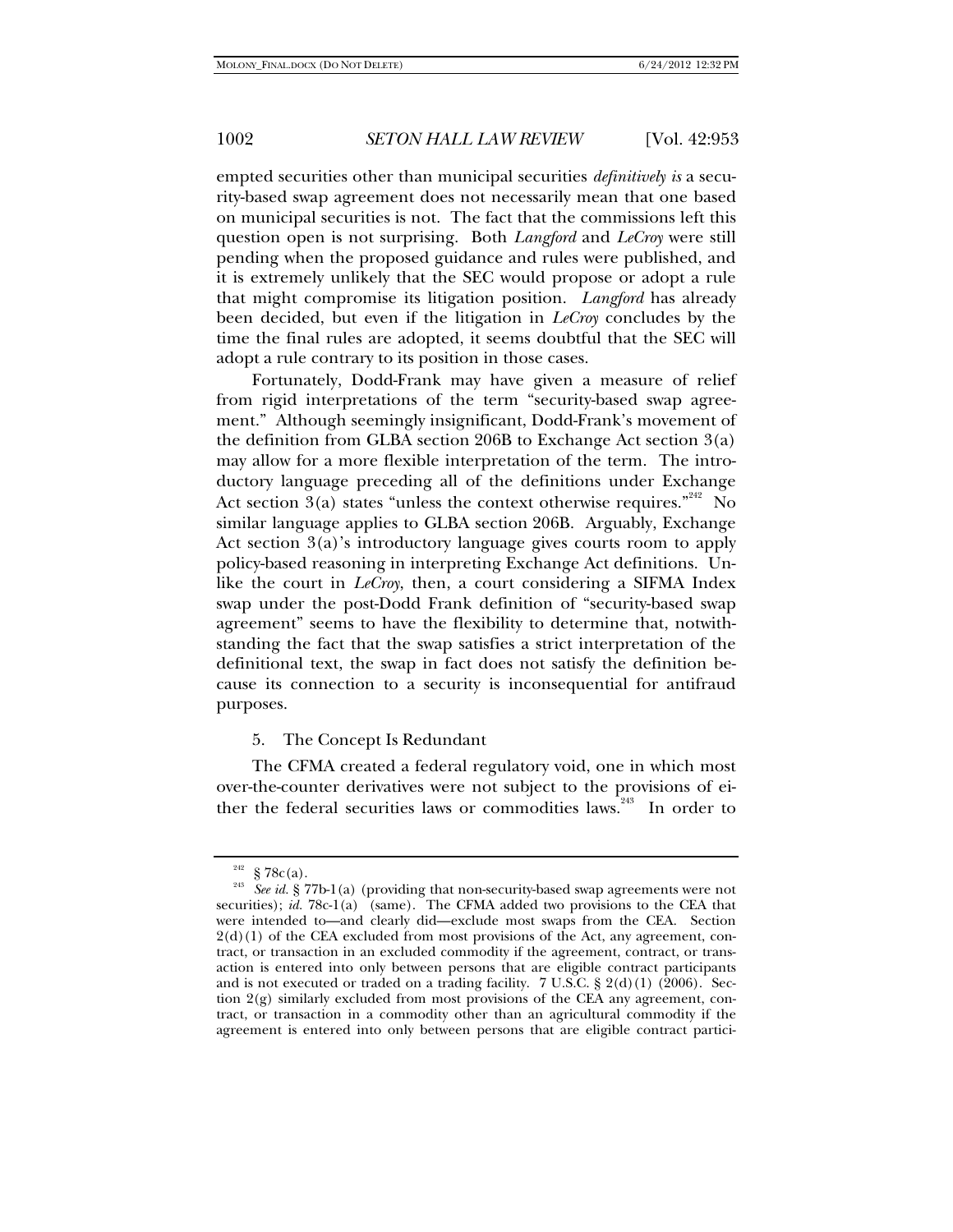make sure that appropriate antifraud enforcement would be available in circumstances related to securities, it made sense for Congress to cast a wide net with the term "security-based swap agreement" and capture some transactions that really are not significant to the securities markets. In the context of Dodd-Frank's sweeping regulation of the over-the-counter derivatives market, however, such overly broad SEC antifraud jurisdiction is no longer necessary. After Dodd-Frank, there is no federal regulatory void. By dividing the world of over-thecounter derivatives into swaps and security-based swaps, Congress made sure that the CFTC's jurisdiction picks up where the SEC's jurisdiction leaves off.

In Dodd-Frank, Congress amended CEA section 6(c) to prohibit, "in connection with any swap, . . . any manipulative or deceptive device or contrivance . . . in contravention of such rules and regulations as the  $[CFTC]$  shall promulgate.<sup> $344$ </sup> Because of the similarity between the language in CEA section  $6(c)$  and that in Exchange Act section 10(b), the CFTC has adopted a rule "model[ed] . . . on SEC Rule 10b-5."<sup>245</sup> Moreover, Congress's amendment of CEA section  $22(a)(1)$ grants a private cause of action with respect to swaps. <sup>246</sup> With Dodd-Frank's changes to the CEA and the CFTC's new rule, security-based swap agreements are subject to the antifraud jurisdiction of two federal agencies and private litigants have very similar recourse under both the CEA and the Exchange Act. The continuing application of Exchange Act section 10(b) and Rule 10b-5 to security-based swap agreements, therefore, leaves a redundancy.

The proposed guidance and rules published by the SEC and the CFTC seem to indicate that even the commissions themselves have found that the "security-based swap agreement" concept is redundant. The two commissions declined Congress's invitation to adopt rules governing books and records for security-based swap agreements and asserted that the CFTC's rules governing swaps generally are sufficient for security-based swap agreements.<sup>247</sup> Furthermore, out

pants, is subject to individual negotiation and is not executed on a trading facility*. Id.* § 2(g).

<sup>&</sup>lt;sup>244</sup> Dodd-Frank Act, Pub. L. No. 111-203, § 753(a), 124 Stat. 1376, 1750 (2010) (to be codified at 7 U.S.C. § 9(c)(1)).

<sup>&</sup>lt;sup>245</sup> Prohibition on the Employment, or Attempted Employment, of Manipulative and Deceptive Devices and Prohibition of Price Manipulation, 76 Fed. Reg. 41,398, 41,399 (July 14, 2011) (to be codified at 17 C.F.R. pt. 180).

<sup>&</sup>lt;sup>246</sup> Dodd-Frank Act § 753(c), 124 Stat. at 1754 (to be codified at 7 U.S.C. § 25(a)(1)(D)).

Further Definition of "Swap," "Security-Based Swap," and "Security-Based Swap Agreement"; Mixed Swaps; Security-Based Swap Agreement Recordkeeping, 76 Fed.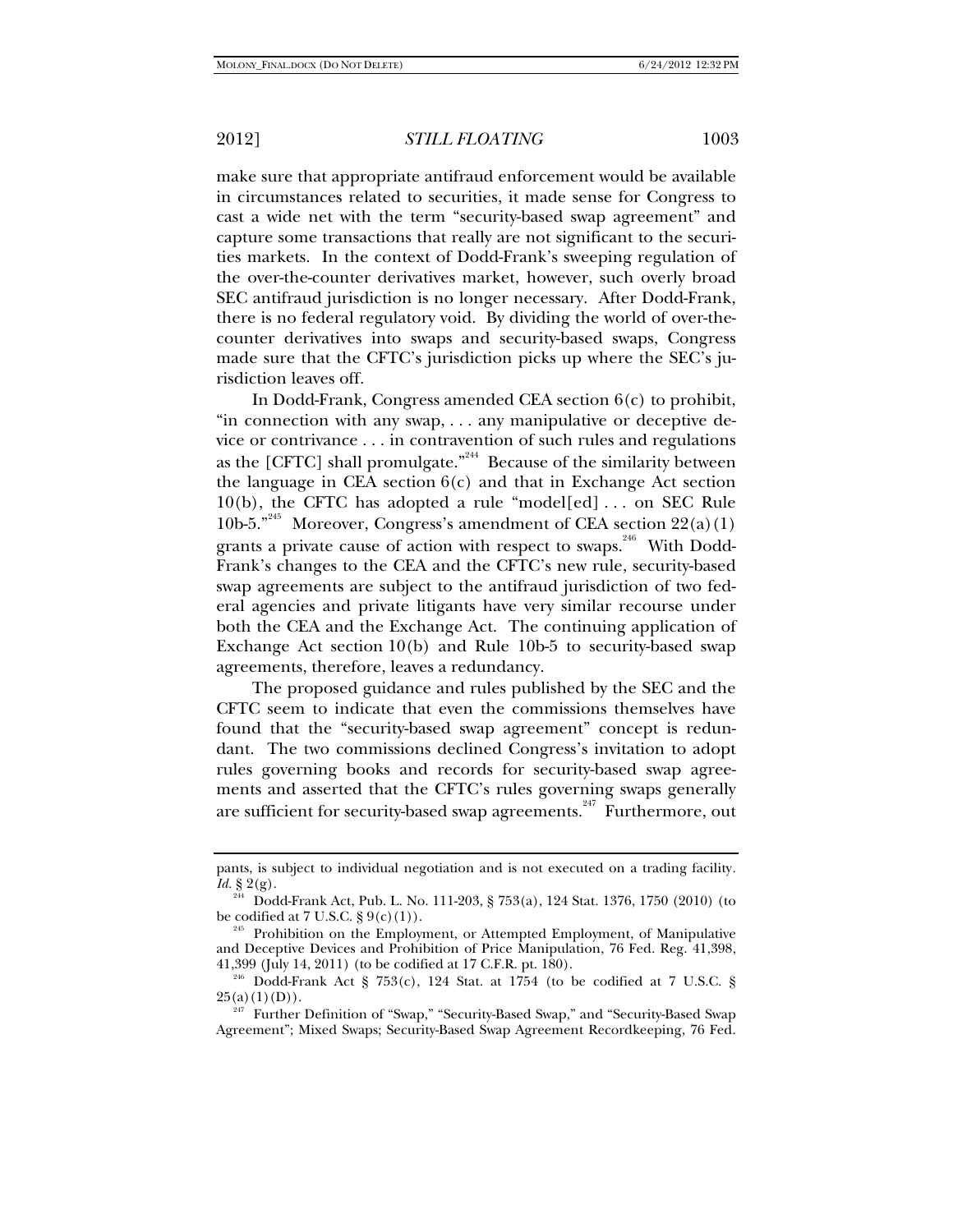of over eighty pages of proposed rules and interpretive guidance, the commissions devoted only two paragraphs to the definition of the term "security-based swap agreement," and they indicated that they had received no comments with respect to the definition of the term and had not "been made aware of any significant market confusion over what constitutes a [security-based swap agreement]."<sup>248</sup> The lack of commentary indicates that market participants do not care. Post-Dodd-Frank, virtually all over-the-counter derivatives are subject to broad federal antifraud statutes. It is no longer a question of whether there is antifraud jurisdiction. It is now a question of who has it.

#### 6. The Term Creates Confusion

Although it certainly is not the most important reason to eliminate the "security-based swap agreement" concept from the Securities Act and the Exchange Act, having both "security-based swaps" and "security-based swap *agreements*" in the same regulatory regime creates the potential for confusion. If Congress wanted to retain the term "security-based swap agreement," it should have been more creative in the names it gave in Dodd-Frank to the over-the-counter derivatives subject to broad SEC jurisdiction and those subject to broad CFTC jurisdiction. A footnote in the District Court's opinion in *Elliott* may be a preview of the confusion that could be forthcoming. In that case, the court suggested that the reform broadened the meaning of "security-based swap." 249 Dodd-Frank, of course, did no such thing. The term "security-based swap" is a new term, and the term "security-based swap agreement" was narrowed in the reform.

Much needs to be done to understand the scope of the new regulatory scheme. Notwithstanding the fact that the CFTC and the SEC did not receive comments on the definition of "security-based swap agreement," the term has been a source of confusion in the past—as *St. Matthew's*, *School District of Erie*, *Langford*, and *LeCroy* evidence. Its continuing role alongside a new term with a substantially similar name only creates the possibility of more confusion.

Reg. 29818, 29863 (proposed May 23, 2011) (to be codified at 17 C.F.R. pts. 1, 240); *see supra* note 203 and accompanying text (noting that, under Dodd-Frank, a security-

based swap agreement is a type of "swap").<br><sup>248</sup> Further Definition of "Swap," "Security-Based Swap," and "Security-Based Swap Agreement"; Mixed Swaps; Security-Based Swap Agreement Recordkeeping, 76 Fed.

<sup>&</sup>lt;sup>249</sup> See Elliott Assocs. v. Porsche Auto. Holding SE, 759 F. Supp. 2d 469, 475 n.3 (S.D.N.Y. 2010) (referencing the financial reform and the term "security-based swap").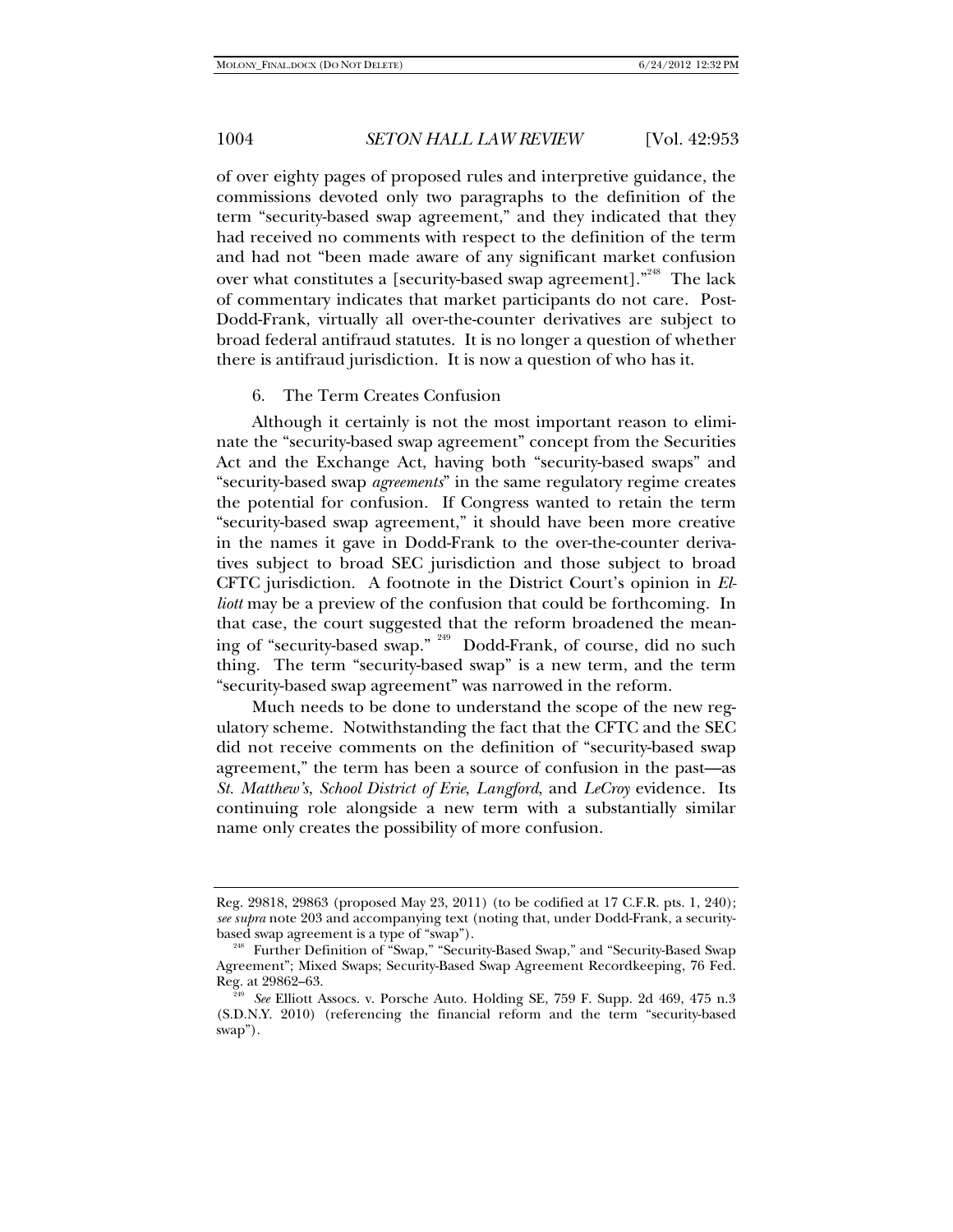### *B. A Beneficial Remnant of a Bygone Era?*

Perhaps Congress merely was being pragmatic in leaving the term "security-based swap agreement" and its associated provisions in place. For over thirty years, the SEC and the CFTC have engaged in a turf war.<sup>250</sup> In 1975, the SEC challenged the CFTC's exclusive jurisdiction over futures contracts involving securities.<sup>251</sup> In 1981, the SEC asserted exclusive jurisdiction over "options on securities traded on a national securities exchange" and provoked a lawsuit by the Chicago Board of Trade, which claimed the CFTC had exclusive jurisdiction.<sup>25</sup> In 1982, the SEC and the CFTC resolved some jurisdictional disagreements through the Shad-Johnson Accord, which Congress subsequently enacted, $^{253}$  but in the late 1980s, a jurisdictional dispute arose again over stock index participation instruments.<sup>254</sup> Although the United States Court of Appeals for the Seventh Circuit resolved the dispute in favor of exclusive CFTC jurisdiction and "concluded that the premise under the [Shad-Johnson Accord] was that if an instrument can be classified as both a security and a futures contract, exclusive jurisdiction lies with the CFTC," jurisdictional disputes contin $ued.<sup>2</sup>$ 

By keeping the security-based swap agreement concept in place and giving the SEC and the CFTC joint rulemaking authority to define it, Congress may have been trying to leave an easy venue for compromise and a solution that could mitigate jurisdictional disputes. Specifically, Congress may have intended that the two commissions include in the scope of the term "security-based swap agreement" derivatives with respect to which the commissions disagreed as to jurisdiction. By doing so, those derivatives would be subject to the general jurisdiction of the CFTC and the SEC would have

<sup>250</sup> *See* 2 JOHNSON & HAZEN, *supra* note 8, § 4.05[8], [9], at 1000–11 (recounting the SEC's challenges to the CFTC's jurisdiction); Jerry W. Markham, *Merging the SEC and CFTC—A Clash of Cultures*, 78 U. CIN. L. REV. 537, 552 (2009) ("The SEC and CFTC have a history of clashing over their respective jurisdictions, and their regula-<br>tory approaches are often sharply distinctive and incompatible.").

<sup>&</sup>lt;sup>251</sup> 2 JOHNSON & HAZEN, *supra* note 8, § 4.05[8], at 1000.<br><sup>252</sup> Id. § 4.05[8], at 1000–01 (citing Bd. of Trade of Chi. v. SEC, 677 F.2d 1137 (7th Cir. 1982), *vacated as moot*, 459 U.S. 1026 (1982)). 253 Markham, *supra* note 250, at 569. For the codification of the accord, see Fu-

tures Trading Act of 1982, Pub. L. No. 97-444, 96 Stat. 2294 (codified in scattered

sections of 7, 15, and 29 U.S.C.). <sup>254</sup> 2 JOHNSON & HAZEN, *supra* note 8, § 4.05[8], at 1008.<br><sup>255</sup> *Id.* § 4.05[8], at 1009 (quoting Chi. Mercantile Exch. v. SEC, 883 F.2d 537 (7th Cir. 1989)).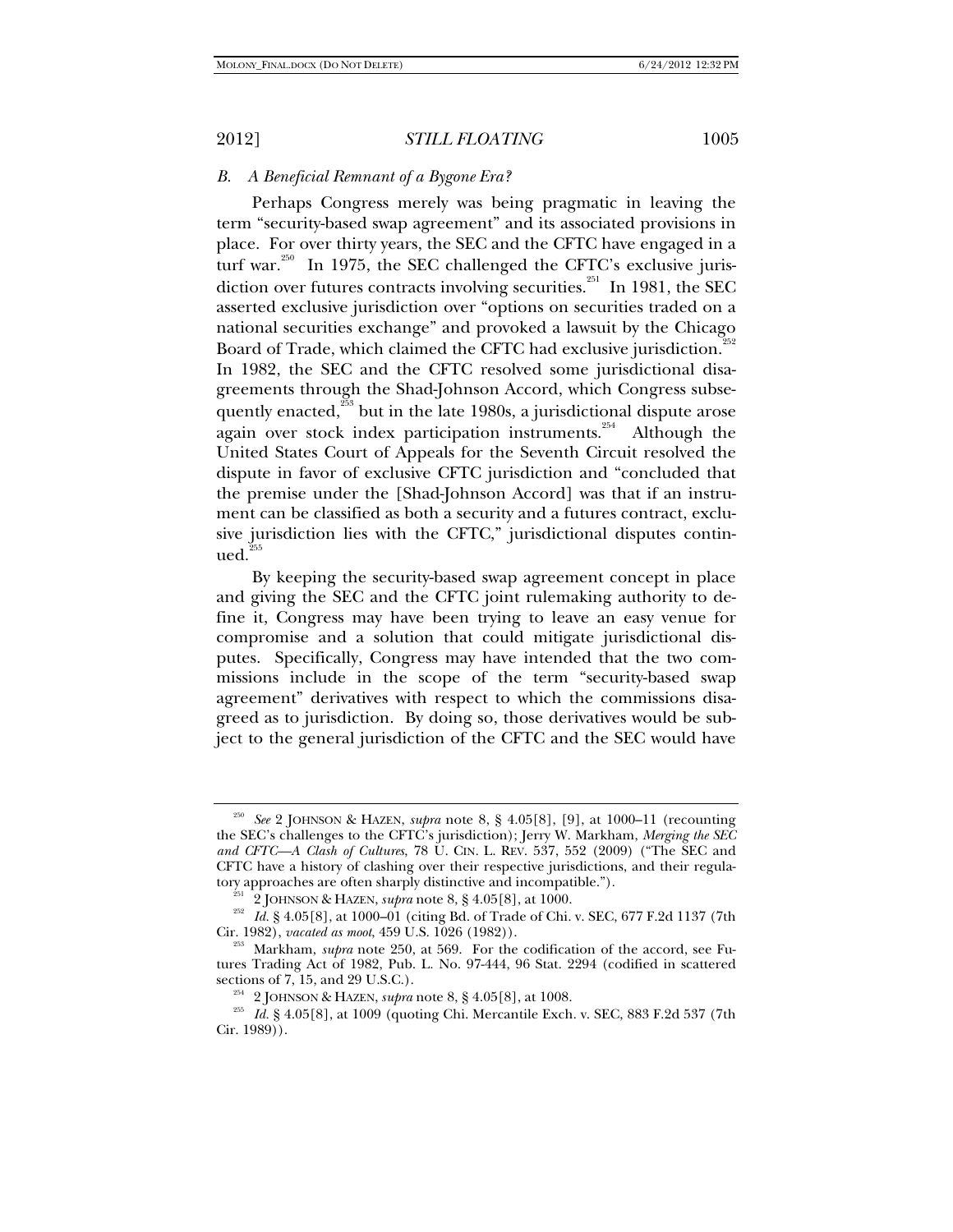concurrent antifraud jurisdiction.<sup>256</sup> If this was Congress's intent, however, the CFTC and the SEC have not used their rulemaking authority in that way. $257$ 

In addition, concurrent jurisdiction might be viewed as beneficial in light of the different regulatory approaches taken by the SEC and the CFTC. "[F]utures regulation has been preoccupied with the protection of the commercial uses and benefits of those markets, while securities regulation has focused primarily on protection for the investment-minded public."<sup>258</sup> These historical focuses suggest that the SEC may be more adept at antifraud enforcement than the CFTC and that therefore the market would benefit by the SEC's retaining its antifraud jurisdiction over security-based swap agreements even though such jurisdiction would be concurrent with the CFTC's broad jurisdiction over those instruments.

Of course, the SEC has had this antifraud jurisdiction for over ten years and has used it only five times. Even so, one might argue that there is no harm—and that there could be some benefit—in leaving the SEC with antifraud jurisdiction over security-based swap agreements. Such jurisdiction certainly gives the SEC more latitude in its enforcement efforts, and having security-based swap agreements subject to the antifraud provisions of both the securities laws and the commodities laws might create a stronger deterrent effect.<sup>259</sup>

On the other hand, giving overly broad and unnecessary jurisdiction to the SEC can stretch the SEC too thin. It can result, for example, in the SEC's being slow to stop the mastermind of a multibillion dollar Ponzi scheme,<sup>260</sup> while pursuing antifraud enforcement against a stockbroker who misappropriated a mere \$343,000 of his

<sup>256</sup> *See supra* Part IV (indicating that a security-based swap agreement is subject to SEC antifraud jurisdiction, but it also is a "swap," which is subject to the general ju-

<sup>&</sup>lt;sup>257</sup> See supra note 210 and accompanying text (noting the limited attention that the CFTC and the SEC have given to the security-based swap agreements).

<sup>&</sup>lt;sup>258</sup> 2 JOHNSON & HAZEN, *supra* note 8, § 4.05[9], at 1011.<br><sup>259</sup> Indeed, CFTC Chairman Gary Gensler has suggested that, for some over-thecounter derivatives, the SEC and the CFTC "will share jurisdiction"—that "[t]here will be two cops on the beat." Yin Wilczek, *CFTC, SEC to Face Challenges in Defining Jurisdiction Over OTC Swaps, Gensler Says*, BNA SEC. L. DAILY, Nov. 15, 2010. 260 *See* Yin Wilczek & Phyllis Diamond, *2010 Will Be Important for SEC Enforcers as* 

*Division Continues to Rebuild Reputation*, BNA SEC. L. DAILY, Jan. 25, 2010 (noting that the SEC failed to uncover Bernard Madoff's \$50 billion Ponzi scheme); *Cox Says Staff Saw Red Flags with Madoff But Failed to Alert Full Commission to Act*, BNA SEC. L. DAILY, Dec. 17, 2008 (indicating that the SEC had received credible information about the Madoff scheme as early as 1999, but failed to act).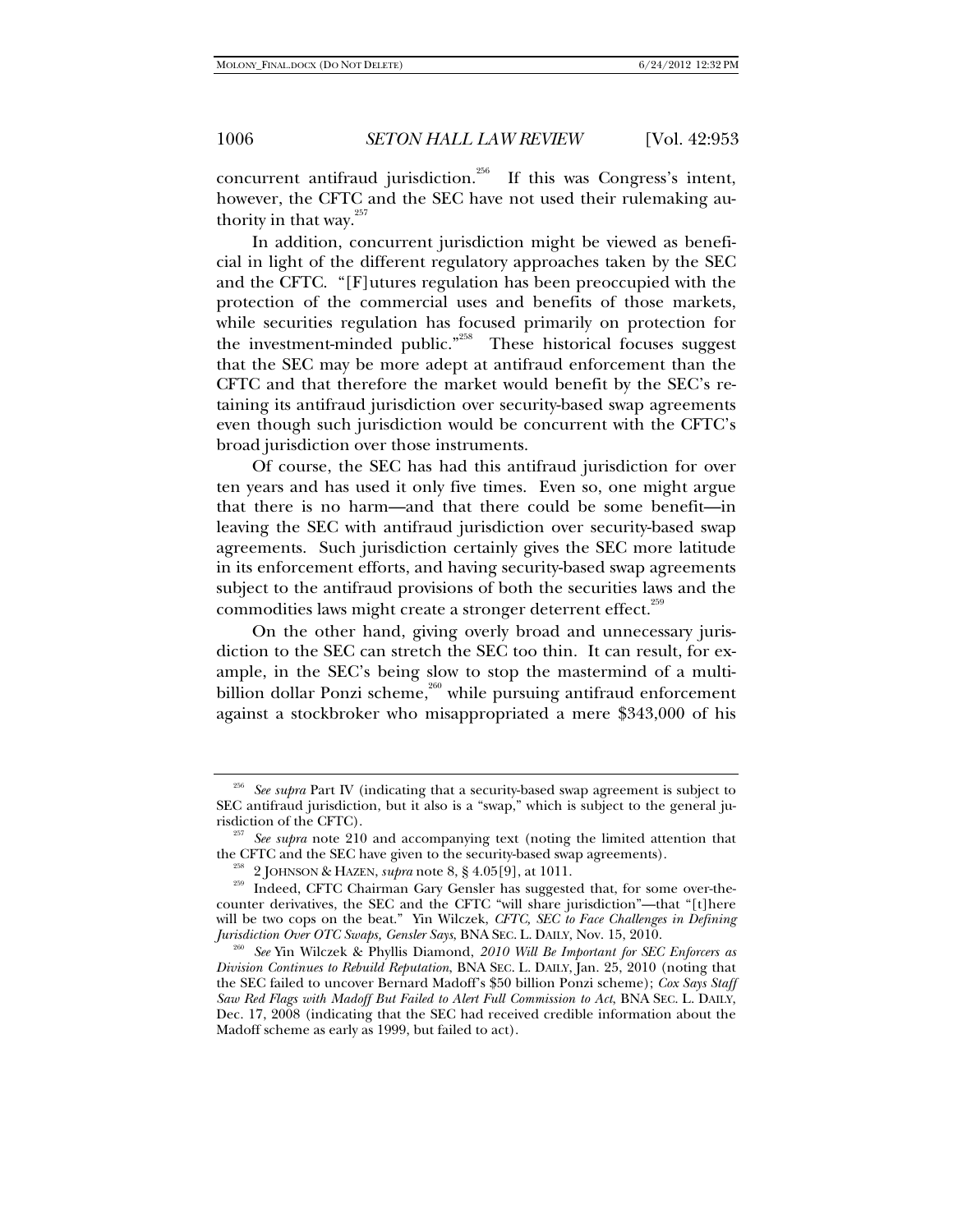clients' assets.<sup>261</sup> This risk of misallocation of resources is particularly relevant when resources are limited. With the House Appropriations Committee's approving funding for the SEC in fiscal year 2012 equal to that in 2011 and over \$220 million less than what the President requested, $262$  the SEC needs to focus on smart regulation, not more regulation, and Congress needs to help the SEC do so.

Moreover, concurrent jurisdiction leads to the risk that neither agency will take up enforcement with respect to wrongdoing or that they will duplicate their efforts. In some situations, one agency may fail to act based on the assumption that the other will do so. In others, both agencies may act, which could result in wasteful duplication of efforts. With mammoth deficits saddling the United States, regulation needs to be efficient.

#### VI. CONCLUSION

Prior to Dodd-Frank, over-the-counter derivatives were largely unregulated by the federal securities laws. In general, the onerous registration and information-reporting requirements of the Securities Act and the Exchange Act did not apply to them, and only over-thecounter derivatives that met the definition of "security-based swap agreement" were subject to the antifraud provisions of Securities Act section 17(a) and Exchange Act section 10(b) and Rule 10b-5. Congress changed all of that when it enacted Dodd-Frank. With the reform Act, Congress put in place a new and extensive regulatory scheme for the over-the-counter derivatives market. Rather than doing away with the "security-based swap agreement" concept when it crafted Dodd-Frank, however, Congress incorporated it. That was a mistake.

The "security-based swap agreement" concept is fraught with problems. Since 2000, when the concept first was introduced, the SEC has brought related enforcement actions only five times, and very few courts have considered the meaning of the term. Unfortunately, two courts have interpreted the term poorly, and there is a risk that those poor interpretations will be perpetuated. In addition, the definition of the term "security-based swap agreement" is overly broad, arguably capturing swaps that do not raise securities-like fraud risks. Moreover, retaining the concept in the Dodd-Frank scheme re-

See SEC v. Zandford, 535 U.S. 813, 816 (2002) (representing an enforcement action under Exchange Act section  $10(b)$  and Rule  $10b-5$  with respect to the misap-<br>propriation by a stockbroker of \$343,000 of his clients' assets).

propriation by a stockbroker of \$343,000 of his clients' assets). 262 *House Committee Passes Bill to Fund SEC, in FY 2012, at FY 2011 Levels*, BNA SEC. L. DAILY (June 24, 2011).